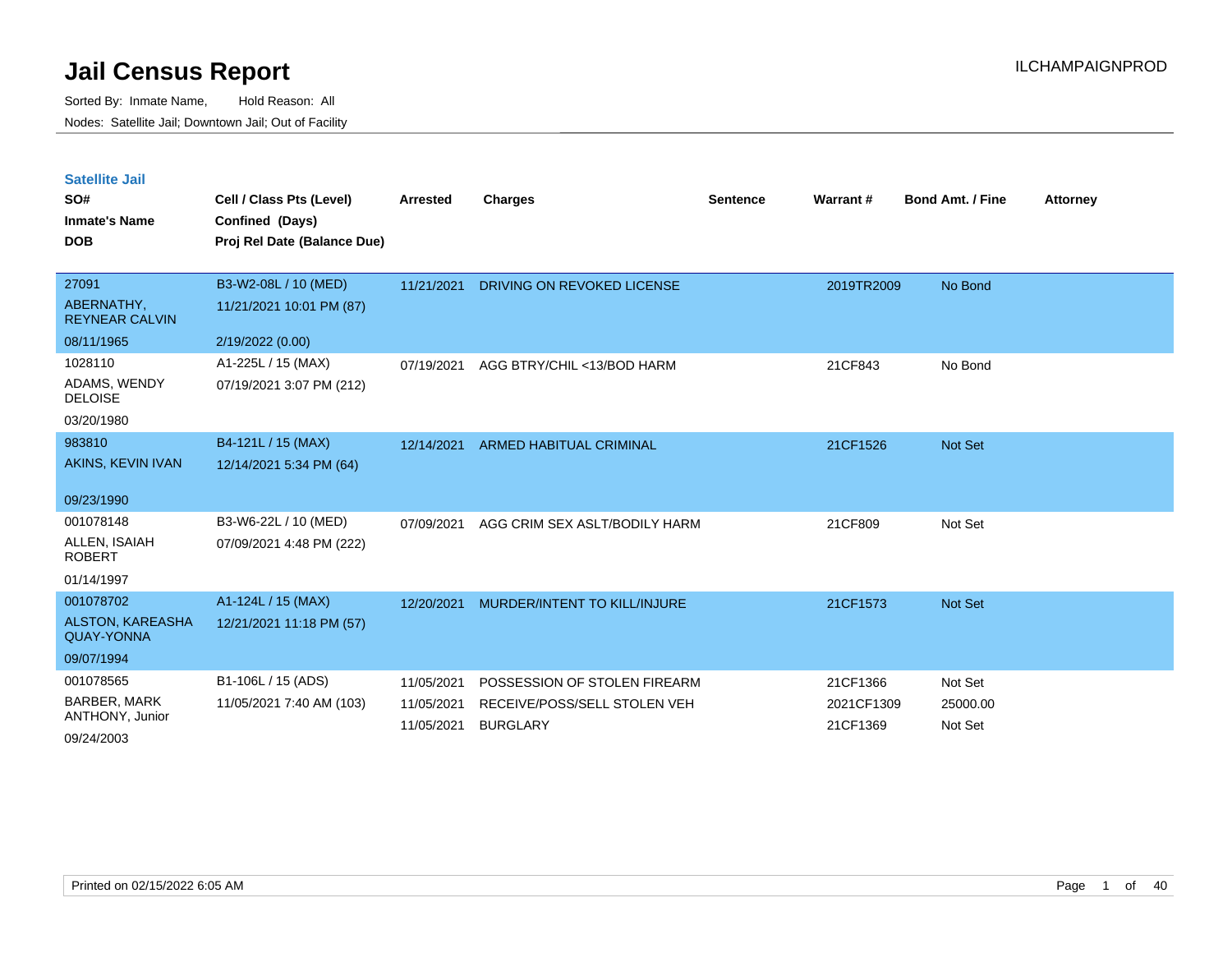| SO#<br><b>Inmate's Name</b><br><b>DOB</b>                                            | Cell / Class Pts (Level)<br>Confined (Days)<br>Proj Rel Date (Balance Due) | <b>Arrested</b>                                                                  | <b>Charges</b>                                                                                                                                                                                                                                        | <b>Sentence</b> | <b>Warrant#</b>                                                                     | <b>Bond Amt. / Fine</b>                                                       | <b>Attorney</b> |
|--------------------------------------------------------------------------------------|----------------------------------------------------------------------------|----------------------------------------------------------------------------------|-------------------------------------------------------------------------------------------------------------------------------------------------------------------------------------------------------------------------------------------------------|-----------------|-------------------------------------------------------------------------------------|-------------------------------------------------------------------------------|-----------------|
| 518851<br>BARKER, ALEXANDER<br><b>MASSIE</b><br>09/24/1986                           | B1-105U / 10 (MED)<br>01/11/2022 2:37 PM (36)                              | 01/11/2022<br>01/11/2022<br>01/11/2022<br>01/11/2022<br>01/11/2022<br>01/11/2022 | <b>FELON POSS/USE WEAPON/FIREARM</b><br>POSS AMT CON SUB EXCEPT(A)/(D)<br><b>BAD CHK/OBTAIN CON PROP/&gt;150</b><br>01/11/2022 BAD CHK/OBTAIN CON PROP/>150<br>METH DELIVERY/15<100 GRAMS<br>DRIVING ON REVOKED LICENSE<br>OBSTRUCTING IDENTIFICATION |                 | 20CF361<br>2020CF863<br>20CF192<br>19CF1686<br>20CF1383<br>2020TR16539<br>2020CM222 | 15000.00<br>15000.00<br>15000.00<br>15000.00<br>No Bond<br>1500.00<br>1500.00 |                 |
| 1073281<br><b>BASLER, MONET</b><br><b>MARISA</b><br>08/17/1994                       | A2-222U / 5 (MIN)<br>11/15/2021 11:08 PM (93)                              | 11/15/2021                                                                       | DOM BTRY/CONTACT/1-2 PRECONV                                                                                                                                                                                                                          |                 | 2021CF206                                                                           | 5000.00                                                                       |                 |
| 1072477<br>06/16/2000                                                                | A4-104U / 15 (ADS)<br>BEASLEY, KEVIN CORY 01/13/2022 8:47 PM (34)          |                                                                                  | 01/13/2022 FELON POSS/USE WEAPON/FIREARM                                                                                                                                                                                                              |                 | 22CF74                                                                              | Not Set                                                                       |                 |
| 47897<br>BRANAMAN,<br><b>CLIFFORD EARL</b><br>03/09/1975<br>923208<br>BREADY, ANDREW | A3-214U / 15 (ADS)<br>01/19/2022 9:21 PM (28)<br>A4-107L / 10 (ADS)        | 01/19/2022<br>01/19/2022<br>02/08/2022<br>02/08/2022<br>01/22/2022               | <b>VIOLATE ORDER PROTECTION</b><br>DRVG REVOKED/2+/PERS INJ/DEATH<br>DRIVE REVOKED/RECK HOMIC/3<br>DRIVING ON REVOKED LICENSE<br><b>CRIM TRES TO RES/PERS PRESENT</b>                                                                                 |                 | 22CF85<br>22CF84<br>21CF1280<br>21TR8305<br>22CF92                                  | Not Set<br>Not Set<br>Not Set<br>Not Set<br>Not Set                           |                 |
| <b>NICHOLAS</b><br>06/08/1988                                                        | 01/22/2022 7:43 PM (25)                                                    |                                                                                  |                                                                                                                                                                                                                                                       |                 |                                                                                     |                                                                               |                 |
| 61675<br><b>BROWN, ANTONIO</b><br><b>BURNETT</b><br>03/04/1983                       | A3-217L / 10 (ADS)<br>02/10/2022 3:28 PM (6)                               | 02/10/2022<br>02/11/2022                                                         | AGG DISCHARGE FIREARM/OCC BLDG<br>POSSESSING A CONTROLLED SUBSTAND                                                                                                                                                                                    |                 | 20CF374<br>22CF168                                                                  | 100000.00<br>Not Set                                                          |                 |
| 51247<br><b>BROWN, DANTE</b><br><b>MAURICE</b><br>04/19/1979                         | B1-202U / 10 (MED)<br>04/15/2021 6:24 PM (307)                             | 04/15/2021                                                                       | FELON POSS/USE WEAPON/FIREARM                                                                                                                                                                                                                         |                 | 21CF411                                                                             | <b>Not Set</b>                                                                |                 |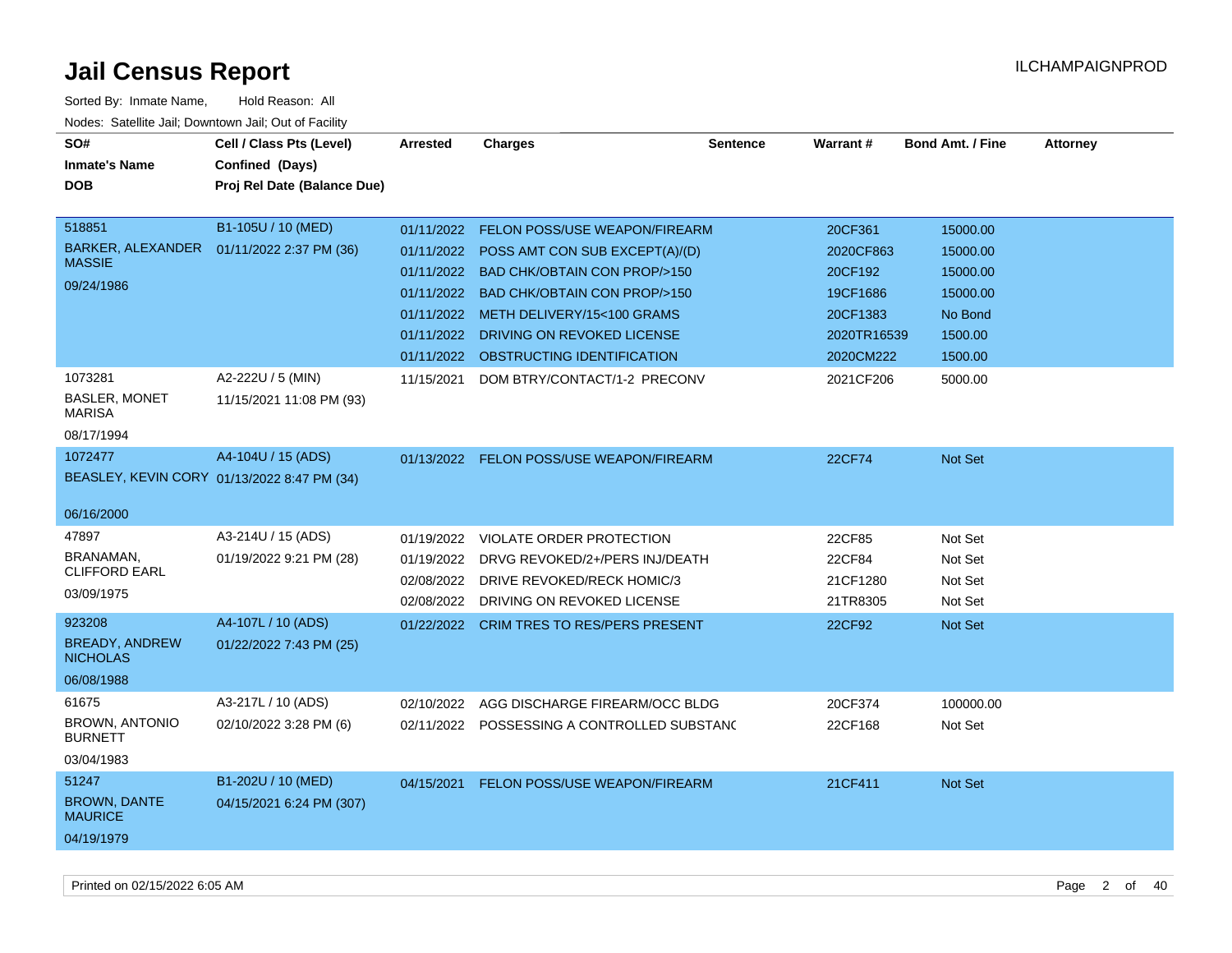| SO#<br><b>Inmate's Name</b><br><b>DOB</b>   | Cell / Class Pts (Level)<br>Confined (Days)<br>Proj Rel Date (Balance Due) | <b>Arrested</b>   | <b>Charges</b>                           | <b>Sentence</b> | Warrant#   | <b>Bond Amt. / Fine</b> | <b>Attorney</b> |
|---------------------------------------------|----------------------------------------------------------------------------|-------------------|------------------------------------------|-----------------|------------|-------------------------|-----------------|
| 990921                                      | A3-117U / 15 (ADS)                                                         | 01/20/2022        | MFG/DEL 1<15 GR COCAINE/ANLG             |                 | 19CF369    | 25000.00                |                 |
| <b>BROWN, QUINTIN</b><br><b>MARSHAUN</b>    | 01/20/2022 7:19 PM (27)                                                    |                   | 01/20/2022 ARMED HABITUAL CRIMINAL       |                 | 21CF935    | 750000.00               |                 |
| 09/26/1991                                  |                                                                            |                   |                                          |                 |            |                         |                 |
| 29957                                       | B4-222L / 15 (MAX)                                                         | 11/13/2021        | FELON POSS/USE WEAPON/FIREARM            |                 | 21CF1390   | Not Set                 |                 |
| <b>BROWN, RODNEY</b><br>LOUIS               | 11/13/2021 8:57 PM (95)                                                    | 11/13/2021        | AGG CRIM SX AB/>5 YR OLDER VIC           |                 | 2019CF0718 | 250000.00               |                 |
| 01/07/1968                                  |                                                                            |                   |                                          |                 |            |                         |                 |
| 001077945                                   | A1-226U / 10 (MED)                                                         | 11/13/2021        | AGG ASLT PEACE OFF/FIRE/ER WRK           |                 | 2021CF637  | 1000.00                 |                 |
| <b>BROWN, SIDREA</b>                        | 11/13/2021 10:49 AM (95)                                                   | 11/13/2021        | <b>BURGLARY</b>                          |                 | 2021CF543  | 50000.00                |                 |
| <b>RENEIA</b>                               |                                                                            | 11/17/2021        | <b>BURGLARY</b>                          |                 | 21CF1264   | 1000.00                 |                 |
| 07/23/1992                                  |                                                                            |                   |                                          |                 |            |                         |                 |
| 981645<br>BRUMFIELD,<br>JONATHAN EZEKEIL    | A3-117L / 15 (MAX)<br>01/27/2022 8:15 PM (20)                              | 01/27/2022 MURDER |                                          |                 | 22CF114    | 1000000.00              |                 |
| 08/03/1989                                  |                                                                            |                   |                                          |                 |            |                         |                 |
| 001078739                                   | A2-122L / 5 (ADS)                                                          |                   | 01/05/2022 CRIMINAL TRESPASS BUILDING    |                 | 2020CM392  | 1000.00                 |                 |
| BRYANT, JUDITH ANN                          | 01/05/2022 6:36 PM (42)                                                    |                   |                                          |                 |            |                         |                 |
| 10/22/1957                                  |                                                                            |                   |                                          |                 |            |                         |                 |
| 001077954                                   | B3-W7-28L / 10 (MED)                                                       | 12/21/2021        | <b>RESIDENTIAL BURGLARY</b>              |                 | 21CF1570   | Not Set                 |                 |
| CALKINS, STEVEN RAY 12/21/2021 6:35 AM (57) |                                                                            |                   |                                          |                 |            |                         |                 |
| 01/01/1992                                  |                                                                            |                   |                                          |                 |            |                         |                 |
| 39474                                       | B1-101U / 10 (ADS)                                                         | 07/06/2021        | MFG/DEL 15<100 GR HEROIN/ANLG            |                 | 21CF792    | Not Set                 |                 |
| CAMPBELL, AARON<br><b>JACOB</b>             | 07/06/2021 11:56 PM (225)                                                  |                   |                                          |                 |            |                         |                 |
| 07/18/1974                                  |                                                                            |                   |                                          |                 |            |                         |                 |
| 996275                                      | A4-106U / 15 (ADS)                                                         |                   | 01/29/2022 AGG UUW/PERSON/LOADED FIREARM | 1y (DOC)        | 21CF1398   | No Bond                 |                 |
| CAMPBELL, JOHNNIE<br>LEE, Third             | 01/29/2022 9:42 AM (18)                                                    |                   |                                          |                 |            |                         |                 |
| 04/02/1992                                  |                                                                            |                   |                                          |                 |            |                         |                 |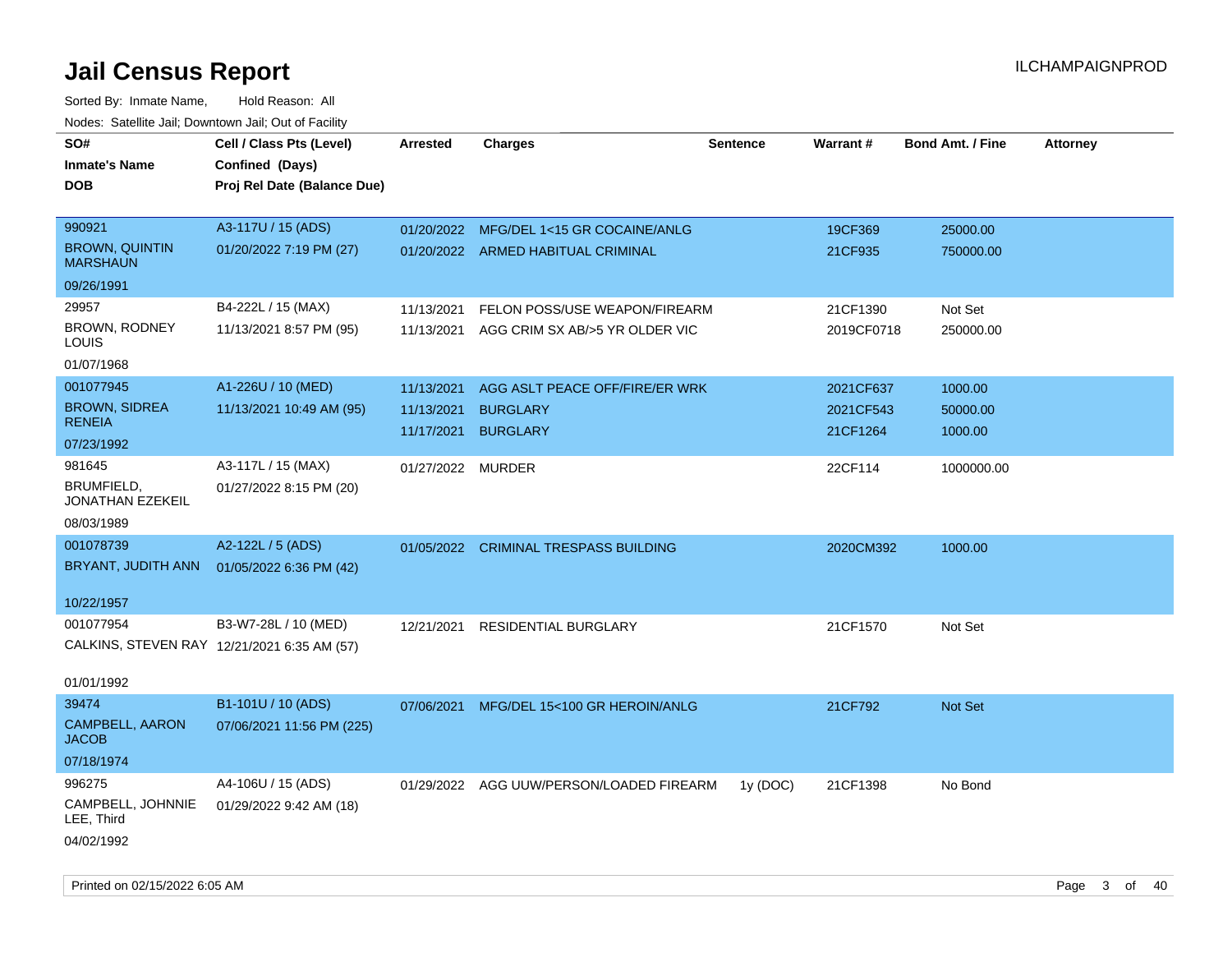Sorted By: Inmate Name, Hold Reason: All

| Nodes: Satellite Jail; Downtown Jail; Out of Facility |                                              |                 |                                           |                 |              |                         |                 |
|-------------------------------------------------------|----------------------------------------------|-----------------|-------------------------------------------|-----------------|--------------|-------------------------|-----------------|
| SO#                                                   | Cell / Class Pts (Level)                     | <b>Arrested</b> | <b>Charges</b>                            | <b>Sentence</b> | Warrant#     | <b>Bond Amt. / Fine</b> | <b>Attorney</b> |
| <b>Inmate's Name</b>                                  | Confined (Days)                              |                 |                                           |                 |              |                         |                 |
| <b>DOB</b>                                            | Proj Rel Date (Balance Due)                  |                 |                                           |                 |              |                         |                 |
|                                                       |                                              |                 |                                           |                 |              |                         |                 |
| 1060436                                               | B1-106U / 10 (ADS)                           | 01/06/2022      | AGGRAVATED UNLAWFUL RESTRAINT             |                 | 22CF29       | <b>Not Set</b>          |                 |
| <b>CARTER, DERESHEO</b><br><b>DEWAYNE</b>             | 01/06/2022 8:43 PM (41)                      |                 | 01/06/2022 FELON ESCAPE/PEACE OFFICER     |                 | 22CF28       | Not Set                 |                 |
| 09/10/1991                                            |                                              |                 |                                           |                 |              |                         |                 |
| 001077353                                             | A3-211L / 15 (MAX)                           | 02/12/2022      | FELON POSS/USE WEAPON/FIREARM             |                 | 22CF173      | No Bond                 |                 |
| CARTER, JAMES<br><b>IVORY</b>                         | 02/13/2022 1:19 AM (3)                       |                 | 02/12/2022 ALCOHOL SALES - MINOR 19-20    |                 | 2020OV127    | 1000.00                 |                 |
| 08/12/2000                                            |                                              |                 |                                           |                 |              |                         |                 |
| 958898                                                | A3-213L / 15 (ADS)                           |                 | 02/08/2022 AGGRAVATED DOMESTIC BATTERY    |                 | 2021 CF 1409 | 100000.00               |                 |
| <b>CHAMBERS, GARY</b><br><b>DANTE</b>                 | 02/08/2022 2:27 PM (8)                       |                 |                                           |                 |              |                         |                 |
| 05/24/1973                                            | 3/2/2022 (0.00)                              |                 |                                           |                 |              |                         |                 |
| 1029088                                               | B1-201U / 10 (MED)                           | 12/21/2021      | <b>FELON POSS/USE FIREARM PRIOR</b>       |                 | 21CF1338     | 250000.00               |                 |
| CHAPPLE, MALIK<br><b>BIANCO</b>                       | 12/22/2021 10:02 AM (56)                     |                 |                                           |                 |              |                         |                 |
| 10/25/1994                                            |                                              |                 |                                           |                 |              |                         |                 |
| 001078838                                             | A3-116L / 15 (MAX)                           |                 | 02/12/2022 PRED CRIM SEX ASLT/BODILY HARM |                 | 21CF30       | 150000.00               |                 |
| <b>CLAYTON, KAREEM</b><br><b>JAMAL</b>                | 02/12/2022 8:55 AM (4)                       |                 |                                           |                 |              |                         |                 |
| 02/03/1974                                            |                                              |                 |                                           |                 |              |                         |                 |
| 001078812                                             | A3-112U / 15 (ADS)                           |                 | 02/01/2022 ARMED ROBBERY/ARMED W/FIREARM  |                 | 22CF145      | Not Set                 |                 |
| COBB, SINTRAE<br><b>SANCHEZ</b>                       | 02/01/2022 8:33 PM (15)                      |                 |                                           |                 |              |                         |                 |
| 07/05/2002                                            |                                              |                 |                                           |                 |              |                         |                 |
| 001077485                                             | A2-222L / 15 (MAX)                           |                 | 12/21/2021 MURDER/INTENT TO KILL/INJURE   |                 | 2021CF1282   | 1000000.00              |                 |
| <b>COLBERT, ARIEANA</b><br><b>FELICIA</b>             | 12/21/2021 2:08 PM (57)                      |                 |                                           |                 |              |                         |                 |
| 12/13/2000                                            |                                              |                 |                                           |                 |              |                         |                 |
| 34805                                                 | B4-227U / 15 (MAX)                           | 10/01/2021      | DOMESTIC BATTERY                          |                 | 21CF1183     | Not Set                 |                 |
|                                                       | CONERLY, KIN JOSEPH 10/01/2021 1:53 AM (138) | 10/01/2021      | ARMED HABITUAL CRIMINAL                   |                 | 21CF1184     | Not Set                 |                 |
|                                                       |                                              | 10/06/2021      | POSS STOLEN VEHICLE > \$25,000            |                 | 19CF1786     | Not Set                 |                 |
| 11/16/1971                                            |                                              |                 |                                           |                 |              |                         |                 |

Printed on 02/15/2022 6:05 AM Page 4 of 40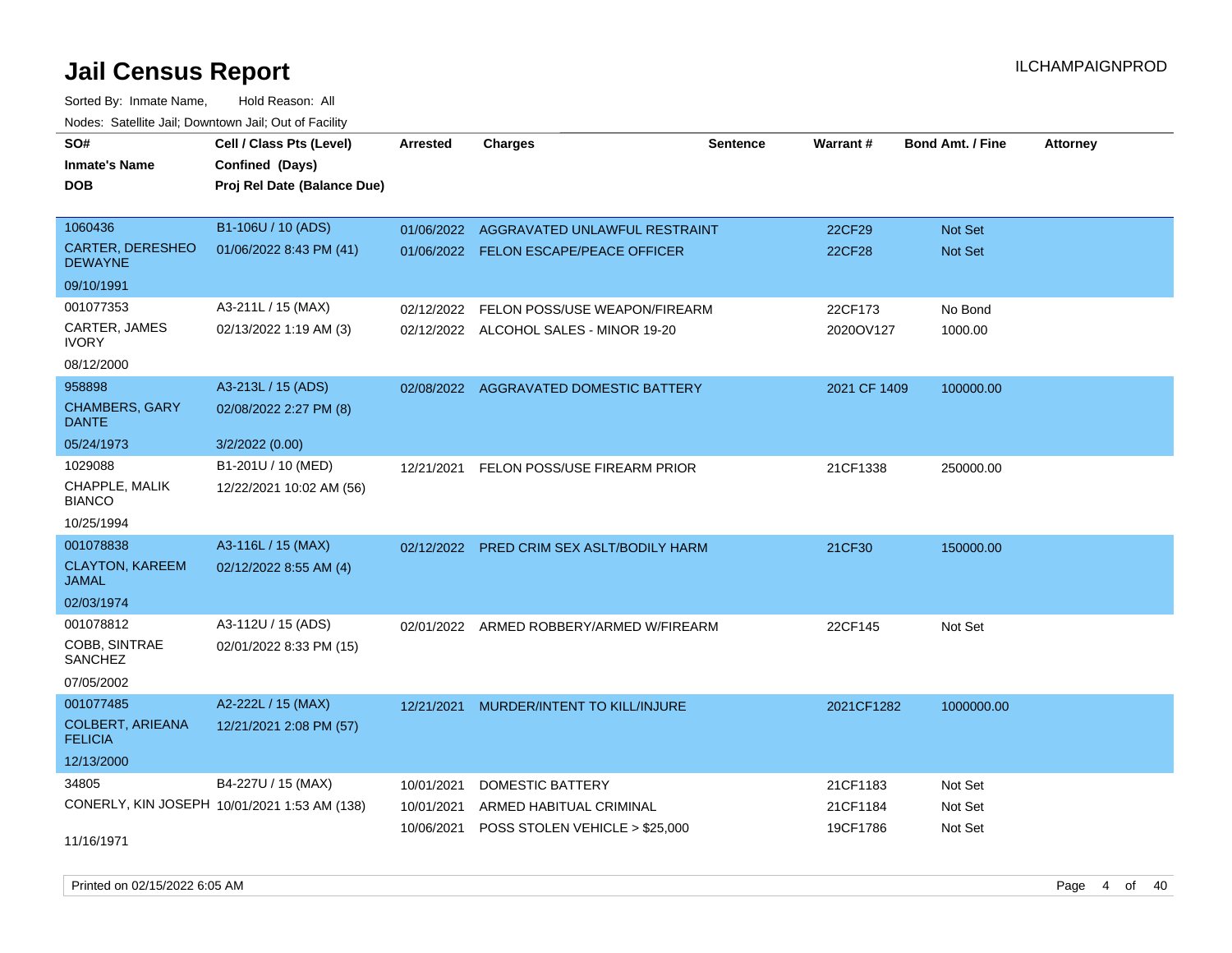Sorted By: Inmate Name, Hold Reason: All Nodes: Satellite Jail; Downtown Jail; Out of Facility

| SO#<br><b>Inmate's Name</b>           | Cell / Class Pts (Level)<br>Confined (Days) | <b>Arrested</b> | <b>Charges</b>                           | <b>Sentence</b> | <b>Warrant#</b> | <b>Bond Amt. / Fine</b> | <b>Attorney</b> |
|---------------------------------------|---------------------------------------------|-----------------|------------------------------------------|-----------------|-----------------|-------------------------|-----------------|
| DOB                                   | Proj Rel Date (Balance Due)                 |                 |                                          |                 |                 |                         |                 |
| 1074319                               | B1-104L / 15 (MAX)                          | 10/12/2021      | AGGRAVATED CRUELTY TO ANIMALS            |                 | 21CF1238        | Not Set                 |                 |
| CRAIG, DAVUCCI<br><b>DAVION</b>       | 10/12/2021 11:36 AM (127)                   | 10/14/2021      | <b>MURDER</b>                            |                 | 21CF1239        | Not Set                 |                 |
| 08/02/2001                            |                                             |                 |                                          |                 |                 |                         |                 |
| 001078832                             | A3-217U / 10 (MED)                          |                 | 02/10/2022 FELON POSS/USE WEAPON/FIREARM | 3y (DOC)        | 21CF350         | No Bond                 |                 |
| CRAWFORD.<br><b>LAMARKUS LAVELL</b>   | 02/10/2022 2:32 PM (6)                      |                 |                                          |                 |                 |                         |                 |
| 07/04/1989                            |                                             |                 |                                          |                 |                 |                         |                 |
| 001077549                             | B2-T3-10L / 10 (SPH)                        | 12/22/2020      | <b>PRED CRIM SEX ASLT/VICTIM &lt;13</b>  |                 | 2020CF1469      | Not Set                 |                 |
| CRISTOBAL-MATEO,<br><b>CRISTOBAL</b>  | 12/22/2020 1:17 PM (421)                    |                 |                                          |                 |                 |                         |                 |
| 12/02/1988                            |                                             |                 |                                          |                 |                 |                         |                 |
| 1076848                               | A4-103L / 15 (ADS)                          |                 | 01/18/2022 AGG BATTERY/PUBLIC PLACE      |                 | 20CF1491        | No Bond                 |                 |
| <b>CROSS, STEED</b><br><b>GATHON</b>  | 01/18/2022 4:02 PM (29)                     |                 |                                          |                 |                 |                         |                 |
| 10/11/1974                            |                                             |                 |                                          |                 |                 |                         |                 |
| 988538                                | A4-202L / 10 (MED)                          | 12/21/2021      | <b>AGGRAVATED DOMESTIC BATTERY</b>       |                 | 21CF1564        | Not Set                 |                 |
| DAVIDSON, HARLEY<br><b>KYLE SCOTT</b> | 12/21/2021 5:45 AM (57)                     |                 |                                          |                 |                 |                         |                 |
| 08/05/1990                            |                                             |                 |                                          |                 |                 |                         |                 |
| 1023587                               | B1-203U / 15 (MAX)                          | 09/24/2021      | MFG/DEL CANNABIS/2.5-10 GRAMS            |                 | 21CF1155        | Not Set                 |                 |
| DAVIS, MARTIN<br><b>DENNIS</b>        | 09/24/2021 9:38 PM (145)                    | 09/24/2021      | ARMED HABITUAL CRIMINAL                  |                 | 2021-CF681      | 500000.00               |                 |
| 12/02/1994                            |                                             |                 |                                          |                 |                 |                         |                 |
| 001078538                             | B1-205L / 10 (MED)                          | 10/26/2021      | <b>CRIM SEX ASSAULT/FORCE</b>            |                 | 21CF1301        | Not Set                 |                 |
| DAWKINS, LEN                          | 10/26/2021 8:18 PM (113)                    |                 |                                          |                 |                 |                         |                 |
| 03/23/1987                            |                                             |                 |                                          |                 |                 |                         |                 |
| 56972                                 | B3-W8-32L / 10 (MED)                        | 08/30/2021      | POSS STOLEN VEHICLE > \$25,000           |                 | 21CF1044        | Not Set                 |                 |
| DAY, DANIEL JOSEPH                    | 08/30/2021 3:07 PM (170)                    | 09/04/2021      | <b>BURGLARY</b>                          |                 | 21CF1054        | Not Set                 |                 |

10/16/1982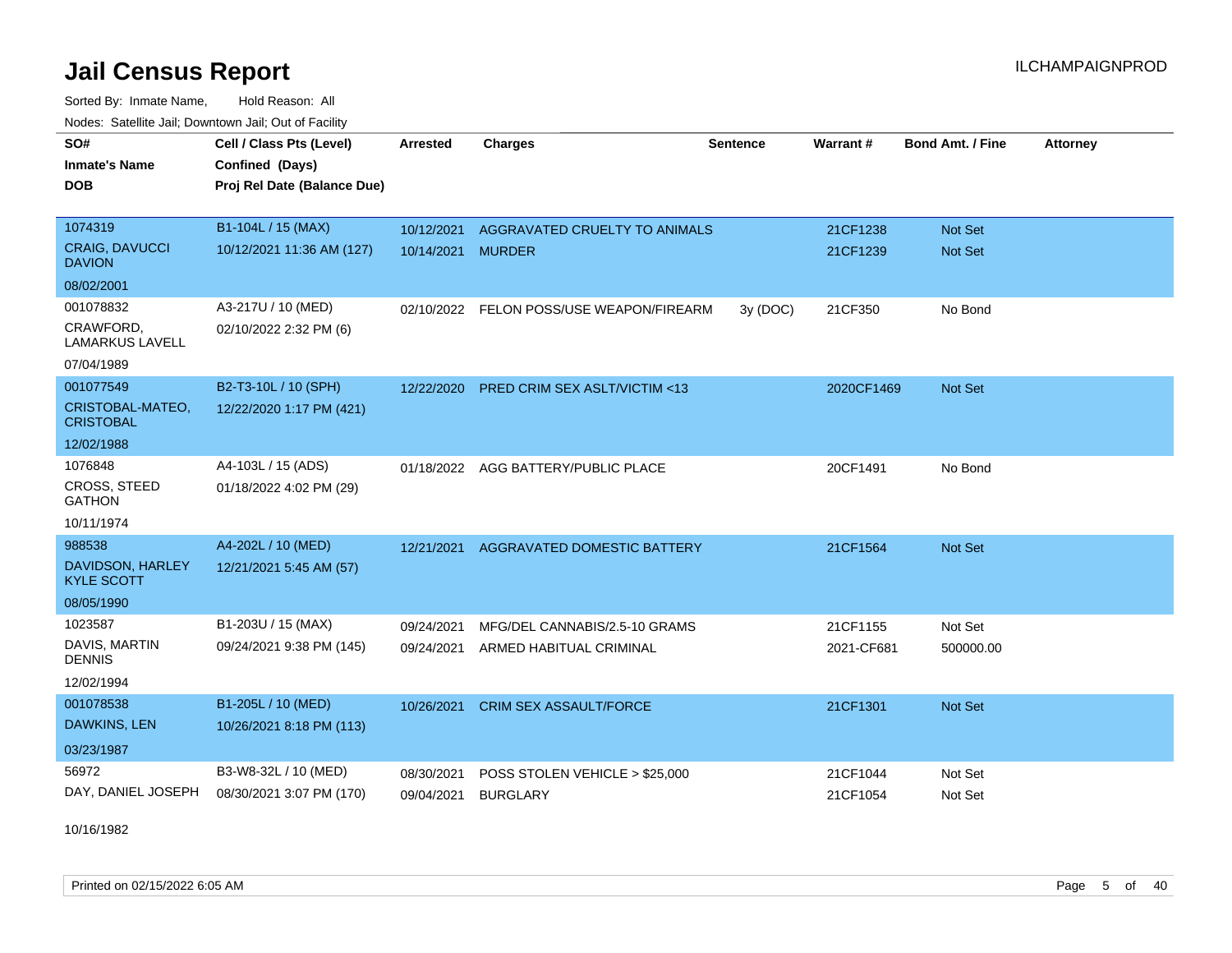| SO#<br><b>Inmate's Name</b><br><b>DOB</b>                             | Cell / Class Pts (Level)<br>Confined (Days)<br>Proj Rel Date (Balance Due) | <b>Arrested</b>          | <b>Charges</b>                                                                                                                                                           | <b>Sentence</b>        | Warrant#                                 | Bond Amt. / Fine                         | <b>Attorney</b> |
|-----------------------------------------------------------------------|----------------------------------------------------------------------------|--------------------------|--------------------------------------------------------------------------------------------------------------------------------------------------------------------------|------------------------|------------------------------------------|------------------------------------------|-----------------|
| 1074063<br>DEITZ, TILLIE SHENISE 02/10/2022 4:43 AM (6)               | <b>BOOKF-2 / 5 (MIN)</b>                                                   |                          | 02/10/2022 RET THEFT/DISP MERCH/>\$300<br>02/10/2022 RET THEFT/DISP MERCH/>\$300<br>02/10/2022 RET THEFT/DISP MERCH/>\$300<br>02/10/2022 USE FORGED CR/DEBIT CARD/<\$300 |                        | 21CF327<br>21CF105<br>21CF228<br>21CF106 | 2000.00<br>2000.00<br>2000.00<br>2000.00 |                 |
| 12/02/1990<br>64463<br>DOOLEY, CALVIN<br><b>DARWOOD</b><br>05/13/1982 | A3-212L / 15 (MAX)<br>02/11/2022 11:24 AM (5)                              | 02/11/2022               | AGG DUI/3/BAC 0.16+<br>02/11/2022 AGG DUI/3/BAC 0.16+                                                                                                                    | 14m (DOC)<br>18m (DOC) | 21CF676<br>20CF1326                      | No Bond<br>No Bond                       |                 |
| 25659<br>DORRIS, LORENZO<br>07/19/1966                                | B4-125L / 15 (MAX)<br>06/15/2021 6:17 AM (246)                             | 06/15/2021<br>06/15/2021 | <b>RESIDENTIAL BURGLARY</b><br><b>BURGLARY</b>                                                                                                                           |                        | 2020CF1218<br>21CF689                    | 50000.00<br>Not Set                      |                 |
| 001078753<br>ELLIS, GABRIEL<br><b>NAJADA</b><br>06/09/2001            | BOOKH-5 / 5 (MIN)<br>02/14/2022 9:22 PM (2)                                | 02/14/2022               | DOMESTIC BATTERY                                                                                                                                                         |                        | 2022CMAWOW                               | No Bond                                  |                 |
| 1074720<br>ELVIR-REYES, JORGE<br><b>LEONARDO</b><br>06/03/1988        | B2-T1-03U / 15 (SPH)<br>01/19/2022 1:43 PM (28)                            |                          | 01/19/2022 PRED CRIM SEX ASLT/VICTIM <13                                                                                                                                 |                        | 21CF1414                                 | 500000.00                                |                 |
| 43977<br><b>EMKES, DOUGLAS</b><br><b>ALAN</b><br>06/08/1959           | B2-T1-02L / 5 (SPH)<br>12/20/2021 9:59 AM (58)                             | 12/20/2021<br>12/20/2021 | AGG FLEEING POLICE/21 MPH OVER<br>PAROLE REVOCATION                                                                                                                      |                        | 21CF1566                                 | Not Set<br>No Bond                       |                 |
| 987328<br>ERVIN, DEIDRA ANN<br><b>RUTH</b><br>04/15/1991              | A2-121L / 10 (MED)<br>12/11/2021 8:48 PM (67)                              | 12/11/2021               | AGG ASLT PEACE OFF/FIRE/ER WRK                                                                                                                                           |                        | 21CF1515                                 | <b>Not Set</b>                           |                 |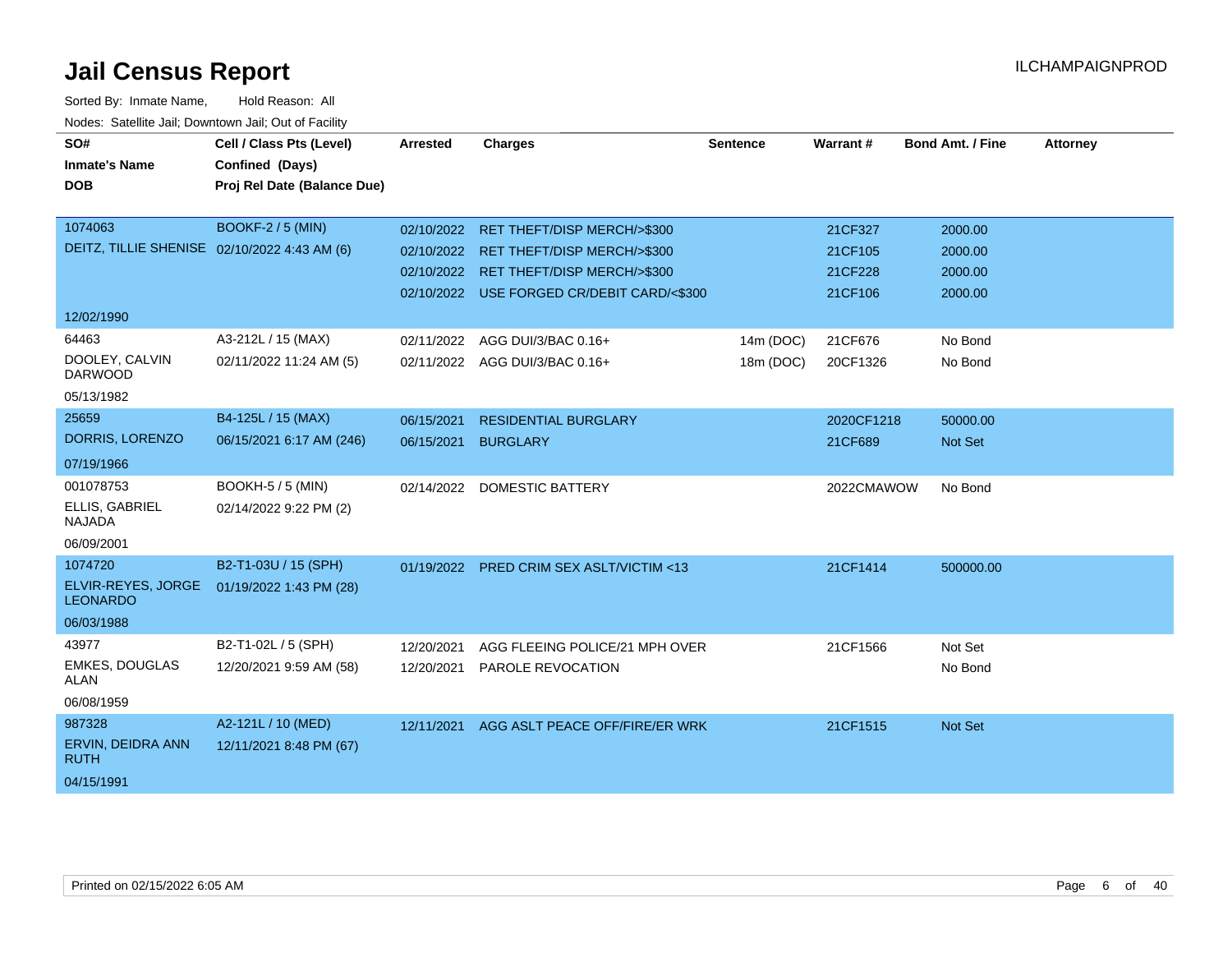| SO#                                   | Cell / Class Pts (Level)                    | <b>Arrested</b>   | <b>Charges</b>                           | <b>Sentence</b> | Warrant#     | <b>Bond Amt. / Fine</b> | <b>Attorney</b> |
|---------------------------------------|---------------------------------------------|-------------------|------------------------------------------|-----------------|--------------|-------------------------|-----------------|
| <b>Inmate's Name</b>                  | Confined (Days)                             |                   |                                          |                 |              |                         |                 |
| <b>DOB</b>                            | Proj Rel Date (Balance Due)                 |                   |                                          |                 |              |                         |                 |
|                                       |                                             |                   |                                          |                 |              |                         |                 |
| 1026175                               | A3-112L / 10 (MED)                          | 02/06/2022        | FELON FAIL/RETURN FRM FURLOUGH           |                 | 21CF1554     | No Bond                 |                 |
| FALCONER, AVERY                       | 02/06/2022 4:49 AM (10)                     |                   | 02/06/2022 CITY OV ARREST                |                 | 2021-OV-65   | 1000.00                 |                 |
| FOX.                                  |                                             |                   | 02/07/2022 MFG/DEL 1<15 GR COCAINE/ANLG  | 6y (DOC)        | 2019CF1617   | No Bond                 |                 |
| 04/07/1989                            |                                             |                   |                                          |                 |              |                         |                 |
| 527081                                | B3-W6-24L / 10 (MED)                        | 09/06/2021        | ARSON/REAL/PERSONAL PROP>\$150           |                 | 2021 CF 797  | 25000.00                |                 |
| FERGUSON,<br><b>CHRISTOPHER</b>       | 09/06/2021 1:18 PM (163)                    |                   |                                          |                 |              |                         |                 |
| 12/21/1981                            |                                             |                   |                                          |                 |              |                         |                 |
| 1039744                               | B4-224U / 15 (MAX)                          | 12/06/2021 MURDER |                                          |                 | 20CF959      | 1000000.00              |                 |
| FONVILLE, TREVOY<br><b>JERMAINE</b>   | 12/06/2021 10:52 AM (72)                    |                   |                                          |                 |              |                         |                 |
| 01/13/1996                            |                                             |                   |                                          |                 |              |                         |                 |
| 518395                                | B2-T3-12L / 15 (SPH)                        | 07/07/2020        | CRIMINAL SEXUAL ASSAULT                  |                 | 2020-CF735   | 250000.00               |                 |
|                                       | FRANDLE, MARK RYAN 07/07/2020 3:42 PM (589) |                   |                                          |                 |              |                         |                 |
|                                       |                                             |                   |                                          |                 |              |                         |                 |
| 09/10/1985                            |                                             |                   |                                          |                 |              |                         |                 |
| 001077934                             | A1-125L / 10 (MED)                          | 08/22/2021        | <b>DOMESTIC BATTERY</b>                  |                 | 21 CM 172    | 10000.00                |                 |
| FREED, LOGAN                          | 08/22/2021 11:45 PM (178)                   | 08/22/2021        | AGG DUI/ACCIDENT/DEATH                   |                 | 21CF1024     | <b>Not Set</b>          |                 |
| <b>SUZANNE</b>                        |                                             |                   |                                          |                 |              |                         |                 |
| 08/18/1996                            |                                             |                   |                                          |                 |              |                         |                 |
| 001078290                             | A1-125U / 10 (ADS)                          | 08/19/2021        | MACHINE GUN/AUTO WEAPON/VEH              |                 | 21CF1012     | Not Set                 |                 |
| FREEMAN, ANGEL<br><b>JANILA KAY</b>   | 08/19/2021 1:26 AM (181)                    |                   |                                          |                 |              |                         |                 |
| 12/25/1995                            |                                             |                   |                                          |                 |              |                         |                 |
| 1068917                               | <b>BOOKH-1/5 (MIN)</b>                      | 08/11/2021        | VIO ORDER/PRIOR VIO OF ORDER             |                 | 21CF965      | Not Set                 |                 |
| <b>GARCIA, JUAN</b><br><b>CARLOS</b>  | 08/11/2021 9:24 PM (189)                    |                   |                                          |                 |              |                         |                 |
| 10/21/1997                            |                                             |                   |                                          |                 |              |                         |                 |
| 001078154                             | B4-121U / 10 (MED)                          | 01/09/2022        | DRVG UNDER INFLU OF ALCOHOL              |                 | 2021 DT 182  | 5000.00                 |                 |
| <b>GENTRY, DAMON</b><br><b>LIONEL</b> | 01/09/2022 4:41 PM (38)                     |                   | 01/09/2022 AGG DOMESTIC BATTERY/STRANGLE |                 | 2021 CF 1396 | 50000.00                |                 |
| 12/25/1971                            |                                             |                   |                                          |                 |              |                         |                 |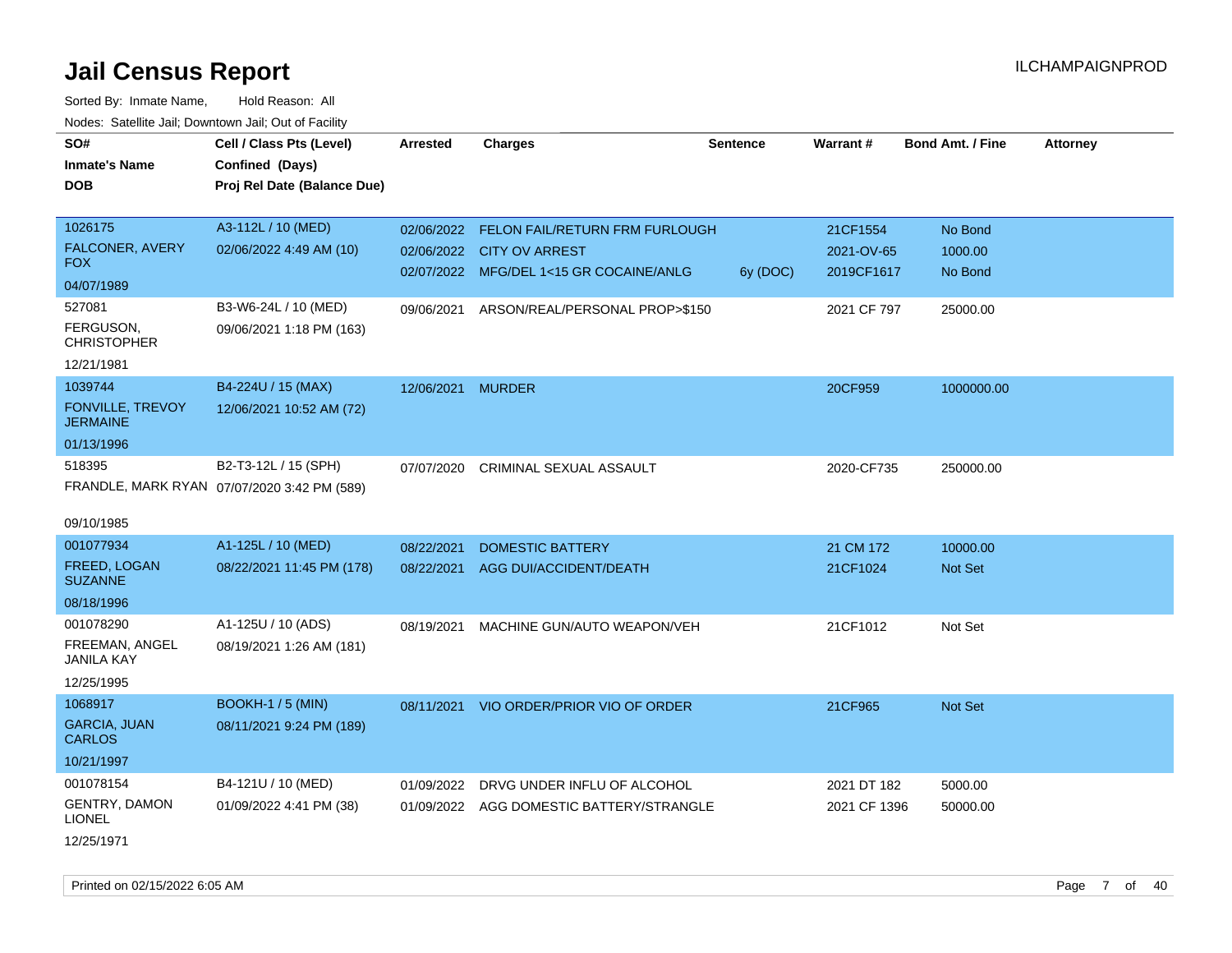| SO#                                      | Cell / Class Pts (Level)    | <b>Arrested</b> | <b>Charges</b>                           | <b>Sentence</b>        | Warrant#  | <b>Bond Amt. / Fine</b> | <b>Attorney</b> |
|------------------------------------------|-----------------------------|-----------------|------------------------------------------|------------------------|-----------|-------------------------|-----------------|
| <b>Inmate's Name</b>                     | Confined (Days)             |                 |                                          |                        |           |                         |                 |
| <b>DOB</b>                               | Proj Rel Date (Balance Due) |                 |                                          |                        |           |                         |                 |
|                                          |                             |                 |                                          |                        |           |                         |                 |
| 001078633                                | B2-DR / 25 (SPH)            | 12/01/2021      | <b>PRED CRIM SEX ASLT/VICTIM &lt;13</b>  |                        | 21CF1416  | 250000.00               |                 |
| GONZALEZ-GUILLEN,<br><b>EDWARD</b>       | 12/01/2021 12:08 PM (77)    |                 |                                          |                        |           |                         |                 |
| 08/25/2002                               |                             |                 |                                          |                        |           |                         |                 |
| 001078607                                | B4-221L / 15 (MAX)          | 11/22/2021      | FELON POSS/USE FIREARM/PAROLE            |                        | 21CF1437  | Not Set                 |                 |
| GRAY, WILLIAM<br>DA'VON                  | 11/22/2021 2:57 PM (86)     |                 | 11/22/2021 ATTEMPT (FIRST DEGREE MURDER) |                        | 21CF1435  | Not Set                 |                 |
| 04/18/1984                               |                             |                 |                                          |                        |           |                         |                 |
| 56342                                    | B1-206L / 10 (MED)          | 10/21/2021      | THEFT CONTROL INTENT <\$500              |                        | 17CF1451  | 10000.00                |                 |
| <b>GRIFFIN, NATHAN</b>                   | 10/21/2021 4:20 PM (118)    | 10/21/2021      | DRIVING ON REVOKED LICENSE               |                        | 20TR1979  | 3000.00                 |                 |
| <b>EUGENE</b>                            |                             | 10/21/2021      | ARMED HABITUAL CRIMINAL                  |                        | 21CF1279  | <b>Not Set</b>          |                 |
| 02/24/1969                               |                             |                 |                                          |                        |           |                         |                 |
| 1003270                                  | A4-106L / 10 (ADS)          |                 | 01/31/2022 UNLAWFUL USE OF A WEAPON      | 2y/6m/0d (DOI 20CF1347 |           | No Bond                 |                 |
| <b>HAMILTON, DARIUS</b><br><b>DEJAUN</b> | 01/31/2022 9:52 AM (16)     |                 |                                          |                        |           |                         |                 |
| 12/06/1992                               |                             |                 |                                          |                        |           |                         |                 |
| 987254                                   | B2-T1-01U / 10 (SPH)        |                 | 01/12/2022 DOMESTIC BATTERY/OTHER PRIOR  | 6y (DOC)               | 20CF356   | No Bond                 |                 |
| HAYES, CARL DONJO                        | 01/12/2022 5:20 PM (35)     |                 |                                          |                        |           |                         |                 |
| 03/02/1963                               |                             |                 |                                          |                        |           |                         |                 |
| 001078488                                | B2-DR / 15 (SPH)            | 10/14/2021      | PRED CRIM SEX ASLT/VICTIM <13            |                        | 21CF1232  | 500000.00               |                 |
| HERNANDEZ-LOPEZ,<br><b>ERNESTO</b>       | 10/14/2021 3:15 PM (125)    |                 | 10/14/2021 FUGITIVE FROM JUSTICE         |                        | 21CF1246  | Not Set                 |                 |
| 11/28/1975                               |                             |                 |                                          |                        |           |                         |                 |
| 975293                                   | B2-T4-14L / 10 (SPH)        | 07/21/2021      | VIO ORDER/PRIOR VIO OF ORDER             |                        | 21CF914   | No Bond                 |                 |
| HILL, JACOB MILES                        | 07/21/2021 8:43 PM (210)    | 07/21/2021      | <b>STALKING</b>                          |                        | 2021CF863 | <b>Not Set</b>          |                 |
|                                          |                             | 07/25/2021      | <b>PAROLE REVOCATION</b>                 |                        | CH2104646 | <b>Not Set</b>          |                 |
| 02/06/1988                               |                             | 08/18/2021      | <b>HARASS WITNESS/FAMILY MBR/REP</b>     |                        | 21CF992   | <b>Not Set</b>          |                 |
|                                          |                             | 09/09/2021      | AGG STALKING/BODILY HARM                 |                        | 21CF1073  | Not Set                 |                 |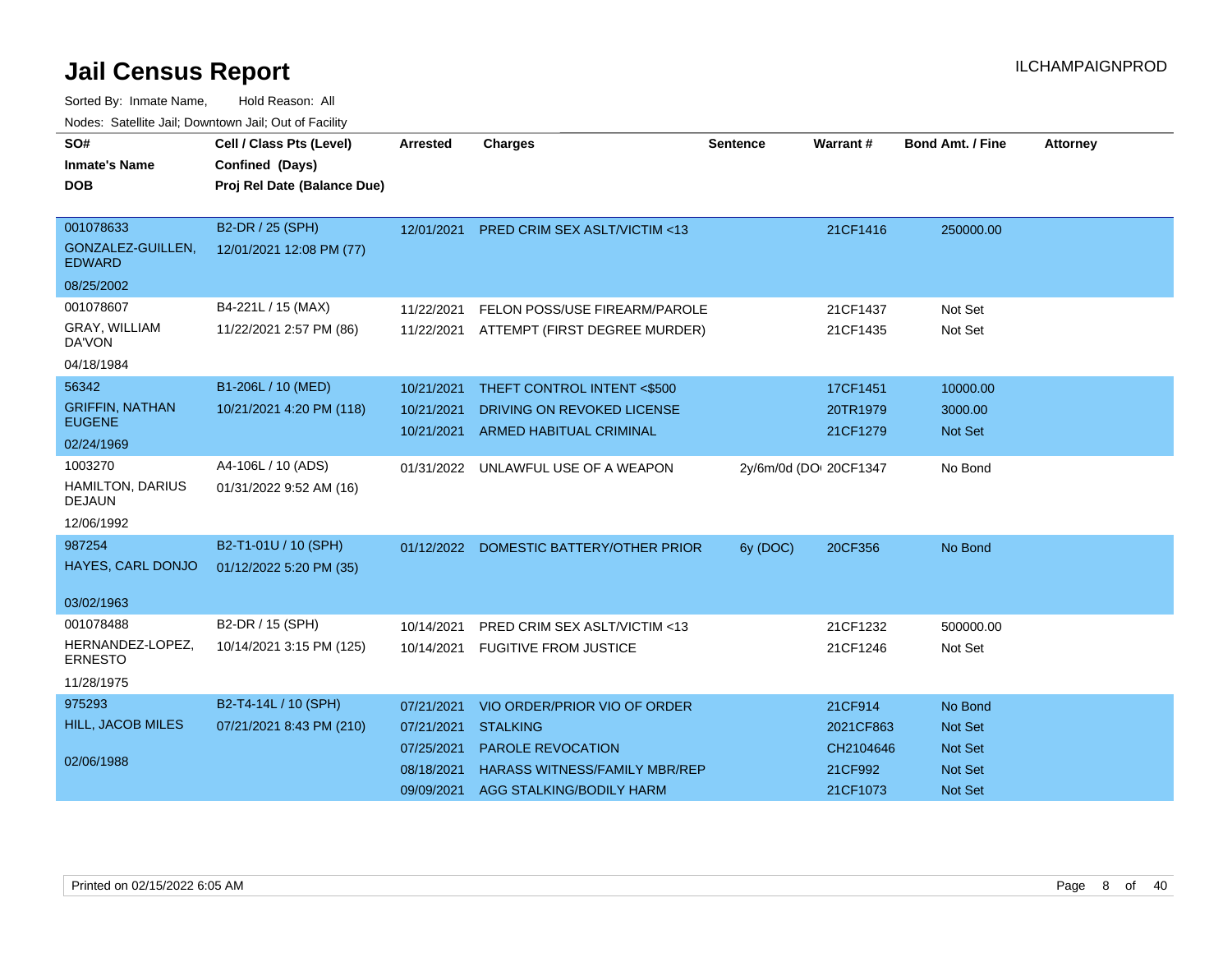| roaco. Catolino cali, Downtown cali, Out of Fability                       |                                                                            |                          |                                                                   |                 |                     |                         |                 |
|----------------------------------------------------------------------------|----------------------------------------------------------------------------|--------------------------|-------------------------------------------------------------------|-----------------|---------------------|-------------------------|-----------------|
| SO#<br><b>Inmate's Name</b><br>DOB                                         | Cell / Class Pts (Level)<br>Confined (Days)<br>Proj Rel Date (Balance Due) | <b>Arrested</b>          | <b>Charges</b>                                                    | <b>Sentence</b> | <b>Warrant#</b>     | <b>Bond Amt. / Fine</b> | <b>Attorney</b> |
| 48471<br><b>HILL, RAMESH</b><br><b>JERMAINE</b><br>12/11/1978              | B1-207L / 15 (MAX)<br>08/08/2021 4:45 AM (192)                             | 08/08/2021               | AGG BATTERY/DISCHARGE FIREARM                                     |                 | 21CF946             | <b>Not Set</b>          |                 |
| 001078847<br>HOLMES, DONOVAN<br>LEE<br>08/01/2000                          | <b>BOOKH-7 / 5 (MIN)</b><br>02/14/2022 1:11 AM (2)                         | 02/13/2022               | DOMESTIC BATTERY                                                  |                 | 22CMAWOW            | Not Set                 |                 |
| 1043704<br>HOUSTON, STEVEN<br><b>CORDELL</b><br>01/24/1989                 | B4-223L / 15 (MAX)<br>07/13/2021 5:56 AM (218)                             | 07/13/2021               | ARMED ROBBERY/ARMED W/FIREARM<br>02/07/2022 CIVIL FTA WARRANT     | 12y (DOC)       | 21CF815<br>2018F467 | Not Set<br>2500.00      |                 |
| 1072876<br>HOUTCHINS, SAVANNA 02/10/2022 5:10 PM (6)<br>BELL<br>07/10/1996 | A2-220U / 5 (MIN)<br>2/17/2022 (0.00)                                      | 02/10/2022               | METH DELIVERY/5<15 GRAMS<br>02/10/2022 DRIVING ON REVOKED LICENSE | 4y (DOC)        | 21CF143<br>20TR3920 | No Bond<br>No Bond      |                 |
| 999198<br>HOWARD, BRION LIN<br>06/10/1992                                  | B4-226L / 15 (MAX)<br>11/30/2021 10:41 AM (78)                             | 11/30/2021               | FELON POSS/USE FIREARM PRIOR                                      |                 | 21CF1377            | 500000.00               |                 |
| 953555<br>HUNT, TAVARIS EARL<br>12/29/1987                                 | B4-122L / 15 (MAX)<br>03/10/2021 4:58 AM (343)                             | 03/10/2021<br>04/14/2021 | CRIM TRESPASS TO RESIDENCE<br>AGG FLEEING POLICE/21 MPH OVER      | 3y (DOC)        | 21CF272<br>2020CF94 | Not Set<br>10000.00     |                 |
| 38993<br><b>JACKSON, LAMONT</b><br><b>JEREMIE</b><br>07/31/1973            | B4-126L / 15 (MAX)<br>02/13/2021 7:45 AM (368)                             | 02/13/2021               | ATTEMPT (FIRST DEGREE MURDER)                                     |                 | 21CF181             | Not Set                 |                 |
| 001078689<br><b>JACKSON, PRENTISS</b><br>MANSION DEWAYNE<br>09/02/2003     | B1-201L / 15 (MAX)<br>12/18/2021 12:39 AM (60)<br>1/30/2022 (0.00)         | 12/17/2021<br>12/17/2021 | FIREARM/FOID INVALID/NOT ELIG<br>POSS STOLEN VEHICLE > \$25,000   |                 | 21CF1551<br>21JD37  | No Bond<br>Not Set      |                 |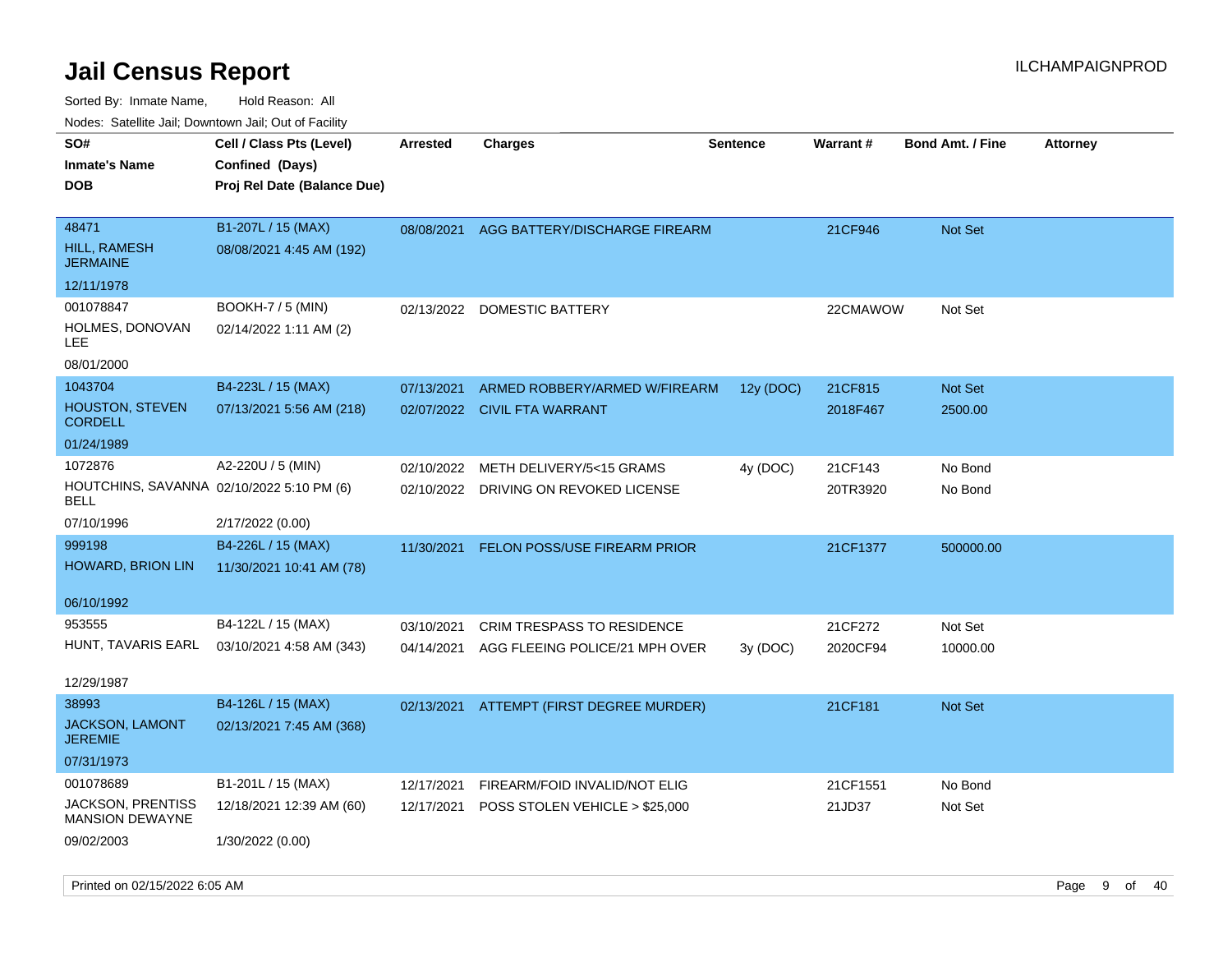| SO#                                        | Cell / Class Pts (Level)                   | <b>Arrested</b> | <b>Charges</b>                          | <b>Sentence</b> | Warrant#    | <b>Bond Amt. / Fine</b> | <b>Attorney</b> |
|--------------------------------------------|--------------------------------------------|-----------------|-----------------------------------------|-----------------|-------------|-------------------------|-----------------|
| <b>Inmate's Name</b>                       | Confined (Days)                            |                 |                                         |                 |             |                         |                 |
| <b>DOB</b>                                 | Proj Rel Date (Balance Due)                |                 |                                         |                 |             |                         |                 |
|                                            |                                            |                 |                                         |                 |             |                         |                 |
| 001077487                                  | B3-W8-30L / 10 (MED)                       | 12/03/2020      | FELON POSS/USE WEAPON/FIREARM           |                 | 20CF1377    | Not Set                 |                 |
| <b>JACKSON, TERRELL</b><br><b>DANDRE</b>   | 12/03/2020 10:18 AM (440)                  | 11/09/2021      | AGG DISCHARGE FIREARM/OCC VEH           |                 | 21CR0331401 | No Bond                 |                 |
| 08/11/1990                                 |                                            |                 |                                         |                 |             |                         |                 |
| 001077864                                  | B1-103L / 15 (MAX)                         | 04/18/2021      | FELON POSS/USE WEAPON/FIREARM           |                 | 21CF428     | Not Set                 |                 |
| D                                          | JAMERSON, ANTHONY 04/18/2021 7:21 PM (304) |                 |                                         |                 |             |                         |                 |
| 01/26/1990                                 |                                            |                 |                                         |                 |             |                         |                 |
| 001078703                                  | A1-224L / 15 (ADS)                         | 12/20/2021      | MURDER/INTENT TO KILL/INJURE            |                 | 21CF1574    | <b>Not Set</b>          |                 |
| JOHNS, SHANIQUH<br><b>THERESA</b>          | 12/22/2021 6:41 AM (56)                    |                 |                                         |                 |             |                         |                 |
| 04/03/1992                                 |                                            |                 |                                         |                 |             |                         |                 |
| 001078788                                  | A4-207U / 5 (ADS)                          |                 | 01/21/2022 AGGRAVATED BATTERY           |                 | 22CF93      | Not Set                 |                 |
| JOHNSON, BRENTON Z 01/21/2022 8:33 PM (26) |                                            |                 |                                         |                 |             |                         |                 |
|                                            |                                            |                 |                                         |                 |             |                         |                 |
| 08/07/1987                                 |                                            |                 |                                         |                 |             |                         |                 |
| 001078766                                  | A3-215L / 5 (ADS)                          | 02/08/2022      | <b>AGGRAVATED BATTERY</b>               |                 | 22CF160     | Not Set                 |                 |
| <b>JOHNSON, IYONZI</b>                     | 02/08/2022 11:56 AM (8)                    | 02/08/2022      | <b>BURGLARY</b>                         |                 | 22CF63      | 3000.00                 |                 |
| 07/16/1994                                 |                                            |                 |                                         |                 |             |                         |                 |
| 001078645                                  | B4-222U / 10 (MED)                         | 12/02/2021      | AGG DISCHARGE FIREARM                   |                 | 21CF1478    | No Bond                 |                 |
| JONES, KELVIN<br><b>KHYRIC</b>             | 12/02/2021 6:56 PM (76)                    |                 |                                         |                 |             |                         |                 |
| 02/27/2001                                 |                                            |                 |                                         |                 |             |                         |                 |
| 956822                                     | B1-205U / 15 (MAX)                         | 11/25/2021      | AGGRAVATED DOMESTIC BATTERY             |                 | 21CF1442    | Not Set                 |                 |
| JONES, MARIO<br><b>NATHANIEL</b>           | 11/25/2021 10:37 AM (83)                   | 11/25/2021      | <b>PAROLE REVOCATION</b>                |                 | CH2106361   | No Bond                 |                 |
| 10/27/1987                                 |                                            | 11/25/2021      | <b>UNLAWFUL RESTRAINT</b>               |                 | 21CF1443    | Not Set                 |                 |
| 59668                                      | BOOKH-4 / 15 (MAX)                         | 02/11/2022      | FAIL TO RPT CHNG ADDRESS/EMPL           |                 | 20 CF 1241  | 75000.00                |                 |
| JONES, MARTELL<br><b>DEANGELO</b>          | 02/11/2022 3:19 PM (5)                     |                 | 02/11/2022 AGGRAVATED ARSON/BODILY HARM |                 | 22 CF 169   | 75000.00                |                 |
| 07/11/1983                                 |                                            |                 |                                         |                 |             |                         |                 |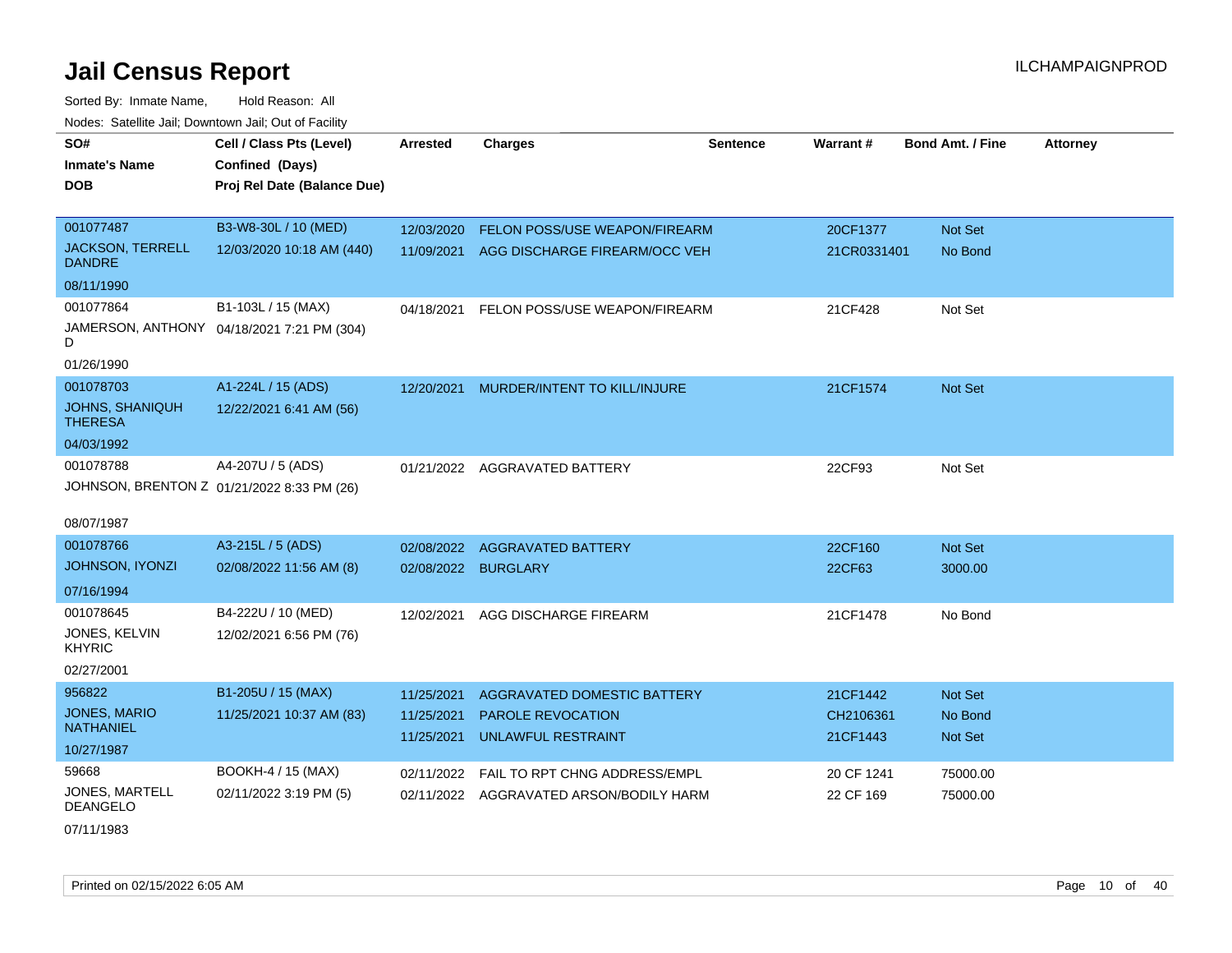| SO#                                      | Cell / Class Pts (Level)                   | <b>Arrested</b> | <b>Charges</b>                            | <b>Sentence</b>        | Warrant#  | <b>Bond Amt. / Fine</b> | <b>Attorney</b> |
|------------------------------------------|--------------------------------------------|-----------------|-------------------------------------------|------------------------|-----------|-------------------------|-----------------|
|                                          |                                            |                 |                                           |                        |           |                         |                 |
| <b>Inmate's Name</b>                     | Confined (Days)                            |                 |                                           |                        |           |                         |                 |
| <b>DOB</b>                               | Proj Rel Date (Balance Due)                |                 |                                           |                        |           |                         |                 |
| 1008468                                  | B4-226U / 10 (MED)                         | 12/01/2021      | FELON POSS/USE WEAPON/FIREARM             |                        | 21CF1472  | Not Set                 |                 |
| <b>JONES, MARTEZ</b>                     | 12/01/2021 1:28 PM (77)                    |                 | PROBATION VIOLATION                       |                        | 20CF1151  | <b>Not Set</b>          |                 |
| <b>LAMONTE</b>                           |                                            | 12/02/2021      |                                           |                        |           |                         |                 |
| 06/22/1993                               |                                            |                 |                                           |                        |           |                         |                 |
| 001078848                                | A3-115L / 10 (MED)                         |                 | 02/14/2022 AGG DUI/NO VALID DL            |                        | 22CF176   | Not Set                 |                 |
| JORDAN, BRIAN<br>RASHEED                 | 02/14/2022 2:29 AM (2)                     |                 |                                           |                        |           |                         |                 |
| 10/21/1990                               |                                            |                 |                                           |                        |           |                         |                 |
| 506244                                   | B1-204L / 15 (MAX)                         | 07/15/2021      | ARMED ROBBERY/ARMED W/FIREARM             | 19y/6m (DOC) 2021CF791 |           | 250000.00               |                 |
| JOSLIN, JASON LEE                        | 07/15/2021 4:38 AM (216)                   |                 |                                           |                        |           |                         |                 |
| 12/22/1985                               |                                            |                 |                                           |                        |           |                         |                 |
| 1068501                                  | A3-212U / 5 (ADS)                          |                 | 02/07/2022 VIO ORDER/NOTICE/PRIOR VIO O/P |                        | 22CF156   | No Bond                 |                 |
| KING, JULIUS<br><b>EMANUEL</b>           | 02/07/2022 7:06 PM (9)                     |                 |                                           |                        |           |                         |                 |
| 04/08/1985                               |                                            |                 |                                           |                        |           |                         |                 |
| 001078818                                | A3-114U / 10 (MED)                         | 02/04/2022      | DOMESTIC BATTERY/OTHER PRIOR              |                        | 22CF148   | Not Set                 |                 |
| KINSEL, EVERAL<br><b>MICHAEL WILLIAM</b> | 02/04/2022 7:37 PM (12)                    |                 |                                           |                        |           |                         |                 |
| 10/16/1985                               |                                            |                 |                                           |                        |           |                         |                 |
| 66662                                    | B3-W5-20L / 10 (MED)                       | 12/05/2021      | POSS AMT CON SUB EXCEPT(A)/(D)            | 2y (DOC)               | 18CF597   | 200000.00               |                 |
| KINTNER, WESLEY J                        | 12/05/2021 1:57 PM (73)                    |                 |                                           |                        |           |                         |                 |
| 04/15/1986                               |                                            |                 |                                           |                        |           |                         |                 |
| 001078693                                | B3-W4-14L / 5 (MIN)                        | 12/19/2021      | RECEIVE/POSS/SELL STOLEN VEH              |                        | 21CF1555  | <b>Not Set</b>          |                 |
|                                          | LARGE, JOSHUA DALE 12/19/2021 4:54 AM (59) | 12/19/2021      | <b>RETAIL THEFT</b>                       |                        | 2021CM216 | 5000.00                 |                 |
| 10/27/1985                               |                                            | 12/19/2021      | <b>RETAIL THEFT</b>                       |                        | 20CF422   | 20000.00                |                 |
| 1070011                                  | B4-124U / 15 (MAX)                         | 08/03/2021      | AGG DISCH FIREARM/1ST AID PERS            |                        | 21CF929   | Not Set                 |                 |
| LAWS, WILLIAM<br>ZARAK, Third            | 08/03/2021 3:53 PM (197)                   |                 |                                           |                        |           |                         |                 |
| 07/06/1999                               |                                            |                 |                                           |                        |           |                         |                 |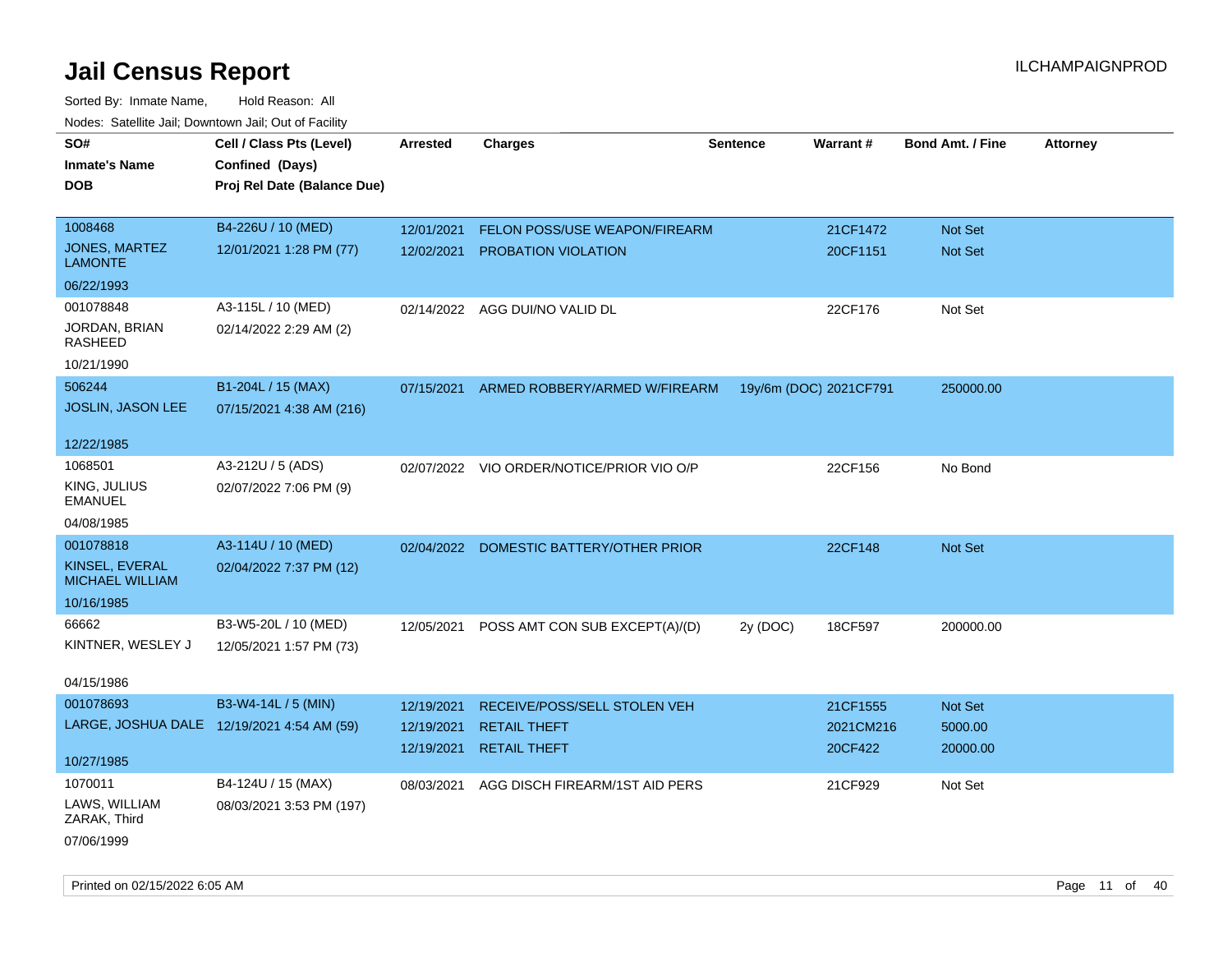Sorted By: Inmate Name, Hold Reason: All Nodes: Satellite Jail; Downtown Jail; Out of Facility

| <u>Houce.</u> Catellite ball, Downtown ball, Out of Fability |                                             |                 |                                           |                 |              |                         |                 |
|--------------------------------------------------------------|---------------------------------------------|-----------------|-------------------------------------------|-----------------|--------------|-------------------------|-----------------|
| SO#<br><b>Inmate's Name</b>                                  | Cell / Class Pts (Level)<br>Confined (Days) | <b>Arrested</b> | <b>Charges</b>                            | <b>Sentence</b> | Warrant#     | <b>Bond Amt. / Fine</b> | <b>Attorney</b> |
| <b>DOB</b>                                                   | Proj Rel Date (Balance Due)                 |                 |                                           |                 |              |                         |                 |
|                                                              |                                             |                 |                                           |                 |              |                         |                 |
| 001078797                                                    | BOOKH-6 / 5 (ADS)                           |                 | 01/26/2022 VIO STALKING NO CONTACT ORDER  |                 | 22CM31       | Not Set                 |                 |
| LEVIN, DANIEL DAVID                                          | 01/26/2022 3:00 PM (21)                     |                 |                                           |                 |              |                         |                 |
| 08/08/1984                                                   |                                             |                 |                                           |                 |              |                         |                 |
| 548089                                                       | B1-204U / 15 (MAX)                          | 12/04/2020      | AGG DOMESTIC BATTERY/STRANGLE             |                 | 18CF1507     | 10000.00                |                 |
| LEWIS, LAWRENCE                                              | 12/04/2020 4:42 AM (439)                    | 12/04/2020      | METH DELIVERY/100<400 GRAMS               |                 | 20CF1481     | Not Set                 |                 |
| PAUL, Third                                                  |                                             |                 | 12/04/2020 ATTEMPT (FIRST DEGREE MURDER)  |                 | 20CF1378     | Not Set                 |                 |
| 02/08/1993                                                   |                                             |                 |                                           |                 |              |                         |                 |
| 63639                                                        | A4-205L / 5 (ADS)                           |                 | 01/31/2022 FELON POSS/USE WEAPON/FIREARM  | 5y (DOC)        | 22CF110      | No Bond                 |                 |
| LINDSEY, ANTHONY<br><b>MARTEZ</b>                            | 01/28/2022 10:06 PM (19)                    |                 |                                           |                 |              |                         |                 |
| 03/18/1985                                                   |                                             |                 |                                           |                 |              |                         |                 |
| 001078817                                                    | A3-113U / 10 (ADS)                          |                 | 02/03/2022 AGG UUW/PERSON/PREV CONVICTION |                 | 22CF143      | Not Set                 |                 |
| LIPSCOMB, LADAROL<br><b>ANTHONY</b>                          | 02/03/2022 11:33 PM (13)                    |                 |                                           |                 |              |                         |                 |
| 10/01/2000                                                   |                                             |                 |                                           |                 |              |                         |                 |
| 1065002                                                      | B3-W7-26L / 10 (MED)                        | 11/16/2021      | DOMESTIC BTRY/CONTACT/VIO O/P             |                 | 2019CF001781 | 25000.00                |                 |
| LOVELESS, DUSTIN<br><b>DEE</b>                               | 11/16/2021 11:41 AM (92)                    |                 |                                           |                 |              |                         |                 |
| 06/17/1982                                                   |                                             |                 |                                           |                 |              |                         |                 |
| 001078320                                                    | <b>BOOKH-3 / 5 (MIN)</b>                    | 02/14/2022      | <b>RESIST/OBSTRUCTING A PEACE OFFICEF</b> |                 | 2022CMAWOW   | 100.00                  |                 |
| MARSH, PAUL<br>OLUFUNMILAYO                                  | 02/14/2022 6:56 PM (2)                      |                 | 02/14/2022 CRIMINAL TRESPASS BUILDING     |                 | 2022CMAWOW   | Not Set                 |                 |
| 07/13/1994                                                   |                                             |                 |                                           |                 |              |                         |                 |
| 48792                                                        | B4-127L / 10 (MED)                          | 11/19/2021      | AGG BATTERY/DISCHARGE FIREARM             |                 | 21CF1425     | Not Set                 |                 |
| <b>MCCLAIN, HURCHEL</b><br><b>JOSEPH</b>                     | 11/20/2021 4:11 AM (88)                     |                 |                                           |                 |              |                         |                 |
| 05/01/1979                                                   |                                             |                 |                                           |                 |              |                         |                 |
| 1004137                                                      | BOOKH-3 / 15 (MAX)                          |                 | 02/14/2022 AGG CRIM SX AB/>5 YR OLDER VIC |                 | 2022CF165    | 250000.00               |                 |
| MCDONALD, DAVON D 02/14/2022 4:21 PM (2)                     |                                             |                 |                                           |                 |              |                         |                 |

11/08/1992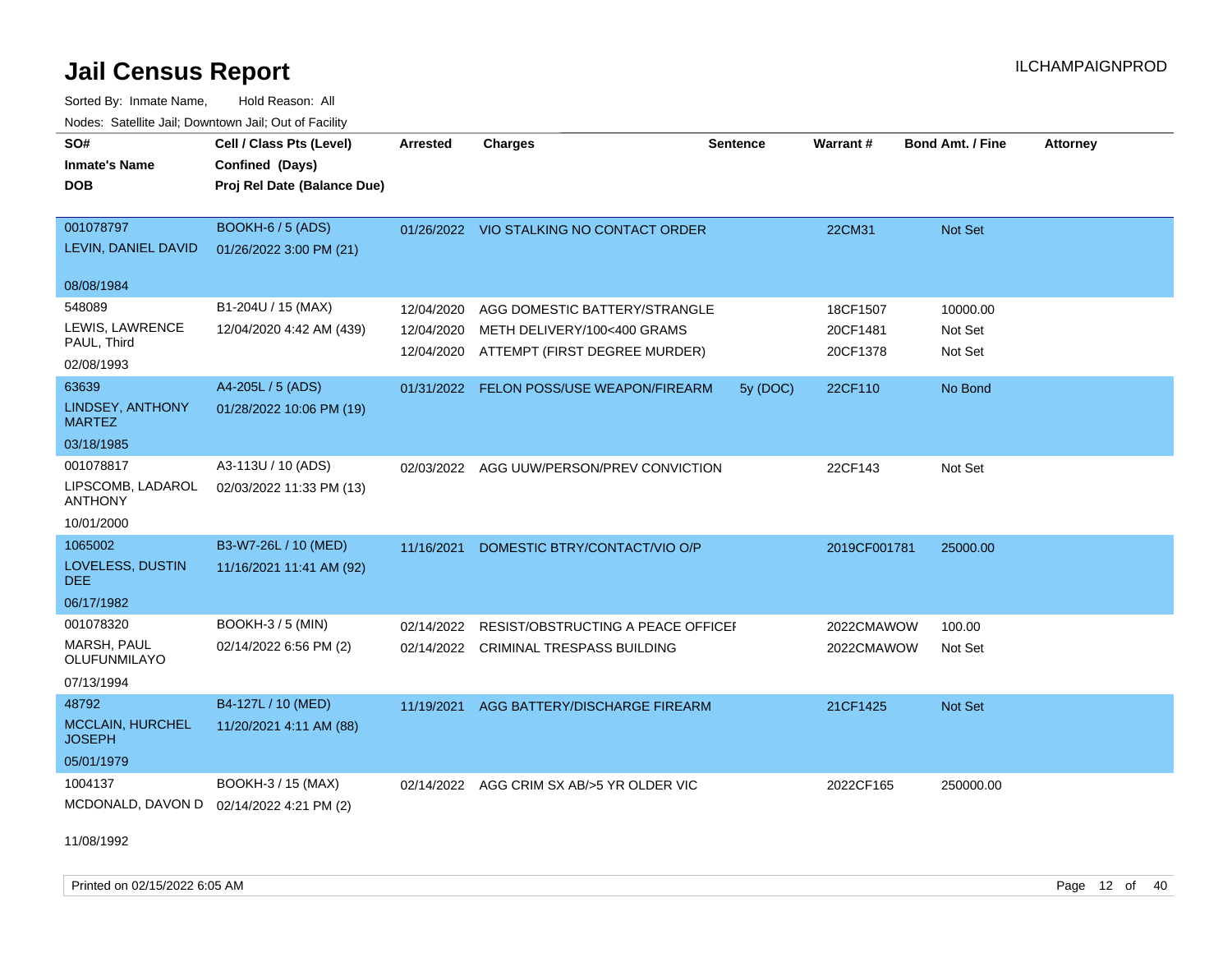| SO#                                         | Cell / Class Pts (Level)                    | <b>Arrested</b> | <b>Charges</b>                           | <b>Sentence</b> | Warrant#    | <b>Bond Amt. / Fine</b> | Attorney |
|---------------------------------------------|---------------------------------------------|-----------------|------------------------------------------|-----------------|-------------|-------------------------|----------|
| <b>Inmate's Name</b>                        | Confined (Days)                             |                 |                                          |                 |             |                         |          |
| <b>DOB</b>                                  | Proj Rel Date (Balance Due)                 |                 |                                          |                 |             |                         |          |
|                                             |                                             |                 |                                          |                 |             |                         |          |
| 001077938                                   | BOOKH-2 / 15 (ADS)                          | 05/10/2021      | AGG KIDNAPING DISCH FIR/HARM             |                 | 21CF532     | Not Set                 |          |
| MCGAHA,                                     | 05/10/2021 7:02 PM (282)                    | 05/11/2021      | <b>MURDER</b>                            |                 | 2021-CF-215 | No Bond                 |          |
| <b>CHRISTOPHER D</b>                        |                                             | 05/27/2021      | ESCAPE FROM DEPT OF CORRECTION           |                 | 21CF600     | Not Set                 |          |
| 07/27/1991                                  |                                             |                 |                                          |                 |             |                         |          |
| 66710                                       | A4-101L / 15 (ADS)                          | 01/19/2022      | ARMED VIOLENCE/CATEGORY I                |                 | 22CF88      | Not Set                 |          |
| <b>MEEKS, CASSARIOUS</b><br><b>MONTE</b>    | 01/20/2022 11:40 AM (27)                    |                 |                                          |                 |             |                         |          |
| 06/22/1984                                  |                                             |                 |                                          |                 |             |                         |          |
| 1043071                                     | A2-120L / 10 (MED)                          | 11/08/2021      | CRIM DMG/GOVT PROP/<\$500                |                 | 21CF1378    | Not Set                 |          |
| <b>MERRELL-</b><br>SUTHERLAND, ALICIA       | 11/08/2021 2:22 AM (100)                    |                 |                                          |                 |             |                         |          |
| 11/26/1972                                  |                                             |                 |                                          |                 |             |                         |          |
| 41584                                       | B4-227L / 15 (MAX)                          | 12/01/2021      | ARMED HABITUAL CRIMINAL                  |                 | 21CF1467    | Not Set                 |          |
| MILLER, JOSE LOVELL 12/02/2021 1:04 AM (76) |                                             |                 |                                          |                 |             |                         |          |
|                                             |                                             |                 |                                          |                 |             |                         |          |
| 10/07/1975                                  |                                             |                 |                                          |                 |             |                         |          |
| 1069743                                     | A2-223L / 15 (MAX)                          |                 | 02/12/2022 AGG BATTERY/DISCHARGE FIREARM |                 | 22CF178     | Not Set                 |          |
| MITCHELL, DIAMOND<br><b>PAULETTE</b>        | 02/12/2022 3:41 PM (4)                      |                 |                                          |                 |             |                         |          |
| 01/31/2000                                  |                                             |                 |                                          |                 |             |                         |          |
| 001077902                                   | A2-123L / 5 (ADS)                           | 11/23/2021      | BATTERY/CAUSE BODILY HARM                |                 | 21CM187     | Not Set                 |          |
| MOFFETT, CAROLYN<br>REENE                   | 11/21/2021 10:31 AM (87)                    |                 |                                          |                 |             |                         |          |
| 10/23/1988                                  |                                             |                 |                                          |                 |             |                         |          |
| 39106                                       | B3-W3-11U / 10 (MED)                        | 10/12/2021      | DOMESTIC BATTERY/OTHER PRIOR             |                 | 21CF1217    | Not Set                 |          |
| Junior                                      | MOORE, ANDREW LEE, 10/12/2021 1:02 AM (127) |                 |                                          |                 |             |                         |          |
| 04/12/1973                                  | 4/10/2022 (0.00)                            |                 |                                          |                 |             |                         |          |
| 1007239                                     | B4-225U / 10 (MED)                          | 12/29/2021      | <b>DOMESTIC BATTERY</b>                  | 3y (DOC)        | 21CF1607    | Not Set                 |          |
| MOORE, ANDREW<br><b>VIRGIL</b>              | 12/29/2021 8:40 PM (49)                     |                 |                                          |                 |             |                         |          |
| 08/20/1972                                  |                                             |                 |                                          |                 |             |                         |          |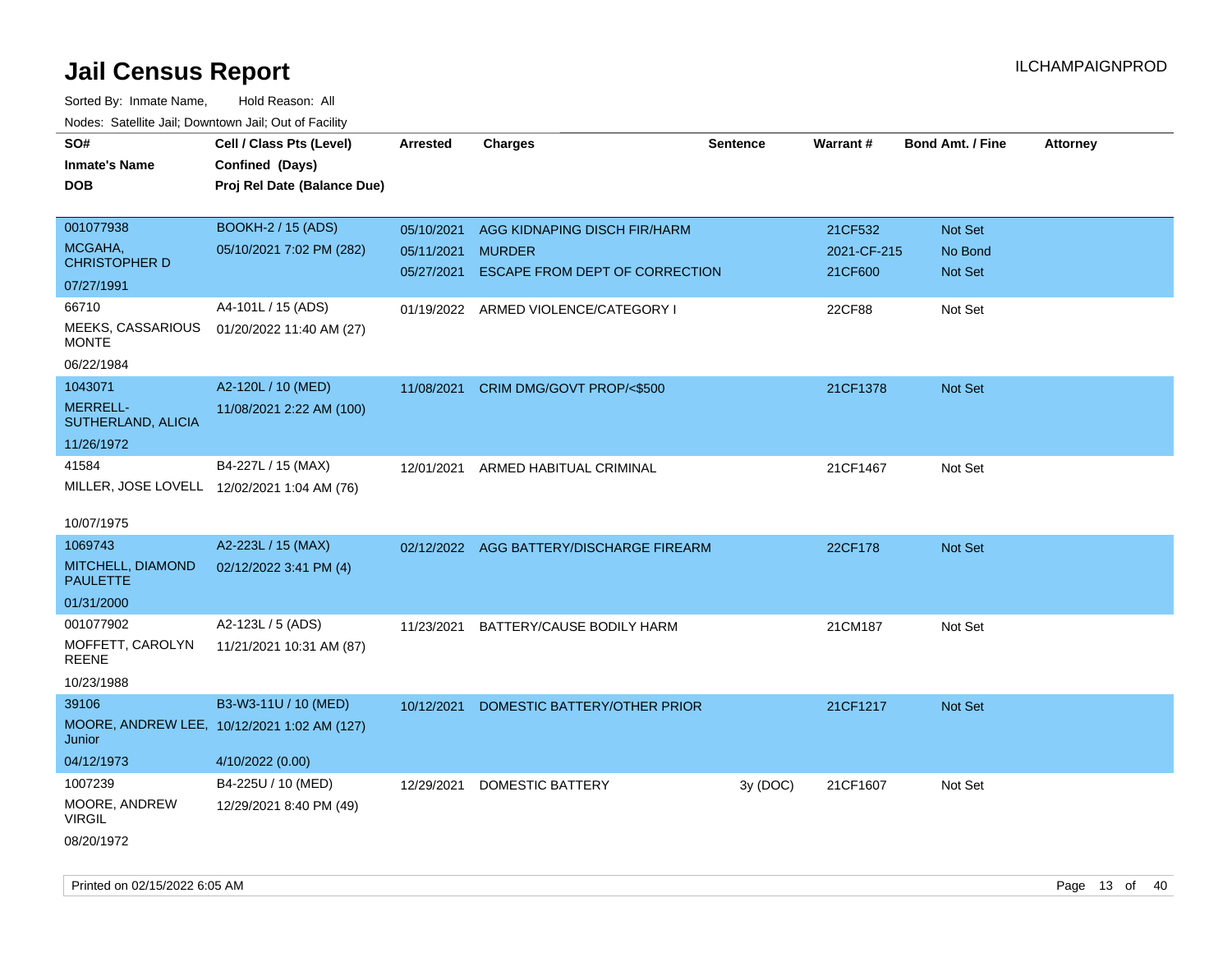| rouce. Calcinic Jan, Downtown Jan, Out or Facility |                             |                    |                                          |          |           |                         |                 |
|----------------------------------------------------|-----------------------------|--------------------|------------------------------------------|----------|-----------|-------------------------|-----------------|
| SO#                                                | Cell / Class Pts (Level)    | <b>Arrested</b>    | <b>Charges</b>                           | Sentence | Warrant#  | <b>Bond Amt. / Fine</b> | <b>Attorney</b> |
| <b>Inmate's Name</b>                               | Confined (Days)             |                    |                                          |          |           |                         |                 |
| <b>DOB</b>                                         | Proj Rel Date (Balance Due) |                    |                                          |          |           |                         |                 |
|                                                    |                             |                    |                                          |          |           |                         |                 |
| 539294                                             | B1-104U / 10 (MED)          | 01/11/2022         | AGG DUI/NO VALID DL                      |          | 22CF49    | Not Set                 |                 |
| MOSLEY, JAMES<br><b>CALVIN</b>                     | 01/11/2022 9:43 PM (36)     |                    | 01/11/2022 PAROLE REVOCATION             |          | CH2200227 | No Bond                 |                 |
| 12/11/1985                                         |                             |                    |                                          |          |           |                         |                 |
| 522328                                             | A3-216U / 10 (ADS)          | 02/10/2022         | FELON POSS/USE FIREARM PRIOR             |          | 22CF170   | No Bond                 |                 |
| MOSLEY, VINCENT<br><b>DONZEL</b>                   | 02/10/2022 11:27 AM (6)     |                    |                                          |          |           |                         |                 |
| 09/27/1985                                         |                             |                    |                                          |          |           |                         |                 |
| 001078517                                          | B1-102L / 15 (MAX)          |                    | 10/19/2021 ATTEMPT (FIRST DEGREE MURDER) |          | 21CF1267  | Not Set                 |                 |
| <b>NELSON, RORY</b><br><b>DEMOND</b>               | 10/19/2021 3:55 AM (120)    |                    |                                          |          |           |                         |                 |
| 08/14/1984                                         |                             |                    |                                          |          |           |                         |                 |
| 1073913                                            | BOOKF-2 / 10 (MED)          |                    | 02/12/2022 AGGRAVATED BATTERY            |          | 22CF175   | Not Set                 |                 |
| OSBORNE, NICHOLE<br>MARIE                          | 02/12/2022 12:50 PM (4)     |                    |                                          |          |           |                         |                 |
| 06/22/1979                                         |                             |                    |                                          |          |           |                         |                 |
| 001078852                                          | <b>BOOKF-2 / 15 (MAX)</b>   | 02/14/2022         | <b>DISORDERLY CONDUCT</b>                |          | 2019CF163 | 10000.00                |                 |
| <b>OSWALD, KAITLIN</b>                             | 02/14/2022 9:12 PM (2)      | 02/14/2022         | <b>FALSE REPORT OF OFFENSE</b>           |          | 2022CF60  | 100000.00               |                 |
| <b>LEIGH</b>                                       |                             | 02/14/2022         | <b>PRED CRIM SEX ASLT/VICTIM &lt;13</b>  |          | 2022CF61  | 300000.00               |                 |
| 12/18/1993                                         |                             | 02/14/2022         | <b>PRED CRIM SEX ASLT/VICTIM &lt;13</b>  |          | 2022CF62  | 300000.00               |                 |
| 1074169                                            | B3-W4-16L / 10 (MED)        | 12/21/2021         | AGGRAVATED DOMESTIC BATTERY              |          | 21CF1567  | Not Set                 |                 |
| PANZER, IAN RICHARD 12/21/2021 2:24 PM (57)        |                             |                    |                                          |          |           |                         |                 |
|                                                    |                             |                    |                                          |          |           |                         |                 |
| 07/04/1988                                         |                             |                    |                                          |          |           |                         |                 |
| 1030954                                            | B4-223U / 15 (MAX)          | 01/14/2022         | ARMED VIOLENCE/CATEGORY I                |          | 22CF76    | Not Set                 |                 |
| PETTIGREW,<br><b>MALCOME JAMIESON</b>              | 01/15/2022 4:35 AM (32)     |                    | 01/14/2022 MFG/DEL CANNABIS/10-30 GRAMS  |          | 2020CF9   | 15000.00                |                 |
| 02/20/1995                                         |                             |                    |                                          |          |           |                         |                 |
| 1008308                                            | A4-105L / 10 (ADS)          | 01/30/2022         | AGG BTRY/GREAT BOD HARM/60+              |          | 22CF131   | No Bond                 |                 |
| PETTIGREW, MARIO<br><b>TRAVINIO</b>                | 01/30/2022 6:15 AM (17)     | 01/30/2022 ASSAULT |                                          |          | 19CM364   | 4000.00                 |                 |
| 08/11/1992                                         |                             |                    |                                          |          |           |                         |                 |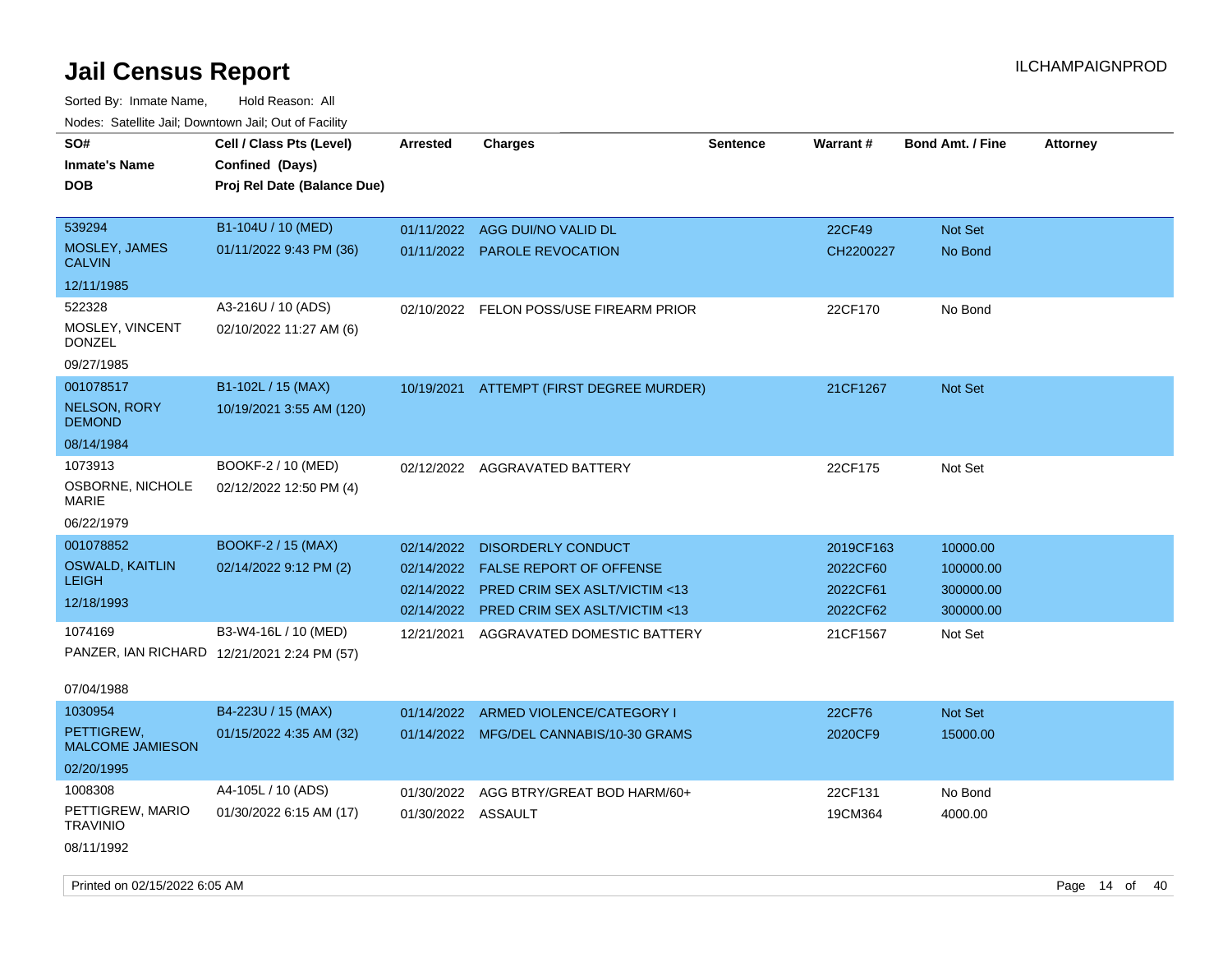| rougs. Calcing Jan, Downtown Jan, Out of Facility |                                                                            |                 |                                          |                 |           |                         |                 |
|---------------------------------------------------|----------------------------------------------------------------------------|-----------------|------------------------------------------|-----------------|-----------|-------------------------|-----------------|
| SO#<br><b>Inmate's Name</b><br><b>DOB</b>         | Cell / Class Pts (Level)<br>Confined (Days)<br>Proj Rel Date (Balance Due) | <b>Arrested</b> | <b>Charges</b>                           | <b>Sentence</b> | Warrant#  | <b>Bond Amt. / Fine</b> | <b>Attorney</b> |
|                                                   |                                                                            |                 |                                          |                 |           |                         |                 |
| 1059512                                           | A3-111L / 10 (ADS)                                                         |                 | 02/07/2022 PROBATION VIOLATION           |                 | 19CF589   | Not Set                 |                 |
| PHILLIPS, LAMAR<br><b>DESHAWN</b>                 | 02/06/2022 6:51 PM (10)                                                    |                 |                                          |                 |           |                         |                 |
| 04/02/1996                                        |                                                                            |                 |                                          |                 |           |                         |                 |
| 001078841                                         | A3-211U / 10 (MED)                                                         |                 | 02/13/2022 DEFACE FIREARM ID MARKINGS    |                 | 22CF174   | Not Set                 |                 |
|                                                   | PIERRE, JALEN JAMES 02/13/2022 12:47 AM (3)                                |                 |                                          |                 |           |                         |                 |
| 06/07/2002                                        |                                                                            |                 |                                          |                 |           |                         |                 |
| 999352                                            | B4-225L / 10 (MED)                                                         | 09/09/2021      | <b>VIOLATE OP/OTHER PRIOR</b>            | 2y (DOC)        |           | Not Set                 |                 |
| PIRLOT, JUSTIN LEE                                | 09/09/2021 11:28 AM (160)                                                  | 10/23/2021      | FALSE REPORT OF OFFENSE                  |                 | 2019CF836 | 5000.00                 |                 |
|                                                   |                                                                            |                 |                                          |                 |           |                         |                 |
| 11/08/1982                                        |                                                                            |                 |                                          |                 |           |                         |                 |
| 001078799                                         | A4-105U / 10 (MED)                                                         |                 | 01/27/2022 FIREARM/FOID INVALID/NOT ELIG |                 | 22CF116   | Not Set                 |                 |
| PURNELL, MARKISE<br><b>MONROE</b>                 | 01/27/2022 9:50 AM (20)                                                    |                 |                                          |                 |           |                         |                 |
| 07/13/2002                                        |                                                                            |                 |                                          |                 |           |                         |                 |
| 001078669                                         | B3-W3-10L / 10 (MED)                                                       | 12/10/2021      | AGG DISCHARGE FIREARM/BLDG/SCH           |                 | 21CF1507  | <b>Not Set</b>          |                 |
| RANGEL, ADRIAN                                    | 12/10/2021 12:53 AM (68)                                                   |                 |                                          |                 |           |                         |                 |
| 11/25/2000                                        |                                                                            |                 |                                          |                 |           |                         |                 |
| 1069524                                           | B3-W3-12L / 10 (MED)                                                       |                 |                                          |                 |           |                         |                 |
| RAY-DAVIS, KAMARI                                 | 08/09/2021 2:44 AM (191)                                                   | 08/08/2021      | MFG/DEL CANNABIS/30-500 GRAMS            |                 | 21CF953   | Not Set                 |                 |
| DAYVON                                            |                                                                            |                 |                                          |                 |           |                         |                 |
| 03/30/2000                                        |                                                                            |                 |                                          |                 |           |                         |                 |
| 45473                                             | B2-T1-04L / 15 (SPH)                                                       | 11/23/2021      | CHIL SEX OFFEN/RESIDE DAY CARE           |                 | 21CF1275  | 10000.00                |                 |
| REXROAD, CALVIN<br><b>ALLEN</b>                   | 11/23/2021 6:27 PM (85)                                                    | 11/23/2021      | <b>VIOLATE SEX OFFENDER REGIS</b>        |                 | 21CF546   | 50000.00                |                 |
| 10/04/1970                                        |                                                                            |                 |                                          |                 |           |                         |                 |
| 979485                                            | B2-T4-16L / 15 (SPH)                                                       | 03/12/2021      | PRED CRIM SEX ASLT/VICTIM <13            |                 | 21CF282   | Not Set                 |                 |
| RODRIGUEZ, JOSHUA<br><b>ANTHONY</b>               | 03/12/2021 1:57 PM (341)                                                   |                 |                                          |                 |           |                         |                 |
| 04/06/1990                                        |                                                                            |                 |                                          |                 |           |                         |                 |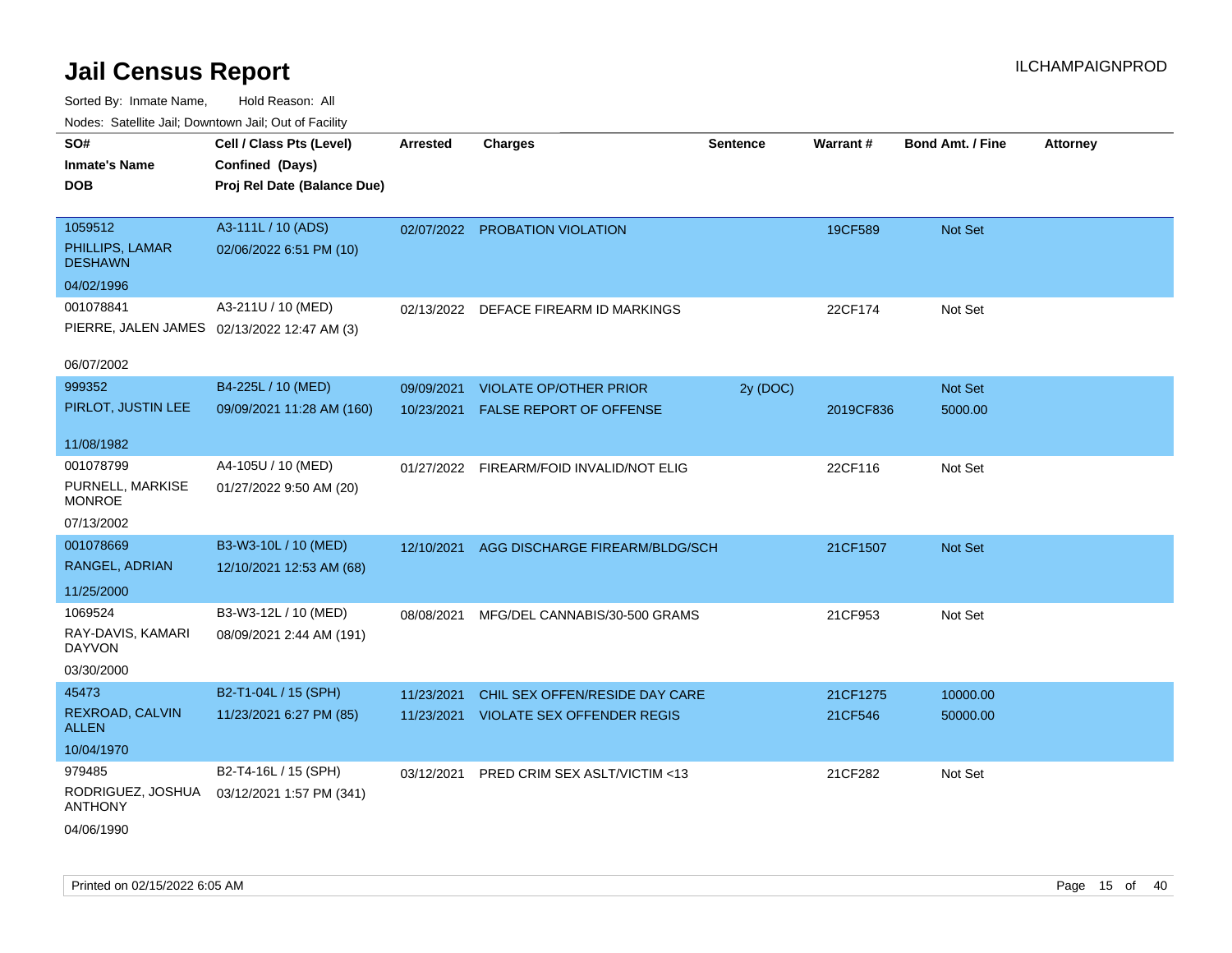Sorted By: Inmate Name, Hold Reason: All Nodes: Satellite Jail; Downtown Jail; Out of Facility

| SO#<br><b>Inmate's Name</b><br>DOB<br>61330                                           | Cell / Class Pts (Level)<br>Confined (Days)<br>Proj Rel Date (Balance Due)<br>B4-123L / 15 (MAX) | <b>Arrested</b><br>12/01/2021          | <b>Charges</b><br><b>ARMED HABITUAL CRIMINAL</b>                                             | <b>Sentence</b>     | Warrant#<br>21CF1473            | Bond Amt. / Fine<br>Not Set    | <b>Attorney</b> |
|---------------------------------------------------------------------------------------|--------------------------------------------------------------------------------------------------|----------------------------------------|----------------------------------------------------------------------------------------------|---------------------|---------------------------------|--------------------------------|-----------------|
| <b>RUFFIN, JONATHON</b><br><b>CECIL</b>                                               | 12/01/2021 5:34 AM (77)                                                                          | 12/01/2021                             | PAROLE REVOCATION                                                                            |                     | CH2107545                       | No Bond                        |                 |
| 05/10/1984                                                                            |                                                                                                  |                                        |                                                                                              |                     |                                 |                                |                 |
| 1071161<br>SANDERS, MARKELL<br>LAMAR<br>02/02/2000                                    | B4-124L / 15 (MAX)<br>08/18/2021 6:18 PM (182)                                                   | 08/18/2021                             | DELIVERY OF OR POSSESSION OF W/ INT                                                          |                     | 21CF1008                        | No Bond                        |                 |
| 1047469<br><b>SCHINDLER, RICHARD</b><br>ALLEN                                         | B3-W5-18L / 10 (MED)<br>07/03/2021 10:25 PM (228)                                                | 07/03/2021                             | <b>CRIMINAL SEX ASSAULT/CONSENT</b>                                                          | 2y/6m (DOC) 21CF773 |                                 | Not Set                        |                 |
| 10/16/1979                                                                            |                                                                                                  |                                        |                                                                                              |                     |                                 |                                |                 |
| 1000820<br>SCHNEIDER, SONGAN 01/24/2022 8:20 AM (23)<br><b>MICHAEL</b><br>08/18/1992  | A4-206L / 15 (ADS)                                                                               | 01/24/2022<br>01/24/2022<br>01/24/2022 | FELON POSS/USE WEAPON/FIREARM<br>AGGRAVATED DOMESTIC BATTERY<br>DRIVING ON SUSPENDED LICENSE |                     | 22CF105<br>21CF1433<br>20TR2771 | Not Set<br>25000.00<br>2500.00 |                 |
| 001078748<br>SCHROEDER, JOSHUA 01/10/2022 9:34 AM (37)<br><b>CURTIS</b><br>09/04/1980 | B3-W4-13U / 10 (MED)<br>3/8/2022 (0.00)                                                          |                                        | 01/10/2022 AGGRAVATED BATTERY                                                                |                     | 21CF151                         | No Bond                        |                 |
| 001078698<br>SIDES, BRIAN KEITH<br>12/08/1969                                         | B3-W1-04L / 5 (ADS)<br>12/20/2021 4:23 PM (58)                                                   | 12/20/2021                             | DIRECT CRIMINAL CONTEMPT                                                                     |                     | 2019F44                         | No Bond                        |                 |
| 001078441<br><b>SINGLETON, CORRIE</b><br><b>DERRELL</b><br>05/07/1983                 | <b>BOOKF-1 / 15 (ADS)</b><br>10/01/2021 12:36 PM (138)                                           | 10/01/2021<br>12/20/2021               | <b>ARMED HABITUAL CRIMINAL</b><br>SPEEDING 26-34 MPH OVER LIMIT                              |                     | 21CF1182<br>2021TR2701          | Not Set<br>1000.00             |                 |
| 001078765<br>SMITH, COREY ADRIAN 01/13/2022 7:32 PM (34)                              | B4-122U / 10 (MED)                                                                               | 01/13/2022                             | FELON POSS/USE WEAPON/FIREARM                                                                |                     | 22CF66                          | Not Set                        |                 |

09/01/1987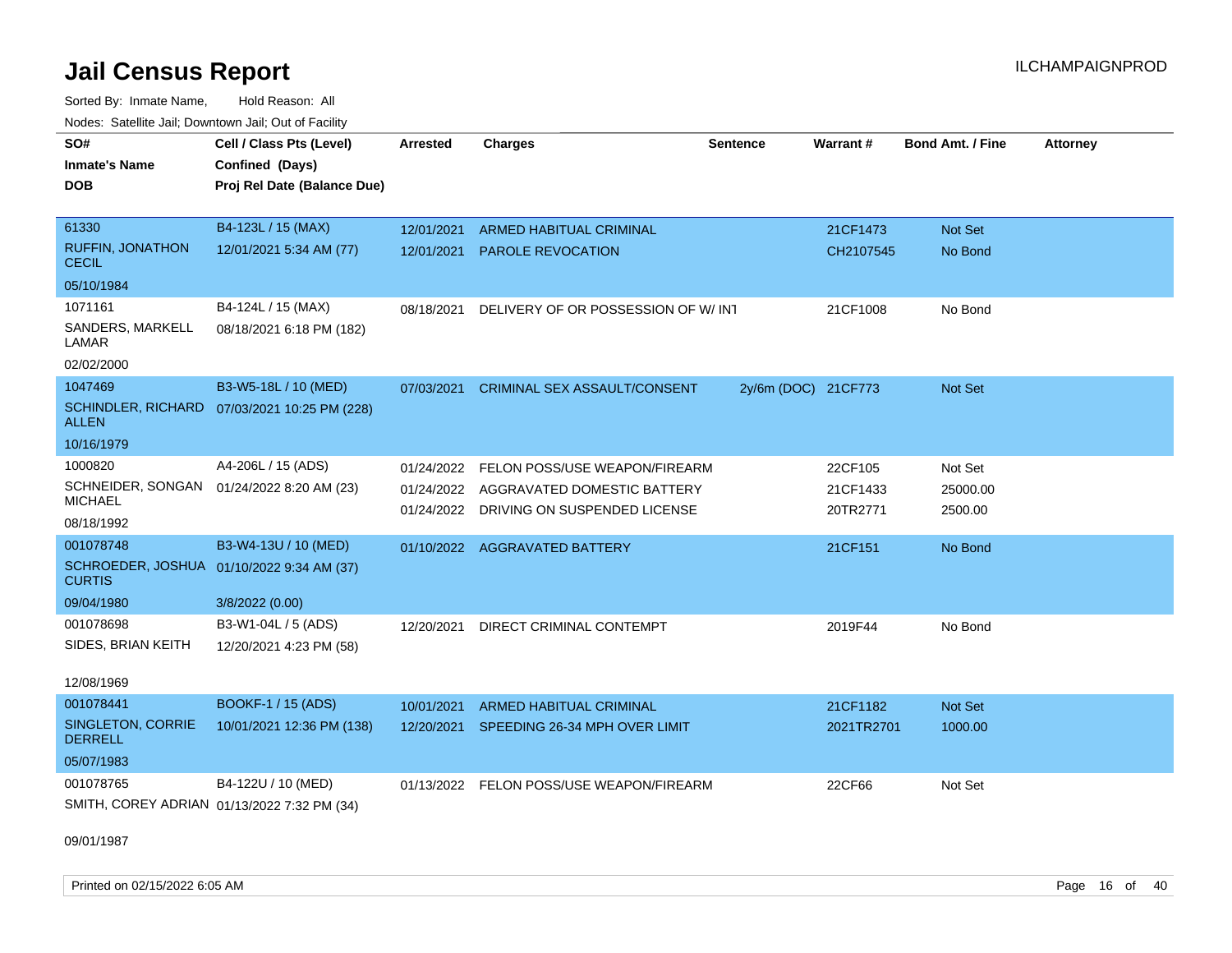| indues. Satellite Jali, Downtown Jali, Out of Facility |                             |            |                                         |                 |                 |                         |                 |
|--------------------------------------------------------|-----------------------------|------------|-----------------------------------------|-----------------|-----------------|-------------------------|-----------------|
| SO#                                                    | Cell / Class Pts (Level)    | Arrested   | <b>Charges</b>                          | <b>Sentence</b> | <b>Warrant#</b> | <b>Bond Amt. / Fine</b> | <b>Attorney</b> |
| <b>Inmate's Name</b>                                   | Confined (Days)             |            |                                         |                 |                 |                         |                 |
| <b>DOB</b>                                             | Proj Rel Date (Balance Due) |            |                                         |                 |                 |                         |                 |
|                                                        |                             |            |                                         |                 |                 |                         |                 |
| 1038158                                                | A3-114L / 10 (MED)          |            | 02/04/2022 CRIMINAL SEX ASSAULT/CONSENT |                 | 22CF146         | Not Set                 |                 |
| SMITH, RASHAD<br><b>JARECE</b>                         | 02/04/2022 11:42 PM (12)    |            |                                         |                 |                 |                         |                 |
| 09/16/1995                                             |                             |            |                                         |                 |                 |                         |                 |
| 001077770                                              | A1-226L / 5 (MIN)           |            | 01/06/2022 RESIDENTIAL BURGLARY         |                 | 21CF319         | Not Set                 |                 |
| STOFFLE, KELLY ANNE 01/06/2022 3:14 PM (41)            |                             |            |                                         |                 |                 |                         |                 |
|                                                        |                             |            |                                         |                 |                 |                         |                 |
| 04/12/1989                                             |                             |            |                                         |                 |                 |                         |                 |
| 38305                                                  | B2-T2-06L / 10 (SPH)        | 03/18/2020 | <b>CRIMINAL SEXUAL ABUSE</b>            |                 | 20CF-343        | 500000.00               |                 |
| STOVER, JOSH<br><b>ANDREW</b>                          | 03/18/2020 10:24 AM (700)   |            |                                         |                 |                 |                         |                 |
| 08/18/1973                                             |                             |            |                                         |                 |                 |                         |                 |
| 001078182                                              | B3-W2-06L / 5 (MIN)         | 12/20/2021 | DRIVING ON REVOKED LICENSE              |                 | 2021CF800       | No Bond                 |                 |
| STRONG, KEVIN<br><b>GARDNER</b>                        | 12/20/2021 4:34 PM (58)     |            |                                         |                 |                 |                         |                 |
| 02/12/1963                                             | 3/19/2022 (0.00)            |            |                                         |                 |                 |                         |                 |
| 1062701                                                | B1-107L / 15 (MAX)          |            | 01/20/2022 UNLAWFUL USE OF A WEAPON     | 10y (DOC)       | 2021CF114       | No Bond                 |                 |
| TAYLOR, CODY EARL                                      | 01/20/2022 11:31 AM (27)    |            |                                         |                 |                 |                         |                 |
|                                                        |                             |            |                                         |                 |                 |                         |                 |
| 10/22/1997                                             |                             |            |                                         |                 |                 |                         |                 |
| 1000614                                                | BOOKH-8 / 15 (SPH)          |            | 01/12/2022 AGGRAVATED BATTERY           | 3y(DOC)         | 2018CF376       | No Bond                 |                 |
| <b>TESTER, TIMOTHY</b><br>RAY                          | 01/12/2022 3:38 PM (35)     |            |                                         |                 |                 |                         |                 |
| 06/08/1992                                             |                             |            |                                         |                 |                 |                         |                 |
| 001078471                                              | B4-221U / 10 (MED)          | 10/11/2021 | AGG UUW/VEHICLE/<21                     |                 | 21CF1210        | 100.00                  |                 |
| <b>THATCH, OMARION</b><br><b>DIAMONTE</b>              | 10/11/2021 1:26 AM (128)    |            |                                         |                 |                 |                         |                 |
| 09/05/2003                                             |                             |            |                                         |                 |                 |                         |                 |
| 32058                                                  | B4-123U / 15 (MAX)          | 06/14/2021 | <b>AGG DISCH FIREARM</b>                |                 | 21CF690         | Not Set                 |                 |
| THOMPSON, STEVEN<br><b>ONEAL</b>                       | 06/14/2021 6:44 AM (247)    |            |                                         |                 |                 |                         |                 |
| 03/14/1969                                             |                             |            |                                         |                 |                 |                         |                 |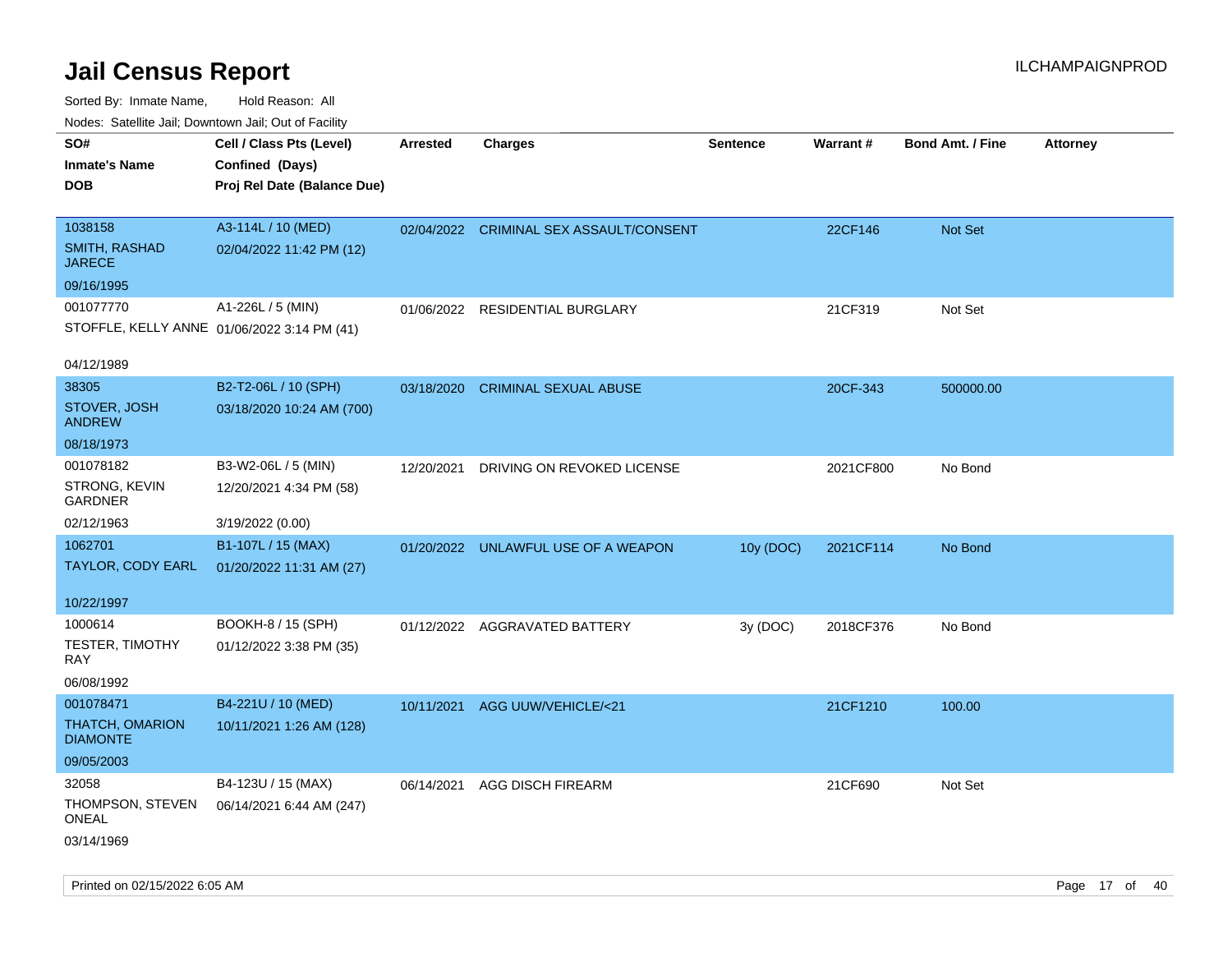| SO#<br><b>Inmate's Name</b><br><b>DOB</b>    | Cell / Class Pts (Level)<br>Confined (Days)<br>Proj Rel Date (Balance Due) | <b>Arrested</b> | <b>Charges</b>                         | <b>Sentence</b> | Warrant#     | <b>Bond Amt. / Fine</b> | <b>Attorney</b> |
|----------------------------------------------|----------------------------------------------------------------------------|-----------------|----------------------------------------|-----------------|--------------|-------------------------|-----------------|
| 001078792                                    | A4-203L / 15 (ADS)                                                         | 01/24/2022      | <b>FUGITIVE FROM JUSTICE</b>           |                 | 22CF99       | Not Set                 |                 |
| TRAMBLE, TOM<br><b>MARCUS</b>                | 01/24/2022 10:24 AM (23)                                                   | 01/24/2022      | <b>FUGITIVE FROM JUSTICE</b>           |                 | 22CF100      | Not Set                 |                 |
| 02/28/1985                                   |                                                                            |                 | 01/24/2022 ARMED VIOLENCE/CATEGORY I   |                 | 22CF101      | <b>Not Set</b>          |                 |
| 32910                                        | B3-W1-01U / 10 (MED)                                                       | 10/04/2021      | DOM BTRY/HARM/1-2 PRECONV              |                 | 21CF1189     | Not Set                 |                 |
| TULL, CHRISTOPHER<br><b>MICHAEL</b>          | 10/04/2021 10:53 PM (135)                                                  |                 |                                        |                 |              |                         |                 |
| 04/02/1971                                   |                                                                            |                 |                                        |                 |              |                         |                 |
| 961786                                       | A4-206U / 15 (ADS)                                                         |                 | 01/24/2022 ARMED HABITUAL CRIMINAL     |                 | 22CF104      | <b>Not Set</b>          |                 |
| <b>WARREN, DESIE</b><br><b>ARNEZ</b>         | 01/24/2022 7:23 AM (23)                                                    |                 |                                        |                 |              |                         |                 |
| 04/28/1988                                   |                                                                            |                 |                                        |                 |              |                         |                 |
| 976631                                       | BOOKF-3 / 10 (MED)                                                         | 02/14/2022      | VIOLATE SEX OFFENDER REGIS             |                 | 2019CF758    | 50000.00                |                 |
| WASHENFELDT.<br><b>CALVIN RYNE</b>           | 02/14/2022 6:05 PM (2)                                                     |                 | 02/14/2022 WARRANT OUT OF COUNTY       |                 | 2021TR1315   | 2500.00                 |                 |
| 05/19/1990                                   |                                                                            |                 |                                        |                 |              |                         |                 |
| 1070737                                      | A1-126L / 15 (MAX)                                                         | 10/14/2021      | AGG KIDNAPG/<13/INTEL DISABL           | (DHS)           | 2020CF418    | 250000.00               |                 |
| <b>WASHINGTON</b><br><b>JASTINA VIRGINIA</b> | 10/14/2021 12:02 PM (125)                                                  |                 |                                        |                 |              |                         |                 |
| 04/11/2000                                   |                                                                            |                 |                                        |                 |              |                         |                 |
| 1040925                                      | BOOKH-8 / 10 (MED)                                                         | 02/13/2022      | POSSESSING A CONTROLLED SUBSTAND       |                 | 22CF179      | Not Set                 |                 |
| WEATHERALL,<br>JOHNNY EARL JAMES             | 02/14/2022 12:52 AM (2)                                                    |                 |                                        |                 |              |                         |                 |
| 04/29/1994                                   |                                                                            |                 |                                        |                 |              |                         |                 |
| 977140                                       | B1-203L / 10 (MED)                                                         | 10/24/2021      | <b>ARMED HABITUAL CRIMINAL</b>         |                 | 21CF1289     | Not Set                 |                 |
| <b>WEBSTER, DERRIAL</b><br><b>DEVON</b>      | 10/24/2021 2:46 AM (115)                                                   |                 |                                        |                 |              |                         |                 |
| 01/14/1990                                   |                                                                            |                 |                                        |                 |              |                         |                 |
| 44836                                        | BOOKH-7 / 15 (MAX)                                                         | 02/14/2022      | <b>GIVE FALSE FIRE ALARM</b>           |                 | 2021CF1334   | 1000.00                 |                 |
| WESLEY, FRANK<br>LADELL                      | 02/14/2022 7:38 PM (2)                                                     |                 | 02/14/2022 RET THEFT/DISP MERCH/>\$300 |                 | 2021CF001335 | 1000.00                 |                 |
| 09/17/1977                                   |                                                                            |                 | 02/14/2022 RET THEFT/DISP MERCH/>\$300 |                 | 2021CF001316 | 10000.00                |                 |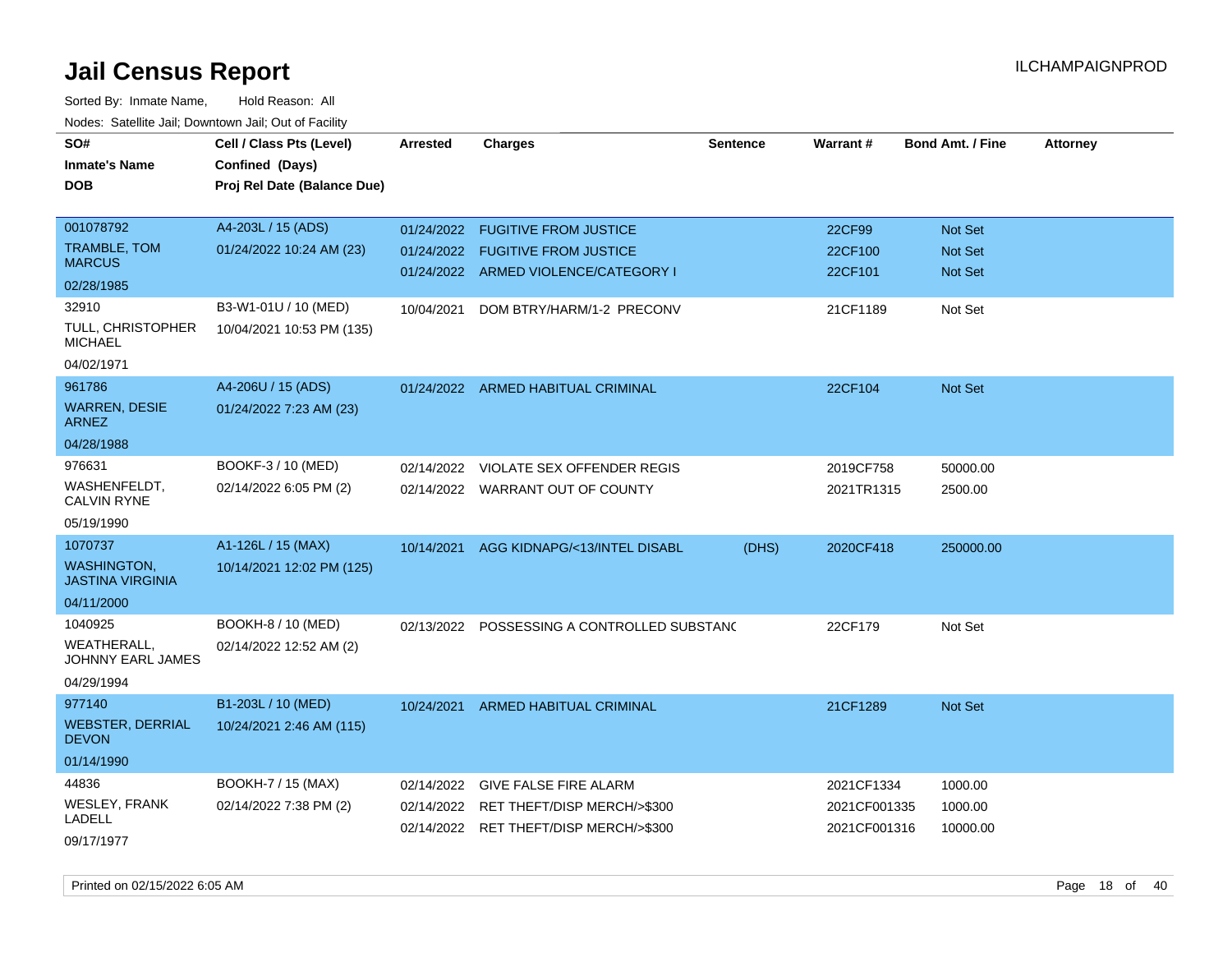Sorted By: Inmate Name, Hold Reason: All Nodes: Satellite Jail; Downtown Jail; Out of Facility

| SO#<br><b>Inmate's Name</b><br><b>DOB</b>          | Cell / Class Pts (Level)<br>Confined (Days)<br>Proj Rel Date (Balance Due) | <b>Arrested</b> | <b>Charges</b>                                                           | <b>Sentence</b> | Warrant#           | <b>Bond Amt. / Fine</b> | <b>Attorney</b> |
|----------------------------------------------------|----------------------------------------------------------------------------|-----------------|--------------------------------------------------------------------------|-----------------|--------------------|-------------------------|-----------------|
| 001078328<br><b>WHITE, JUSTIN</b><br><b>STEVEN</b> | B1-207U / 15 (MAX)<br>08/30/2021 10:48 AM (170)                            | 08/30/2021      | FELON POSS/USE WEAPON/FIREARM                                            |                 | 21CF1045           | <b>Not Set</b>          |                 |
| 10/25/1995                                         |                                                                            |                 |                                                                          |                 |                    |                         |                 |
| 1075313                                            | A4-205U / 15 (ADS)                                                         | 01/29/2022      | POSSESSION OF STOLEN FIREARM                                             |                 | 22CF132            | Not Set                 |                 |
| WILLIAMS, EARDIS<br>ANTONIO, Junior                | 01/29/2022 1:23 AM (18)                                                    | 01/29/2022      | MFG/DEL CANNABIS/30-500 GRAMS<br>01/29/2022 POSSESSION OF STOLEN FIREARM |                 | 20CF51<br>20CF1048 | 5000.00<br>500000.00    |                 |
| 01/21/1999                                         |                                                                            |                 |                                                                          |                 |                    |                         |                 |
| 1049234                                            | A4-102L / 10 (MED)                                                         |                 | 01/22/2022 AGGRAVATED DOMESTIC BATTERY                                   |                 | 22CF94             | Not Set                 |                 |
| <b>WILLIAMS, KHAMRON</b><br><b>MARCELL</b>         | 01/22/2022 9:30 AM (25)                                                    |                 |                                                                          |                 |                    |                         |                 |
| 08/15/1995                                         |                                                                            |                 |                                                                          |                 |                    |                         |                 |
| 1019420                                            | B1-105L / 10 (MED)                                                         | 12/14/2021      | METH MANUFACTURING/15<100 GR                                             | 8y (DOC)        | 21CF205            | No Bond                 |                 |
| WILLIAMS,<br><b>MARSHAWN ANTONIO</b>               | 12/14/2021 1:56 PM (64)                                                    |                 |                                                                          |                 |                    |                         |                 |
| 06/02/1994                                         |                                                                            |                 |                                                                          |                 |                    |                         |                 |
| 638552                                             | B2-T2-08L / 5 (SPH)                                                        | 10/07/2021      | CHILD PORNOGRAPHY/PHOTOGRAPH                                             |                 | 2021CF1207         | No Bond                 |                 |
| <b>WILLIAMS, MICHAEL</b><br><b>JAMES</b>           | 10/07/2021 12:20 PM (132)                                                  |                 |                                                                          |                 |                    |                         |                 |
| 03/29/1964                                         |                                                                            |                 |                                                                          |                 |                    |                         |                 |
| 1066370                                            | B1-101L / 15 (MAX)                                                         | 07/28/2021      | ARMED VIOLENCE/CATEGORY III                                              |                 | 2021 CF 882        | Not Set                 |                 |
| WILLIAMS, REONTE<br>REMIR                          | 07/28/2021 5:40 AM (203)                                                   |                 |                                                                          |                 |                    |                         |                 |
| 05/14/1999                                         |                                                                            |                 |                                                                          |                 |                    |                         |                 |
| 1051953                                            | A2-221L / 10 (MED)                                                         |                 | 02/02/2022 DOMESTIC BATTERY/OTHER PRIOR                                  |                 | 22CF144            | <b>Not Set</b>          |                 |
| <b>WINSTON, ALYSSIA</b><br><b>LETEECE</b>          | 02/02/2022 4:29 AM (14)                                                    |                 |                                                                          |                 |                    |                         |                 |
| 03/17/1996                                         |                                                                            |                 |                                                                          |                 |                    |                         |                 |
| 511006                                             | A3-216L / 10 (ADS)                                                         |                 | 02/10/2022 FELON POSS/USE FIREARM PRIOR                                  |                 | 22CF171            | No Bond                 |                 |
| WINTERS, ANDRE<br>TERRELL                          | 02/10/2022 11:09 AM (6)                                                    |                 |                                                                          |                 |                    |                         |                 |
| 02/06/1986                                         |                                                                            |                 |                                                                          |                 |                    |                         |                 |

Printed on 02/15/2022 6:05 AM Page 19 of 40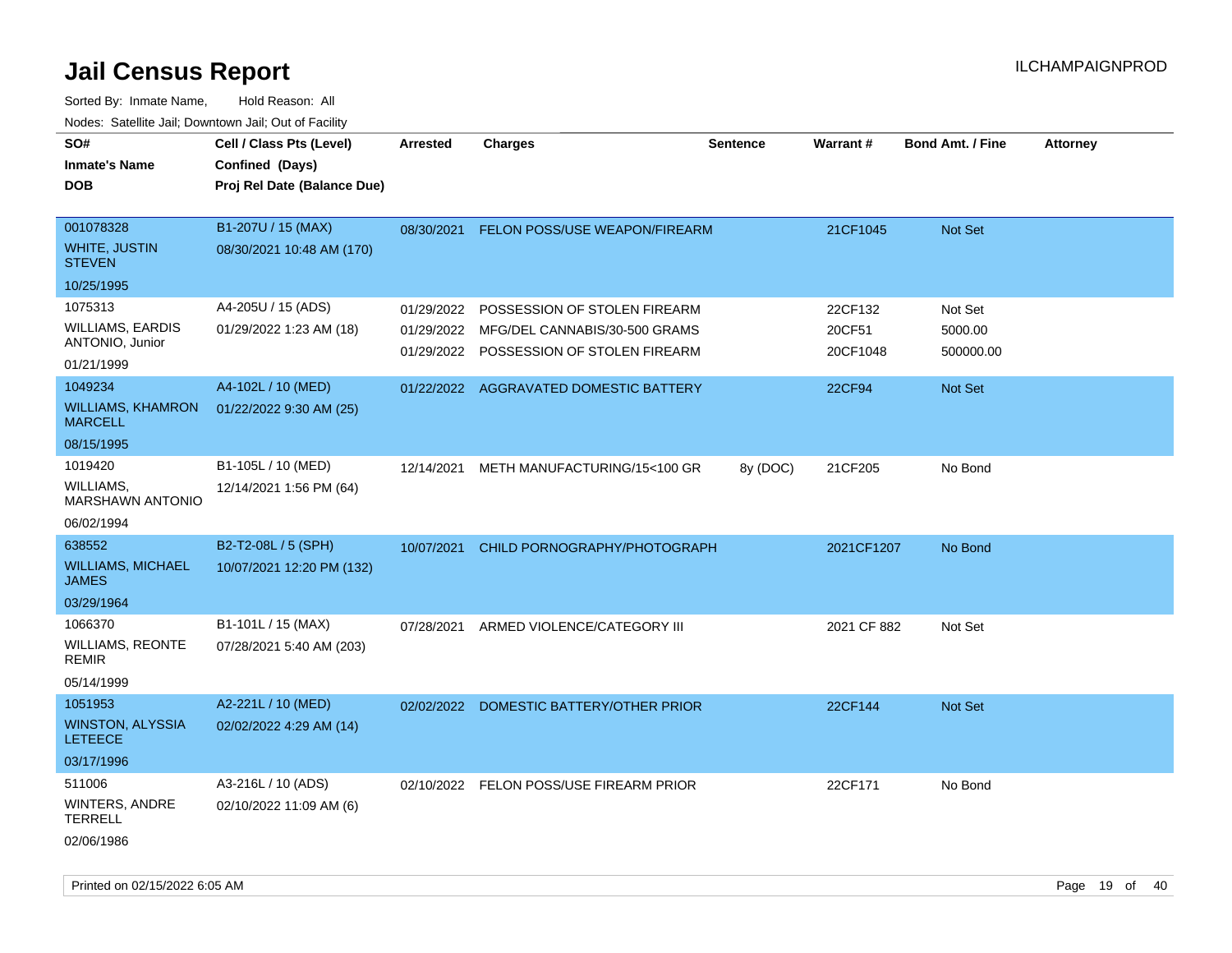| SO#                              | Cell / Class Pts (Level)    | Arrested   | Charges                                  | <b>Sentence</b> | Warrant#  | <b>Bond Amt. / Fine</b> | Attorney |
|----------------------------------|-----------------------------|------------|------------------------------------------|-----------------|-----------|-------------------------|----------|
| <b>Inmate's Name</b>             | Confined (Days)             |            |                                          |                 |           |                         |          |
| <b>DOB</b>                       | Proj Rel Date (Balance Due) |            |                                          |                 |           |                         |          |
|                                  |                             |            |                                          |                 |           |                         |          |
| 972160                           | B1-206U / 10 (MED)          |            | 01/11/2022 AGG DOMESTIC BATTERY/STRANGLE | 3y (DOC)        | 21-CF-917 | <b>Not Set</b>          |          |
| WOOD, ANTONIO                    | 01/11/2022 5:14 PM (36)     |            |                                          |                 |           |                         |          |
| 10/16/1981                       |                             |            |                                          |                 |           |                         |          |
| <b>Total Satellite Jail: 148</b> |                             | Males: 127 | Unknown: 0<br>Females: 21                |                 |           |                         |          |
|                                  |                             |            |                                          |                 |           |                         |          |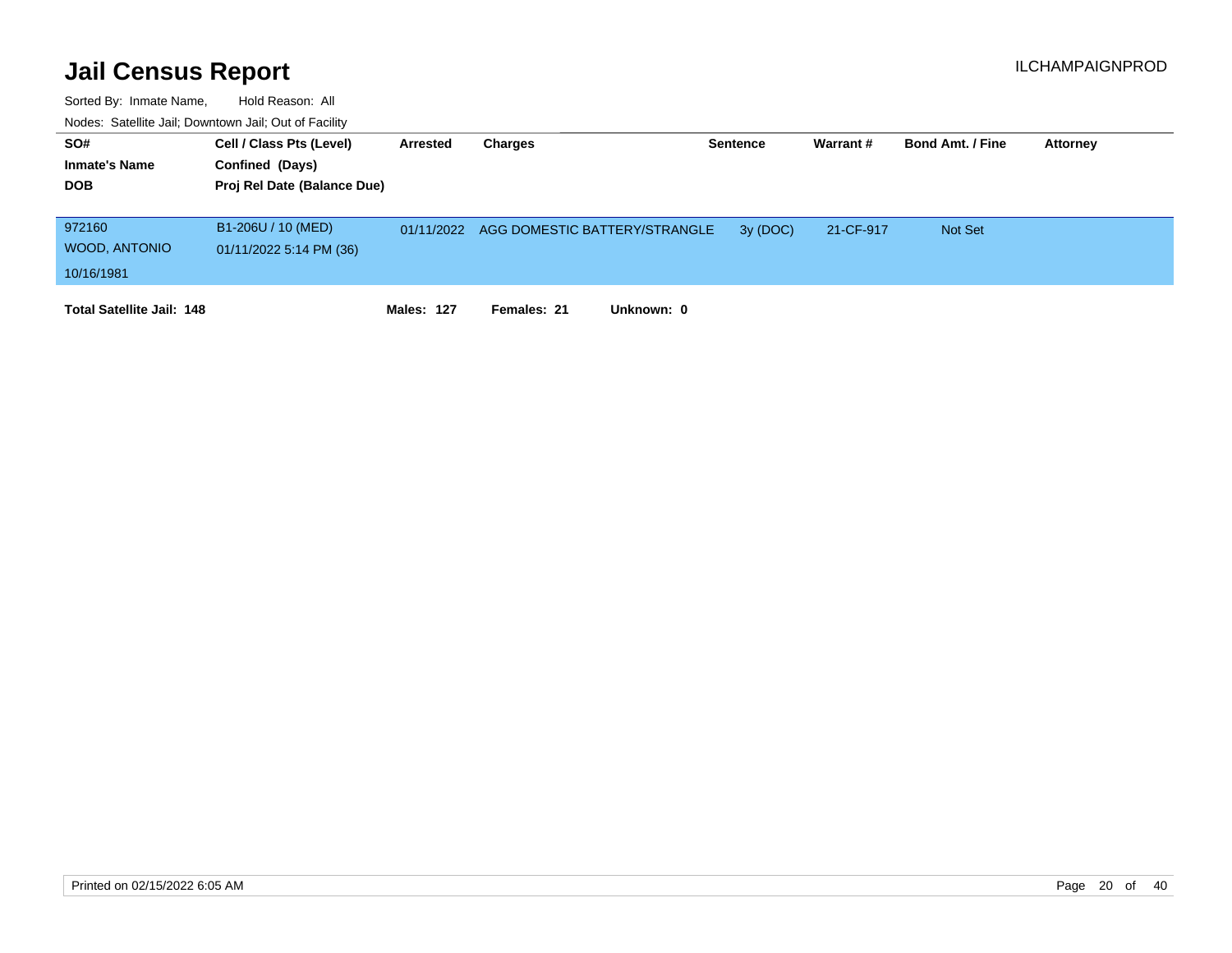| <b>Downtown Jail</b>                      |                                              |            |                                   |          |           |                         |                 |
|-------------------------------------------|----------------------------------------------|------------|-----------------------------------|----------|-----------|-------------------------|-----------------|
| SO#                                       | Cell / Class Pts (Level)                     | Arrested   | <b>Charges</b>                    | Sentence | Warrant#  | <b>Bond Amt. / Fine</b> | <b>Attorney</b> |
| <b>Inmate's Name</b>                      | Confined (Days)                              |            |                                   |          |           |                         |                 |
| <b>DOB</b>                                | Proj Rel Date (Balance Due)                  |            |                                   |          |           |                         |                 |
|                                           |                                              |            |                                   |          |           |                         |                 |
| 1073165                                   | G4L / 5 (MIN)                                | 04/30/2021 | <b>BURGLARY</b>                   |          | 21CF516   | <b>Not Set</b>          |                 |
| <b>ACKERMAN, CODY</b>                     | 04/30/2021 4:48 PM (292)                     | 04/30/2021 | FORGERY/ISSUE/DELIVER DOCUMENT    |          | 19CF143   | 75000.00                |                 |
| <b>JAMES</b>                              |                                              | 05/03/2021 | FORGERY/ISSUE/DELIVER DOCUMENT    |          | 2018CF689 | 2500.00 / 75.00         |                 |
| 02/01/1989                                |                                              |            |                                   |          |           |                         |                 |
| 1070569                                   | G9U / 5 (MIN)                                | 01/14/2022 | AGGRAVATED ASSAULT                |          | 22CF75    | Not Set                 |                 |
| ARNDT, MICHAEL<br>Junior                  | 01/14/2022 11:32 PM (33)                     | 02/01/2022 | PROBATION VIOLATION               |          | 20CF806   | Not Set                 |                 |
| 11/28/1971                                |                                              |            |                                   |          |           |                         |                 |
| 001078621                                 | F9U / 10 (MED)                               | 12/23/2021 | <b>RESIDENTIAL BURGLARY</b>       |          | 21CF1582  | Not Set                 |                 |
|                                           | BAILEY, DANIEL SCOTT 12/23/2021 9:44 AM (55) | 01/14/2022 | PROBATION VIOLATION               |          | 21CF1445  | <b>Not Set</b>          |                 |
|                                           |                                              |            |                                   |          |           |                         |                 |
| 05/09/1999                                |                                              |            |                                   |          |           |                         |                 |
| 969121                                    | I3 / 15 (SPH)                                | 11/25/2021 | <b>CRIM TRESPASS TO RESIDENCE</b> |          | 21CF1444  | Not Set                 |                 |
| <b>BECKLEY, ANTHONY</b><br><b>PATRICK</b> | 11/25/2021 7:16 PM (83)                      |            |                                   |          |           |                         |                 |
| 06/30/1989                                |                                              |            |                                   |          |           |                         |                 |
| 517915                                    | C1L / 5 (MIN)                                | 08/03/2021 | <b>BURGLARY</b>                   |          | 21CF289   | 20000.00                |                 |
| <b>BOXLEY, CHARLES</b>                    | 08/03/2021 2:18 PM (197)                     | 08/03/2021 | <b>BURGLARY</b>                   |          | 21CF679   | 20000.00                |                 |
| <b>OMAR</b>                               |                                              | 08/03/2021 | FORGERY/ISSUE/DELIVER DOCUMENT    |          |           | No Bond                 |                 |
| 01/10/1985                                |                                              |            |                                   |          |           |                         |                 |
| 1027929                                   | F6L / 15 (MAX)                               | 12/18/2021 | HOME INVASION/CAUSE INJURY        |          | 21CF1560  | No Bond                 |                 |
| <b>BROUGHTON, MARK</b><br>ANTHONY, Junior | 12/18/2021 2:55 AM (60)                      |            |                                   |          |           |                         |                 |
| 02/15/1990                                |                                              |            |                                   |          |           |                         |                 |
| 1067476                                   | F5L / 10 (MED)                               | 11/13/2021 | AGG DOMESTIC BATTERY/STRANGLE     |          | 20CF575   | 5000.00                 |                 |
| <b>BROWN, JAMES</b><br><b>BRONELL</b>     | 11/13/2021 2:35 AM (95)                      | 11/13/2021 | <b>RESIDENTIAL BURGLARY</b>       |          | 21CF385   | 25000.00                |                 |
| 01/08/1996                                |                                              |            |                                   |          |           |                         |                 |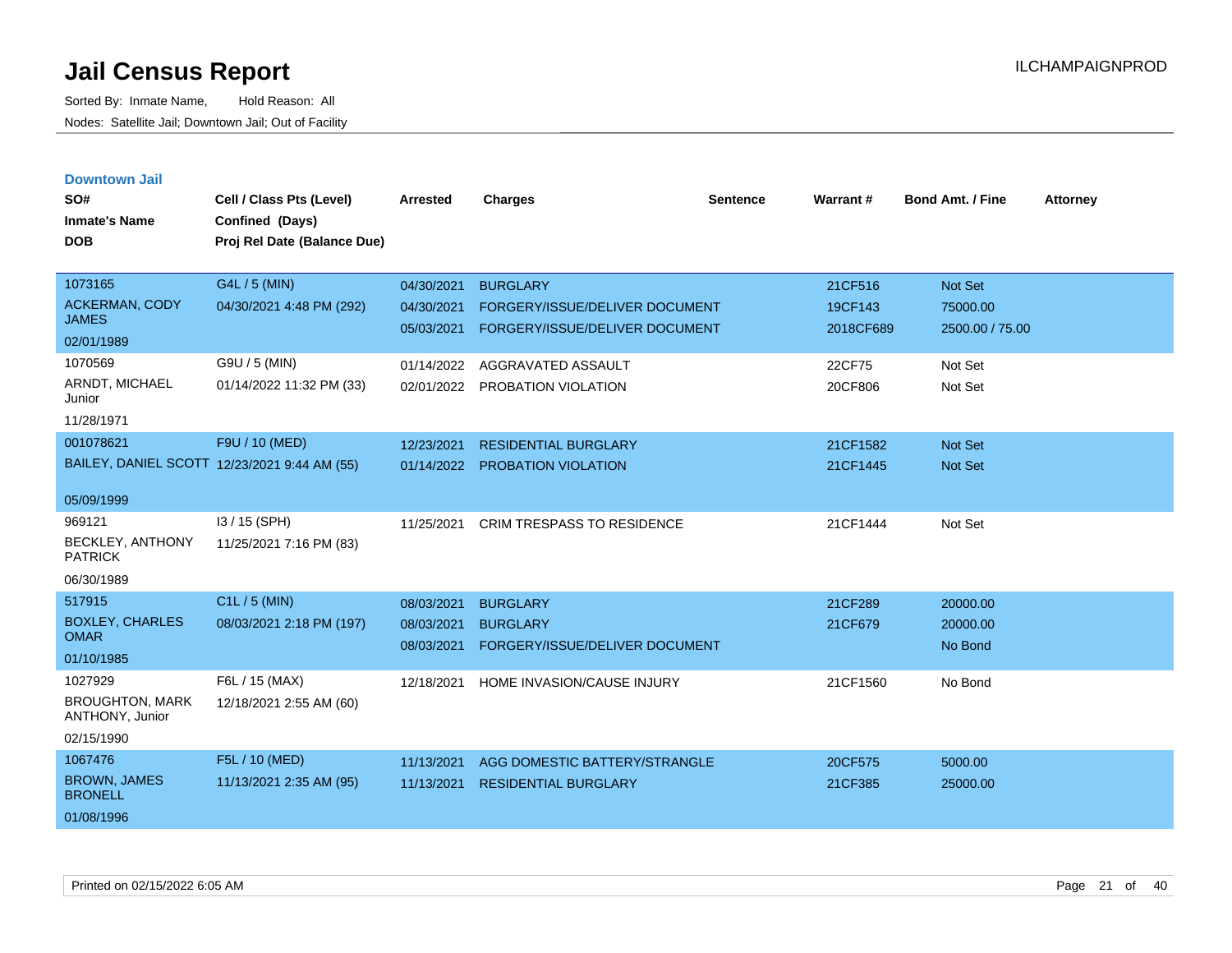Sorted By: Inmate Name, Hold Reason: All Nodes: Satellite Jail; Downtown Jail; Out of Facility

| SO#                                              | Cell / Class Pts (Level)                   | <b>Arrested</b> | <b>Charges</b>                 | <b>Sentence</b> | Warrant#   | <b>Bond Amt. / Fine</b> | <b>Attorney</b> |
|--------------------------------------------------|--------------------------------------------|-----------------|--------------------------------|-----------------|------------|-------------------------|-----------------|
| <b>Inmate's Name</b>                             | Confined (Days)                            |                 |                                |                 |            |                         |                 |
| <b>DOB</b>                                       | Proj Rel Date (Balance Due)                |                 |                                |                 |            |                         |                 |
|                                                  |                                            |                 |                                |                 |            |                         |                 |
| 995432                                           | <b>H5L / 10 (ADS)</b>                      | 12/20/2021      | FAIL TO RPT WKLY/NO FIXED ADDR |                 | 21CF1559   | Not Set                 |                 |
| <b>BROWN, JAVON</b><br><b>SHANTEZ</b>            | 12/20/2021 2:06 AM (58)                    |                 |                                |                 |            |                         |                 |
| 10/14/1991                                       |                                            |                 |                                |                 |            |                         |                 |
| 1075941                                          | G2L / 5 (MIN)                              | 10/08/2021      | AGG UNLAWFUL USE OF WEAPON/VEH | 2y (DOC)        | 20CF360    | No Bond                 |                 |
| <b>BROWN, LIONEL</b><br><b>TERRELL</b>           | 10/08/2021 5:16 PM (131)                   |                 |                                |                 |            |                         |                 |
| 10/19/1981                                       |                                            |                 |                                |                 |            |                         |                 |
| 1068812                                          | F1L / 15 (MAX)                             | 12/21/2021      | AGG DISCHARGE FIREARM/OCC VEH  |                 | 21CF741    | Not Set                 |                 |
| BRYANT, DANNY<br><b>EUGENE</b>                   | 12/21/2021 1:50 PM (57)                    | 12/21/2021      | FELON POSS/USE FIREARM PRIOR   |                 | 21CF1568   | Not Set                 |                 |
| 11/22/1989                                       |                                            |                 |                                |                 |            |                         |                 |
| 56936                                            | C4U / 10 (ADS)                             | 11/01/2021      | PUBLIC INDECENCY/EXPOSURE/3+   | 3y/0m/0d (DO    |            | Not Set                 |                 |
| CALDWELL, STEVEN<br><b>ANDRE</b>                 | 11/01/2021 1:09 PM (107)                   |                 |                                |                 |            |                         |                 |
| 04/19/1982                                       |                                            |                 |                                |                 |            |                         |                 |
| 001078092                                        | H2U / 10 (ADS)                             | 12/27/2021      | AGG BATTERY/PUBLIC PLACE       |                 | 2021CF1042 | 5000.00                 |                 |
| <b>WILLIAM</b>                                   | CHOUNARD, STANLEY 12/27/2021 10:47 PM (51) |                 |                                |                 |            |                         |                 |
| 06/25/1986                                       |                                            |                 |                                |                 |            |                         |                 |
| 56241                                            | $E1L / 5$ (MIN)                            | 01/13/2022      | VIOLATE ORDER/PRIOR DOM BTRY   |                 | 22CF59     | Not Set                 |                 |
| CLARK, DAMON<br><b>GILLMORE</b>                  | 01/13/2022 4:36 AM (34)                    |                 |                                |                 |            |                         |                 |
| 12/21/1976                                       |                                            |                 |                                |                 |            |                         |                 |
| 1075361                                          | J6L / 5 (ADS)                              | 04/16/2021      | <b>BURGLARY</b>                |                 | 21CF414    | Not Set                 |                 |
| <b>COWART, TORREY</b><br><b>BENJAMEN, Junior</b> | 04/16/2021 9:17 PM (306)                   |                 |                                |                 |            |                         |                 |
| 11/22/1987                                       |                                            |                 |                                |                 |            |                         |                 |
| 1076276                                          | G1L / 5 (MIN)                              | 12/20/2021      | THEFT/CONTROL <\$500/PRIOR     | 2y/6m (DOC)     |            | Not Set                 |                 |
| COX, SEAN MICHAEL                                | 12/20/2021 12:45 PM (58)                   | 12/20/2021      | <b>WARRANT OUT OF COUNTY</b>   |                 | 21CM99     | 3000.00                 |                 |

02/06/1985

Printed on 02/15/2022 6:05 AM Page 22 of 40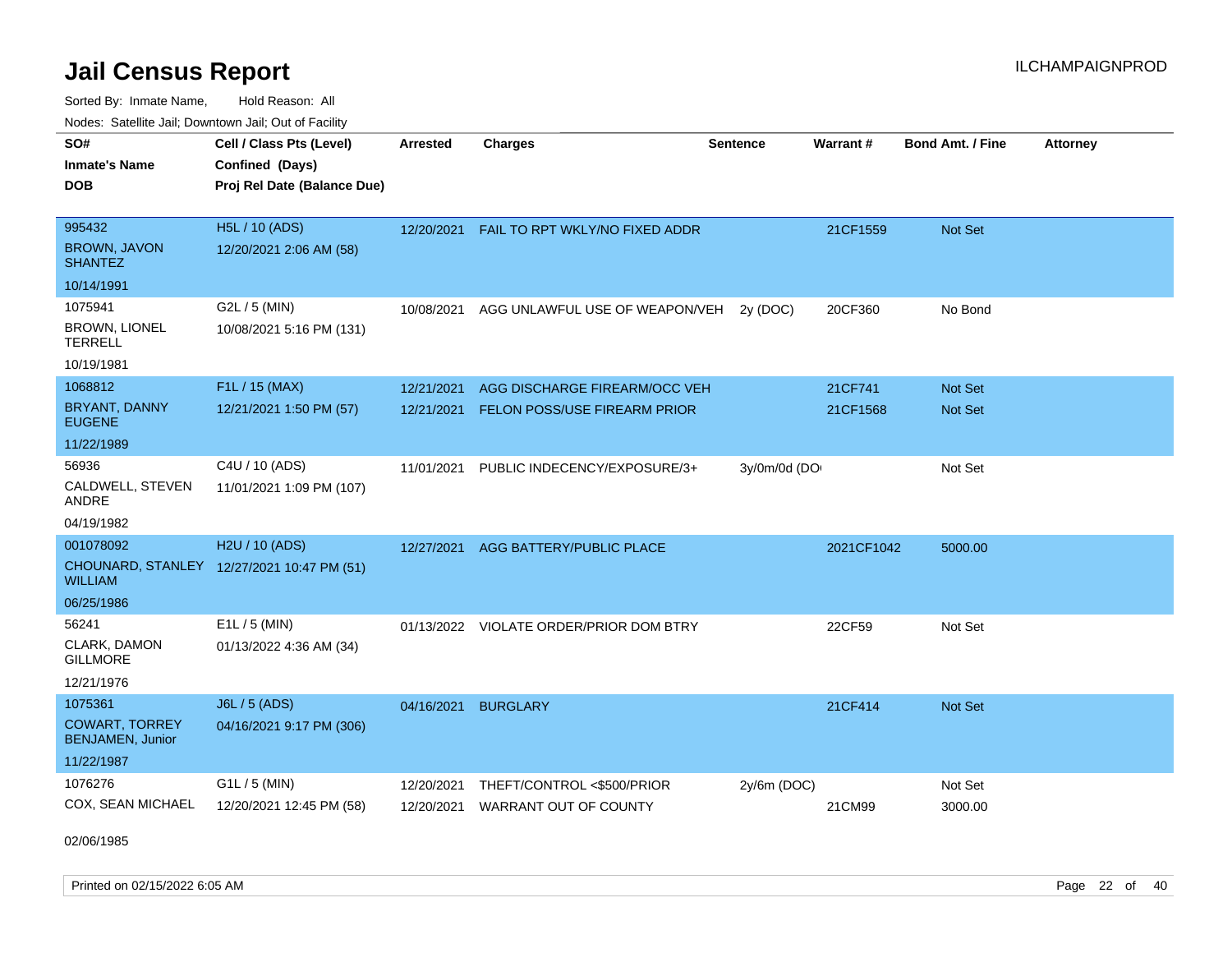| ivouss. Saleline Jali, Downtown Jali, Out of Facility                           |                                                                            |                          |                                                                 |                 |                          |                                  |                 |
|---------------------------------------------------------------------------------|----------------------------------------------------------------------------|--------------------------|-----------------------------------------------------------------|-----------------|--------------------------|----------------------------------|-----------------|
| SO#<br>Inmate's Name<br>DOB                                                     | Cell / Class Pts (Level)<br>Confined (Days)<br>Proj Rel Date (Balance Due) | <b>Arrested</b>          | <b>Charges</b>                                                  | <b>Sentence</b> | Warrant#                 | <b>Bond Amt. / Fine</b>          | <b>Attorney</b> |
| 1067370<br>DAVIS, AUSTIN<br><b>CHRISTOPHER</b>                                  | E6L / 15 (ADS)<br>11/06/2021 12:23 AM (102)                                | 11/05/2021               | FIREARM/FOID INVALID/NOT ELIG                                   |                 | 21CF1370                 | Not Set                          |                 |
| 08/11/1997<br>001077214<br>DAVIS-MURDOCK,<br><b>ERION VASSHAD</b><br>06/22/1998 | 14 / 15 (ADS)<br>12/21/2021 10:13 AM (57)                                  | 12/20/2021<br>12/22/2021 | <b>MURDER</b><br>PAROLE REVOCATION                              |                 | 21CF1572<br>CH2107977    | Not Set<br>Not Set               |                 |
| 001078223<br>DIEGO-MATEO,<br>JOAQUIN<br>01/23/2002                              | G6L / 5 (MIN)<br>11/09/2021 10:52 PM (99)                                  | 11/09/2021               | AGG DUI/NO VALID DL                                             |                 | 21CF1382                 | Not Set                          |                 |
| 571307<br>DOMINGO-<br>CASTANEDA,<br>09/29/1989                                  | J3L / 15 (ADS)<br>09/14/2020 11:19 PM (520)                                | 09/14/2020<br>09/14/2020 | CRIM SEXUAL ABUSE/CONSENT<br>PRED CRIM SEX ASLT/VICTIM <13      |                 | 2020CF1026<br>2020CF1025 | Not Set<br>Not Set               |                 |
| 527379<br>DRAKE, MARCELL<br>DEON<br>04/20/1987                                  | D6 / 15 (ADS)<br>10/25/2021 5:05 PM (114)                                  | 10/25/2021<br>10/27/2021 | <b>ARMED HABITUAL CRIMINAL</b><br>AGG DOMESTIC BATTERY/STRANGLE |                 | 21CF1297<br>21CF1245     | <b>Not Set</b><br><b>Not Set</b> |                 |
| 959292<br>DUNCAN, COREYON<br>ANTHONY<br>01/17/1989                              | K1 / 15 (ADS)<br>04/01/2021 8:46 PM (321)                                  | 04/01/2021<br>12/17/2021 | ATTEMPT (FIRST DEGREE MURDER)<br><b>MURDER</b>                  |                 | 2020CF565<br>21CF1542    | 2000000.00<br>Not Set            |                 |
| 1024895<br><b>EDWARDS, GEORGE</b><br>CORTEZ<br>06/19/1994                       | C5L / 10 (ADS)<br>12/15/2021 12:26 PM (63)                                 | 12/15/2021<br>12/15/2021 | MFG/DEL 100<400 GR COCA/ANLG<br>AGGRAVATED BATTERY              |                 | 21CF1535<br>21CF1536     | <b>Not Set</b><br><b>Not Set</b> |                 |
| 1053207<br>FAUST, JAQUAVEON<br>LAVELL<br>07/25/1996                             | K3 / 15 (SPH)<br>06/06/2019 2:24 PM (986)                                  |                          | 06/06/2019 MURDER/INTENT TO KILL/INJURE                         |                 | 2019-CF849               | 2000000.00                       |                 |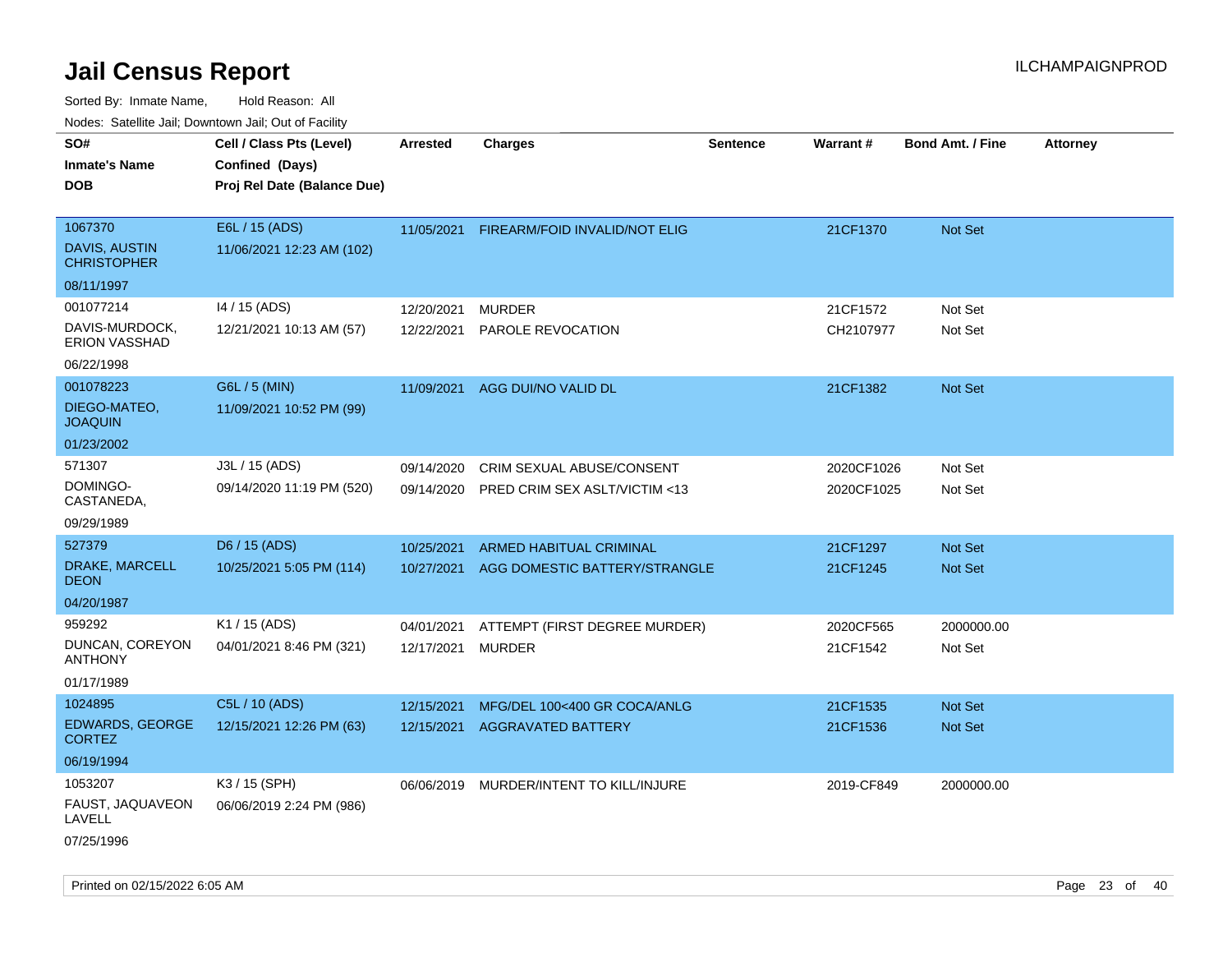Sorted By: Inmate Name, Hold Reason: All Nodes: Satellite Jail; Downtown Jail; Out of Facility

| rouce. Calcillic Jali, Downtown Jali, Out of Facility |                                              |                 |                                          |                 |                 |                         |                 |
|-------------------------------------------------------|----------------------------------------------|-----------------|------------------------------------------|-----------------|-----------------|-------------------------|-----------------|
| SO#<br><b>Inmate's Name</b>                           | Cell / Class Pts (Level)<br>Confined (Days)  | <b>Arrested</b> | <b>Charges</b>                           | <b>Sentence</b> | <b>Warrant#</b> | <b>Bond Amt. / Fine</b> | <b>Attorney</b> |
| <b>DOB</b>                                            | Proj Rel Date (Balance Due)                  |                 |                                          |                 |                 |                         |                 |
| 962759                                                | J1L / 5 (ADS)                                | 07/16/2021      | <b>METH DELIVERY&lt;5 GRAMS</b>          |                 | 21CF833         | Not Set                 |                 |
|                                                       | FINLEY, KEVIN DANTE 07/16/2021 9:44 PM (215) | 07/29/2021      | AGG CRIM SEX ASSAULT/FELONY              |                 | 21CF891         | No Bond                 |                 |
| 12/28/1988                                            |                                              |                 |                                          |                 |                 |                         |                 |
| 524764                                                | G3L / 5 (MIN)                                | 09/18/2021      | METH DELIVERY/15<100 GRAMS               |                 | 21CF627         | 50000.00                |                 |
| <b>FISCUS, ROBERT</b><br><b>LOWELL</b>                | 09/18/2021 10:50 AM (151)                    |                 |                                          |                 |                 |                         |                 |
| 02/17/1986                                            |                                              |                 |                                          |                 |                 |                         |                 |
| 1063104                                               | G1U / 5 (MIN)                                |                 | 01/10/2022 VIOLATE ORDER PROTECTION      |                 | 21CF1258        | 25000.00                |                 |
| <b>FUSON, KEITH</b><br><b>EDWARD</b>                  | 01/10/2022 9:14 PM (37)                      |                 | 01/10/2022 VIOLATE ORDER PROTECTION      |                 | 21CF1259        | 25000.00                |                 |
| 05/07/1987                                            |                                              |                 |                                          |                 |                 |                         |                 |
| 1003785                                               | G2U / 5 (MIN)                                |                 | 01/31/2022 THEFT CON INTENT <\$500 PRIOR | 4y (DOC)        | 19CF1558        | No Bond                 |                 |
| <b>GENTRY, SIDNEY</b><br>RAYNARD                      | 01/31/2022 8:44 AM (16)                      |                 |                                          |                 |                 |                         |                 |
| 05/27/1971                                            |                                              |                 |                                          |                 |                 |                         |                 |
| 32913                                                 | I1 / 15 (ADS)                                | 12/03/2021      | PRED CRIM SEX ASLT/VICTIM <13            |                 | 21CF1481        | <b>Not Set</b>          |                 |
| GROB, WARREN A,<br>Junior                             | 12/03/2021 4:24 PM (75)                      |                 |                                          |                 |                 |                         |                 |
| 12/07/1950                                            |                                              |                 |                                          |                 |                 |                         |                 |
| 1073611                                               | G3U / 5 (MIN)                                | 02/09/2021      | DELIVERY OF OR POSSESSION OF W/INT       |                 | 21CF160         | Not Set                 |                 |
| <b>HAYES, CAMERON</b><br><b>TAYLOR MALEEK</b>         | 02/09/2021 3:10 PM (372)                     | 02/09/2021      | MFG 15>100 GR ECSTASY/ANALOG             |                 | 21CF121         | 500000.00               |                 |
| 08/10/1998                                            |                                              |                 |                                          |                 |                 |                         |                 |
| 544770                                                | D3 / 10 (MED)                                | 08/14/2021      | AGG DOMESTIC BATTERY/STRANGLE            |                 | 2021CF514       | 25000.00                |                 |
| <b>HAYES, DEVON</b><br><b>JERMAINE</b>                | 08/14/2021 2:56 AM (186)                     | 08/14/2021      | <b>AGGRAVATED DOMESTIC BATTERY</b>       |                 | 21CF977         | No Bond                 |                 |
| 11/07/1987                                            |                                              |                 |                                          |                 |                 |                         |                 |
| 972300                                                | F6U / 10 (MED)                               | 12/22/2021      | <b>RESIDENTIAL BURGLARY</b>              |                 | 18CF1691        | 25000.00                |                 |
| HOLT, MICHAEL<br><b>TERRELL</b>                       | 12/22/2021 8:36 AM (56)                      | 12/22/2021      | AGG CRIM SEX ABUSE/VICTIM <9             |                 | 19CF1277        | 250000.00               |                 |
|                                                       |                                              |                 |                                          |                 |                 |                         |                 |

12/25/1989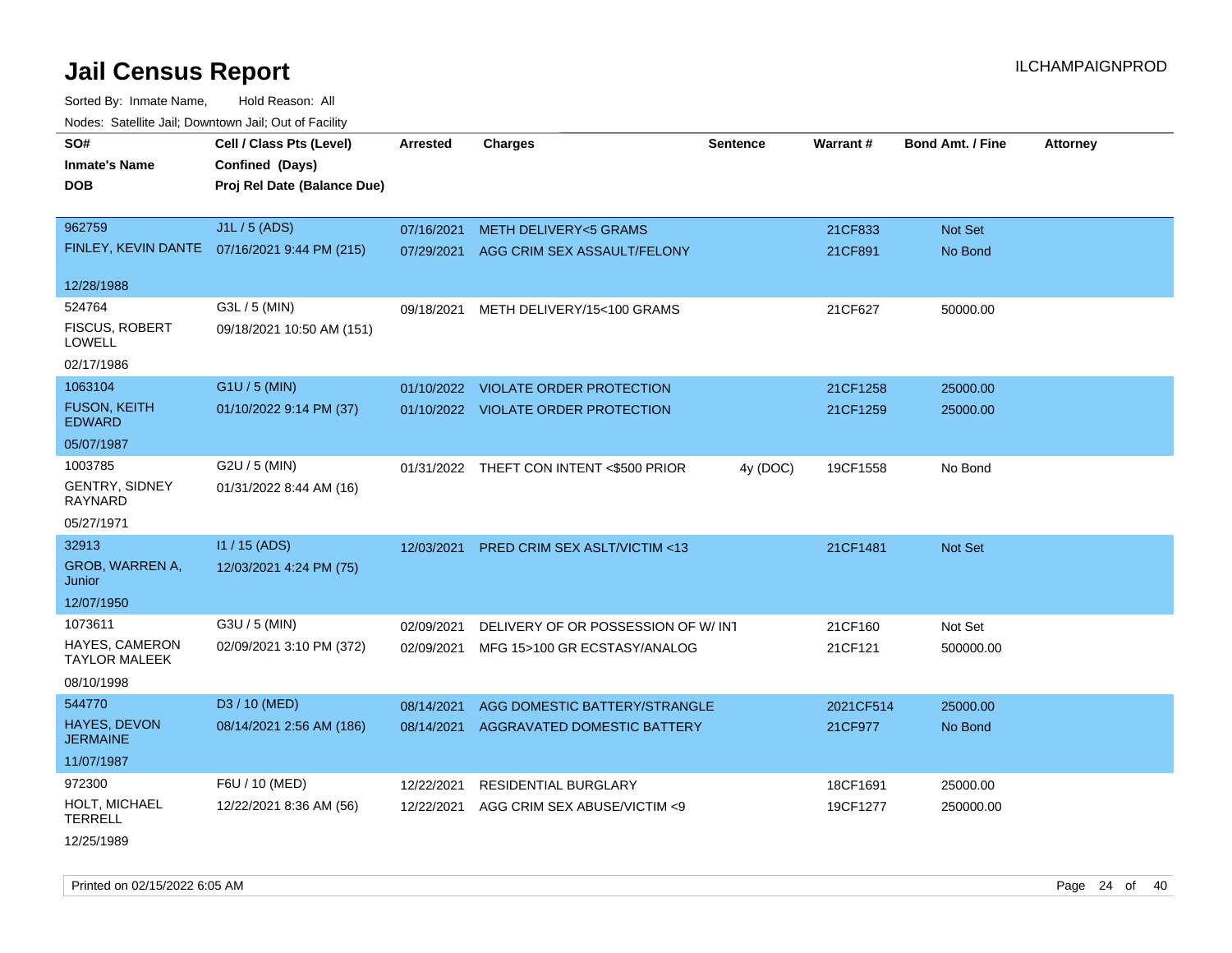Sorted By: Inmate Name, Hold Reason: All

| Nodes: Satellite Jail; Downtown Jail; Out of Facility |                                           |                  |                                                          |                 |                       |                         |                 |  |
|-------------------------------------------------------|-------------------------------------------|------------------|----------------------------------------------------------|-----------------|-----------------------|-------------------------|-----------------|--|
| SO#                                                   | Cell / Class Pts (Level)                  | <b>Arrested</b>  | <b>Charges</b>                                           | <b>Sentence</b> | Warrant#              | <b>Bond Amt. / Fine</b> | <b>Attorney</b> |  |
| <b>Inmate's Name</b>                                  | Confined (Days)                           |                  |                                                          |                 |                       |                         |                 |  |
| <b>DOB</b>                                            | Proj Rel Date (Balance Due)               |                  |                                                          |                 |                       |                         |                 |  |
|                                                       |                                           |                  |                                                          |                 |                       |                         |                 |  |
| 1063119                                               | J5L / 10 (MED)                            |                  | 11/05/2021 BURGLARY                                      |                 | 2y/6m (DOC) 2018CF877 | 10000.00                |                 |  |
| HUNT, KHALLEEL<br><b>MALIK</b>                        | 11/05/2021 7:47 AM (103)                  |                  |                                                          |                 |                       |                         |                 |  |
| 03/28/1999                                            |                                           |                  |                                                          |                 |                       |                         |                 |  |
| 518711                                                | G5L / 5 (MIN)                             |                  | 01/30/2022 THFT/TRANS MERCH/<\$300/PRECONV               |                 | 19CF767               | 690.00                  |                 |  |
| <b>INGERSON, LUCUS</b><br><b>JAMES</b>                | 01/30/2022 4:57 PM (17)                   | 01/30/2022 THEFT |                                                          |                 | 22CF133               | Not Set                 |                 |  |
| 09/16/1979                                            |                                           |                  |                                                          |                 |                       |                         |                 |  |
| 53058                                                 | G4U / 5 (MIN)                             |                  | 01/31/2022 DELIVERY OF OR POSSESSION OF W/IN15y/6m (DOC) |                 |                       | <b>Not Set</b>          |                 |  |
| <b>JOHNSON, DEMARIO</b><br><b>LACONTE</b>             | 01/31/2022 11:12 AM (16)                  |                  |                                                          |                 |                       |                         |                 |  |
| 06/14/1981                                            |                                           |                  |                                                          |                 |                       |                         |                 |  |
| 1071536<br>JOHNSON, ZACHERY<br><b>EDWARD</b>          | D1 / 15 (MED)<br>06/17/2021 2:00 AM (244) | 06/17/2021       | UNLAWFUL RESTRAINT                                       | 2y (DOC)        | 21CF702               | Not Set                 |                 |  |
| 10/30/1987                                            |                                           |                  |                                                          |                 |                       |                         |                 |  |
| 24308                                                 | $D2 / 15$ (MAX)                           | 06/03/2021       | <b>ROBBERY</b>                                           |                 | 21CF625               | No Bond                 |                 |  |
| <b>KWIATKOWSKI,</b><br><b>ROBERT JOHN</b>             | 06/03/2021 10:40 PM (258)                 |                  |                                                          |                 |                       |                         |                 |  |
| 08/08/1963                                            |                                           |                  |                                                          |                 |                       |                         |                 |  |
| 1041648                                               | C8L / 15 (MAX)                            | 01/11/2022       | ARMED HABITUAL CRIMINAL                                  |                 | 22CF41                | Not Set                 |                 |  |
| LANE, DEMETRIUS<br>LAQUAN                             | 01/11/2022 5:27 AM (36)                   |                  | 01/11/2022 PAROLE REVOCATION                             |                 | CH2200221             | Not Set                 |                 |  |
| 07/04/1996                                            |                                           |                  |                                                          |                 |                       |                         |                 |  |
| 29681                                                 | J2L / 15 (ADS)                            | 07/14/2020       | PREDATORY CRIMINAL SEX ASSLT/CHILD                       |                 | 20CF-781              | 250000.00               |                 |  |
| LENOIR, JOHN<br><b>CHRISTOPHER</b>                    | 07/14/2020 12:51 PM (582)                 |                  |                                                          |                 |                       |                         |                 |  |
| 04/20/1966                                            |                                           |                  |                                                          |                 |                       |                         |                 |  |
| 001077524                                             | C7L / 10 (SPH)                            | 12/14/2020       | AGG BATTERY/JUDGE/EMT                                    |                 | 2020-CF-1212          | 10000.00                |                 |  |
| LEWIS, TREVOR                                         | 12/14/2020 5:16 PM (429)                  | 12/14/2020       | <b>RESIDENTIAL ARSON</b>                                 |                 | 2020-CF-1388          | 150000.00               |                 |  |
| <b>DANIEL</b>                                         |                                           | 12/14/2020       | AGG BATTERY/PUBLIC PLACE                                 |                 | 2020-CF-1231          | 50000.00                |                 |  |
| 06/03/2002                                            |                                           | 12/14/2020       | AGG BATTERY/PEACE OFFICER                                |                 | 2020-CF-1211          | 10000.00                |                 |  |

Printed on 02/15/2022 6:05 AM Page 25 of 40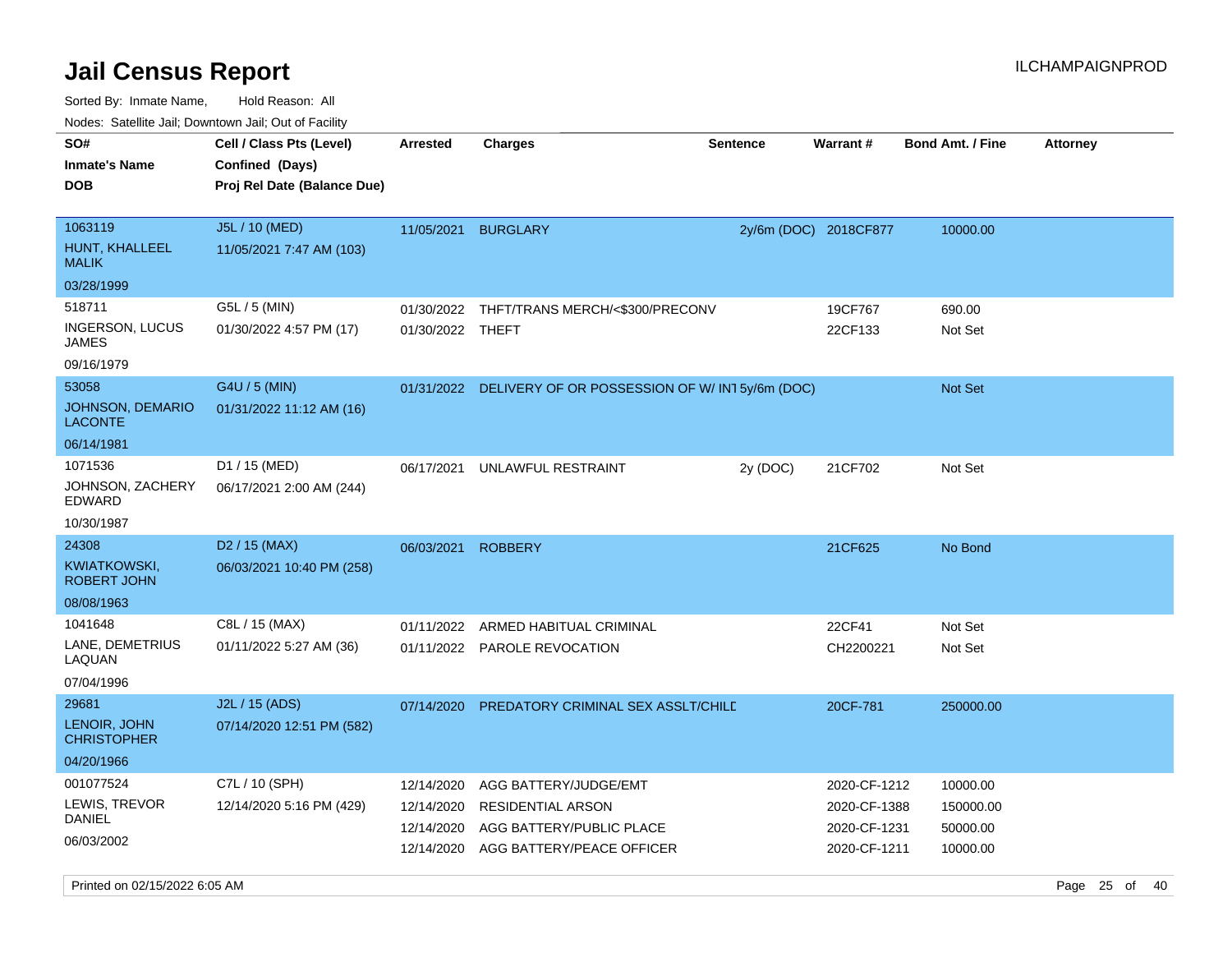Sorted By: Inmate Name, Hold Reason: All Nodes: Satellite Jail; Downtown Jail; Out of Facility

| rouco. Calcillo Jali, Downtown Jali, Out of Facility |                                             |                 |                               |                 |            |                         |                 |
|------------------------------------------------------|---------------------------------------------|-----------------|-------------------------------|-----------------|------------|-------------------------|-----------------|
| SO#<br><b>Inmate's Name</b>                          | Cell / Class Pts (Level)<br>Confined (Days) | <b>Arrested</b> | <b>Charges</b>                | <b>Sentence</b> | Warrant#   | <b>Bond Amt. / Fine</b> | <b>Attorney</b> |
| <b>DOB</b>                                           | Proj Rel Date (Balance Due)                 |                 |                               |                 |            |                         |                 |
| 45113                                                | E2L / 15 (MAX)                              | 11/20/2021      | ARMED HABITUAL CRIMINAL       |                 | 21CF1424   | No Bond                 |                 |
| MARTIN, JEREMIAH<br><b>FRANCIS</b>                   | 11/20/2021 1:18 AM (88)                     |                 |                               |                 |            |                         |                 |
| 01/18/1977                                           |                                             |                 |                               |                 |            |                         |                 |
| 1000869                                              | C9L / 15 (MAX)                              | 09/11/2021      | FELON POSS/USE WEAPON/FIREARM |                 | 21CF1102   | Not Set                 |                 |
| MARTIN, MANNIX<br><b>TILMOND</b>                     | 09/12/2021 12:40 AM (157)                   |                 |                               |                 |            |                         |                 |
| 07/19/1991                                           |                                             |                 |                               |                 |            |                         |                 |
| 1063030                                              | H4L / 15 (ADS)                              | 12/20/2021      | <b>MURDER</b>                 |                 | 21CF1571   | Not Set                 |                 |
|                                                      | MASON, RYAN ONEIAL 12/21/2021 9:30 AM (57)  | 12/22/2021      | <b>PAROLE REVOCATION</b>      |                 | CH2107979  | <b>Not Set</b>          |                 |
| 02/22/1991                                           |                                             |                 |                               |                 |            |                         |                 |
| 1066623                                              | G6U / 5 (MIN)                               | 11/17/2021      | MFG/DEL 15<100 GR COCA/ANALOG |                 | 17CF1093   | 75000.00                |                 |
| MATA-OROZCO,<br>OLEGARIO                             | 11/17/2021 5:08 PM (91)                     |                 |                               |                 |            |                         |                 |
| 03/06/1995                                           |                                             |                 |                               |                 |            |                         |                 |
| 001078249                                            | B3 / 10 (MED)                               | 08/07/2021      | FELON POSS/USE WEAPON/FIREARM | 4y (DOC)        | 21CF947    | Not Set                 |                 |
| MCCLENDON, CALVIN<br>M                               | 08/07/2021 8:56 AM (193)                    |                 |                               |                 |            |                         |                 |
| 04/29/1990                                           |                                             |                 |                               |                 |            |                         |                 |
| 40235                                                | G9L / 5 (MIN)                               | 10/04/2021      | AGG DUI/4                     |                 | 2021CF1145 | 35000.00                |                 |
| MERRIWEATHER,<br><b>MARCUS TODD</b>                  | 10/04/2021 4:41 PM (135)                    |                 |                               |                 |            |                         |                 |
| 11/28/1967                                           |                                             |                 |                               |                 |            |                         |                 |
| 1040273                                              | E5U / 15 (ADS)                              | 09/30/2021      | PRED CRIM SEX ASLT/VICTIM <13 |                 | 21CF329    | 500000.00               |                 |
| METCALFE, LANELL<br><b>JARON</b>                     | 09/30/2021 11:32 PM (139)                   |                 |                               |                 |            |                         |                 |
| 09/22/1988                                           |                                             |                 |                               |                 |            |                         |                 |
| 1075635                                              | B2 / 10 (ADS)                               | 05/11/2021      | MFG/DEL CANNABIS/30-500 GRAMS |                 | 20CF1402   | 100000.00               |                 |
| MILES, DEVLON VON,<br>Junior                         | 05/11/2021 10:39 PM (281)                   | 05/11/2021      | AGG DISCHARGE FIREARM/OCC VEH |                 | 21CF538    | Not Set                 |                 |
| 11/04/2000                                           |                                             |                 |                               |                 |            |                         |                 |

Printed on 02/15/2022 6:05 AM Page 26 of 40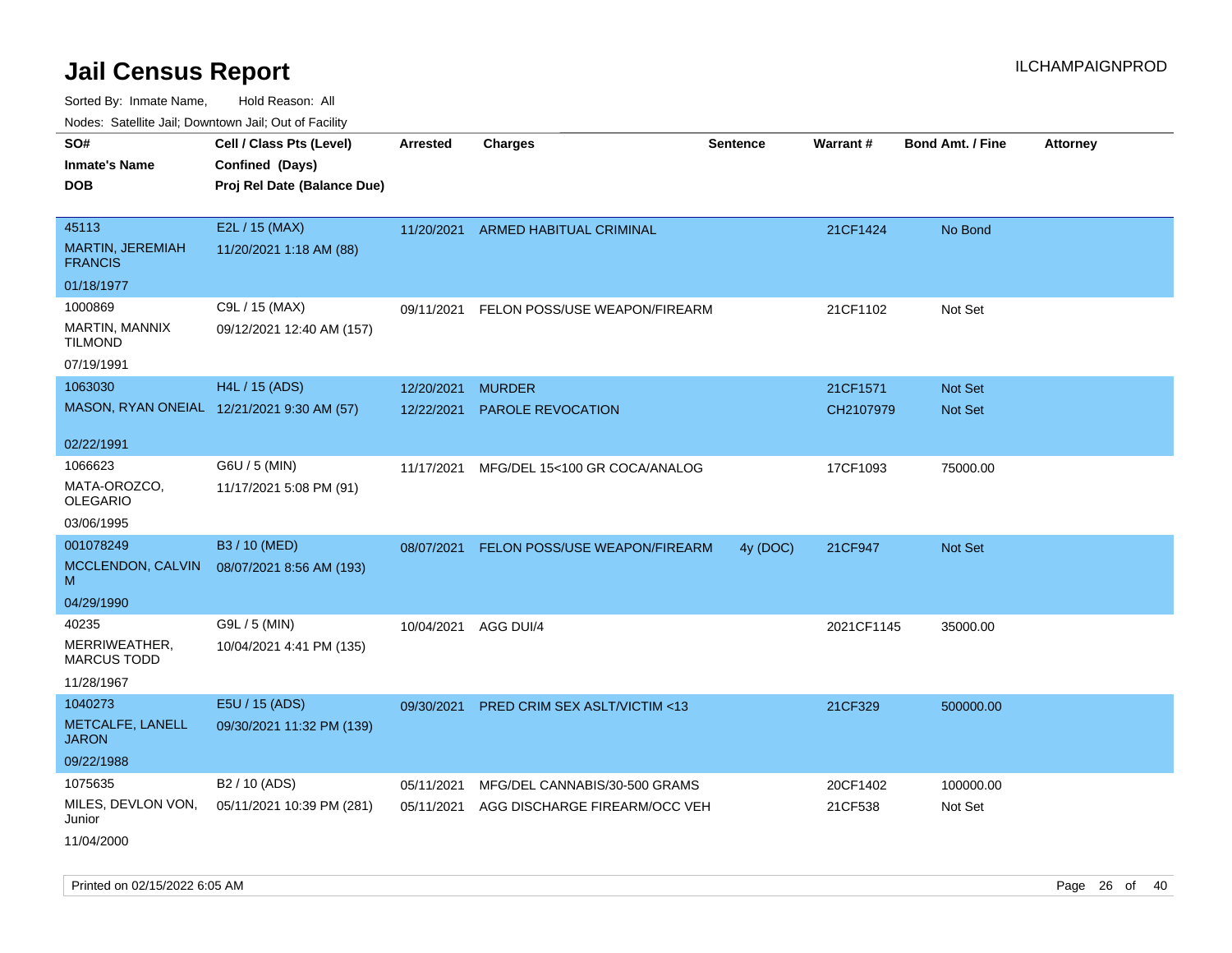Sorted By: Inmate Name, Hold Reason: All

| Nodes: Satellite Jail; Downtown Jail; Out of Facility |
|-------------------------------------------------------|
|                                                       |

| roaco. Odiollito dall, Downtown dall, Out of Fability<br>SO# | Cell / Class Pts (Level)    | <b>Arrested</b> | <b>Charges</b>                           | <b>Sentence</b> | Warrant#     | <b>Bond Amt. / Fine</b> | <b>Attorney</b> |
|--------------------------------------------------------------|-----------------------------|-----------------|------------------------------------------|-----------------|--------------|-------------------------|-----------------|
| <b>Inmate's Name</b>                                         | Confined (Days)             |                 |                                          |                 |              |                         |                 |
| <b>DOB</b>                                                   | Proj Rel Date (Balance Due) |                 |                                          |                 |              |                         |                 |
|                                                              |                             |                 |                                          |                 |              |                         |                 |
| 001078721                                                    | $15/5$ (ADS)                |                 | 12/29/2021 VIOLATE ORDER PROTECTION      |                 | 21CF1600     | Not Set                 |                 |
| <b>MIRAMONTES, RAUL</b>                                      | 12/29/2021 4:02 AM (49)     |                 |                                          |                 |              |                         |                 |
|                                                              |                             |                 |                                          |                 |              |                         |                 |
| 05/11/1989<br>48033                                          | G7L / 5 (MIN)               |                 |                                          |                 |              |                         |                 |
| MOORE,                                                       |                             | 12/04/2021      | DOMESTIC BATTERY/OTHER PRIOR             | 4y (DOC)        | 21CF1482     | Not Set                 |                 |
| CHRISTOPHER ALLEN                                            | 12/04/2021 4:38 PM (74)     |                 |                                          |                 |              |                         |                 |
| 07/02/1976                                                   |                             |                 |                                          |                 |              |                         |                 |
| 1069209                                                      | H1L / 10 (ADS)              | 04/07/2021      | AGG BATTERY/GREAT BODILY HARM            |                 | 21CF376      | Not Set                 |                 |
| MOORE, DEVONTE                                               | 04/07/2021 6:25 PM (315)    |                 |                                          |                 |              |                         |                 |
| <b>JAMAL</b>                                                 |                             |                 |                                          |                 |              |                         |                 |
| 09/24/1995                                                   |                             |                 |                                          |                 |              |                         |                 |
| 61251                                                        | E4L / 15 (ADS)              | 12/27/2021      | PRED CRIM SEX ASLT/VICTIM <13            |                 | 21CF651      | No Bond                 |                 |
| PETMECKY, JOHN<br><b>ROBERT</b>                              | 12/27/2021 1:52 PM (51)     |                 |                                          |                 |              |                         |                 |
| 03/09/1983                                                   |                             |                 |                                          |                 |              |                         |                 |
| 001078357                                                    | C7U / 15 (SPH)              | 09/17/2021      | ARMED ROBBERY/ARMED W/FIREARM            |                 | 21CF1128     | Not Set                 |                 |
| PETTIGREW, CAREY                                             | 09/17/2021 9:56 AM (152)    | 09/17/2021      | ARMED ROBBERY/ARMED W/FIREARM            |                 | 21CF1129     | Not Set                 |                 |
| <b>CORNITRIAS DEOBLO</b>                                     |                             | 09/17/2021      | ARMED ROBBERY/ARMED W/FIREARM            |                 | 21CF1230     | Not Set                 |                 |
| 08/31/1986                                                   |                             |                 |                                          |                 |              |                         |                 |
| 1022441                                                      | C3L / 10 (ADS)              | 10/27/2021      | AGG BATTERY/PEACE OFFICER                |                 | 2021 CF 12   | No Bond                 |                 |
| PICKENS, DONTRELL<br><b>DEMAR</b>                            | 10/27/2021 1:39 PM (112)    | 10/27/2021      | AGG BATTERY/PEACE OFFICER                |                 | 2020 CF 1488 | No Bond                 |                 |
| 12/10/1993                                                   |                             |                 |                                          |                 |              |                         |                 |
| 1063325                                                      | C6L / 10 (MED)              |                 | 01/13/2022 VIO BAIL BOND/CLASS A OFFENSE |                 | 22CM17       | Not Set                 |                 |
| PICKENS, JOSEPH                                              | 01/14/2022 12:28 AM (33)    |                 |                                          |                 |              |                         |                 |
| <b>PARNELL</b>                                               |                             |                 |                                          |                 |              |                         |                 |
| 04/27/1978                                                   |                             |                 |                                          |                 |              |                         |                 |
| 001077783                                                    | H6L / 10 (ADS)              |                 | 01/05/2022 AGGRAVATED BATTERY            |                 | 21CF325      | Not Set                 |                 |
| RIVERA, DARYL<br><b>ANTONIO</b>                              | 01/05/2022 4:20 PM (42)     |                 |                                          |                 |              |                         |                 |
| 11/14/1981                                                   |                             |                 |                                          |                 |              |                         |                 |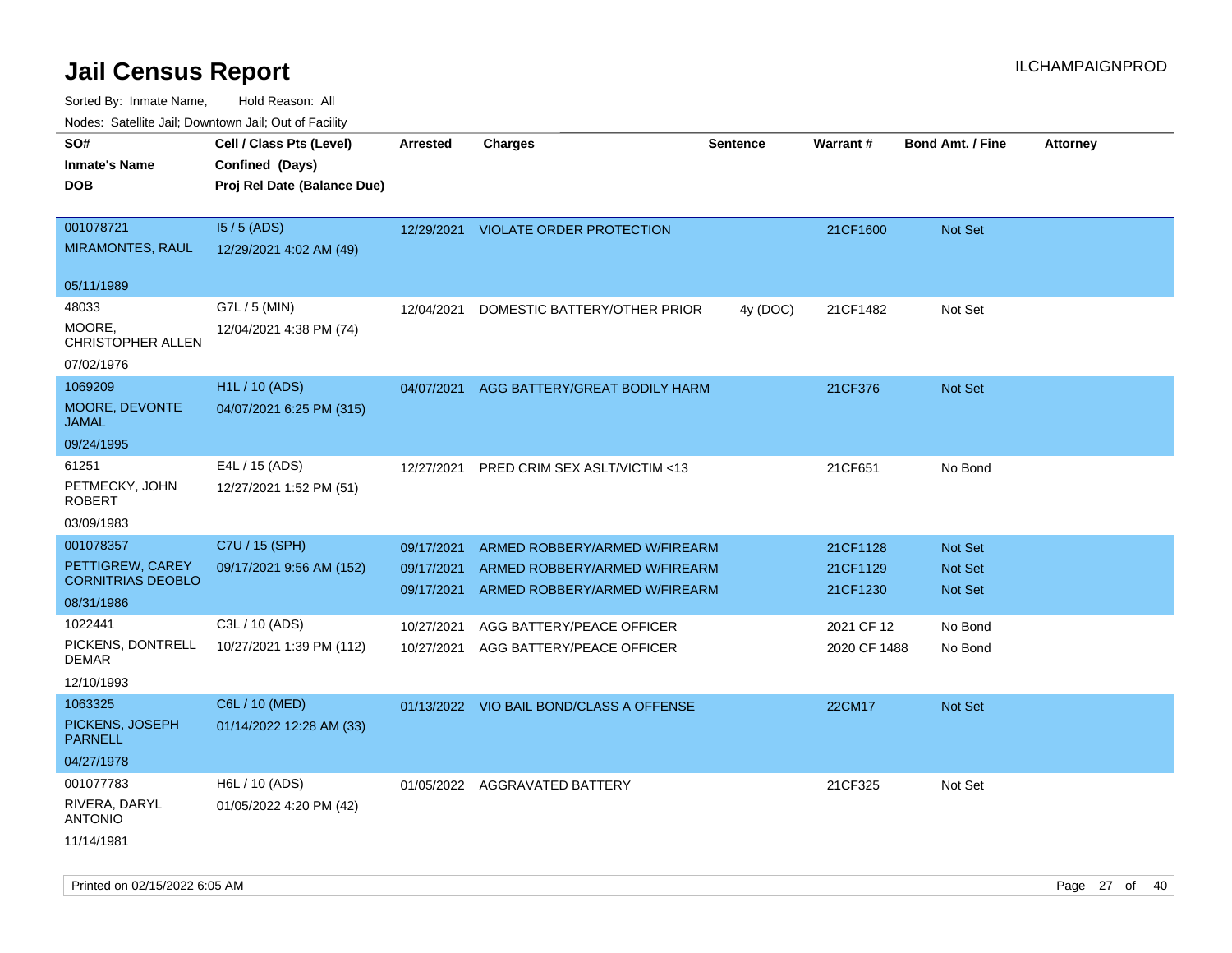| Hougo. Catolino can, Bowmown can, Cat or Fagme<br>SO#<br><b>Inmate's Name</b><br><b>DOB</b> | Cell / Class Pts (Level)<br>Confined (Days)<br>Proj Rel Date (Balance Due) | Arrested          | <b>Charges</b>                          | <b>Sentence</b> | Warrant#   | <b>Bond Amt. / Fine</b> | <b>Attorney</b> |
|---------------------------------------------------------------------------------------------|----------------------------------------------------------------------------|-------------------|-----------------------------------------|-----------------|------------|-------------------------|-----------------|
| 1072114                                                                                     | A1U / 15 (SPH)                                                             | 01/17/2021        | ATTEMPT (FIRST DEGREE MURDER)           |                 | 2021CF65   | Not Set                 |                 |
| <b>LEVON</b>                                                                                | ROBINSON, DONNELL 01/17/2021 2:40 PM (395)                                 | 01/17/2021        | ARMED ROBBERY/NO FIREARM                |                 | 2020CF824  | 75000.00                |                 |
| 10/23/2000                                                                                  |                                                                            | 02/17/2021        | <b>AGGRAVATED BATTERY</b>               | 4y (DOC)        |            | 250000.00               |                 |
| 1068592                                                                                     | J7L / 15 (ADS)                                                             | 11/12/2021        | <b>BURGLARY</b>                         | 2y (DOC)        | 21CF1393   | Not Set                 |                 |
| ROSS, TEVONTAE<br><b>TERRANCE</b>                                                           | 11/12/2021 8:41 AM (96)                                                    |                   |                                         |                 |            |                         |                 |
| 12/15/1998                                                                                  |                                                                            |                   |                                         |                 |            |                         |                 |
| 59178                                                                                       | F8L / 15 (MAX)                                                             | 12/13/2021        | AGG DISCHARGE FIREARM/OCC VEH           |                 | 21CF1274   | 1500000.00              |                 |
| <b>SANDERS, MICHAEL</b><br>JEAN                                                             | 12/13/2021 4:17 PM (65)                                                    |                   |                                         |                 |            |                         |                 |
| 12/22/1967                                                                                  |                                                                            |                   |                                         |                 |            |                         |                 |
| 001078704                                                                                   | F7U / 15 (MAX)                                                             | 12/21/2021        | MURDER/INTENT TO KILL/INJURE            |                 | 21CF1575   | Not Set                 |                 |
| SHORTER, JAQUAN<br><b>MAURICE</b>                                                           | 12/23/2021 1:23 AM (55)                                                    |                   |                                         |                 |            |                         |                 |
| 10/08/1998                                                                                  |                                                                            |                   |                                         |                 |            |                         |                 |
| 47195                                                                                       | G8L / 5 (MIN)                                                              | 12/27/2021        | <b>RESIDENTIAL BURGLARY</b>             |                 | 2020CF1222 | 10000.00                |                 |
| SIMMONS, JAMES<br><b>ROBERT</b>                                                             | 12/27/2021 8:42 AM (51)                                                    | 12/28/2021        | <b>RESIDENTIAL BURGLARY</b>             |                 | 2021CF1596 | <b>Not Set</b>          |                 |
| 03/13/1975                                                                                  |                                                                            |                   |                                         |                 |            |                         |                 |
| 1057312                                                                                     | G5U / 5 (MIN)                                                              | 11/10/2021        | HOME INVASION/FIREARM                   | 7y (DOC)        | 21CF1388   | Not Set                 |                 |
| STARKS, RAMEON<br>TAHZIER                                                                   | 11/10/2021 9:51 PM (98)                                                    |                   |                                         |                 |            |                         |                 |
| 12/18/1996                                                                                  |                                                                            |                   |                                         |                 |            |                         |                 |
| 1064798                                                                                     | B1 / 15 (ADS)                                                              | 01/17/2022 MURDER |                                         |                 | 2021CF695  | 1500000.00              |                 |
| STENNIS, BRUCE<br><b>DEONTAY</b>                                                            | 01/17/2022 1:29 PM (30)                                                    |                   | 01/17/2022 MFG/DEL 1<15 GR COCAINE/ANLG |                 | 21CF520    | 50000.00                |                 |
| 08/12/1998                                                                                  |                                                                            |                   |                                         |                 |            |                         |                 |
| 65920                                                                                       | F3L / 15 (MAX)                                                             | 12/21/2021        | ARMED ROBBERY/ARMED W/FIREARM           |                 | 21CF1543   | 100000.00               |                 |
| TAPSCOTT.<br><b>CORNELIUS</b>                                                               | 12/21/2021 10:57 PM (57)                                                   |                   |                                         |                 |            |                         |                 |
| 07/14/1985                                                                                  |                                                                            |                   |                                         |                 |            |                         |                 |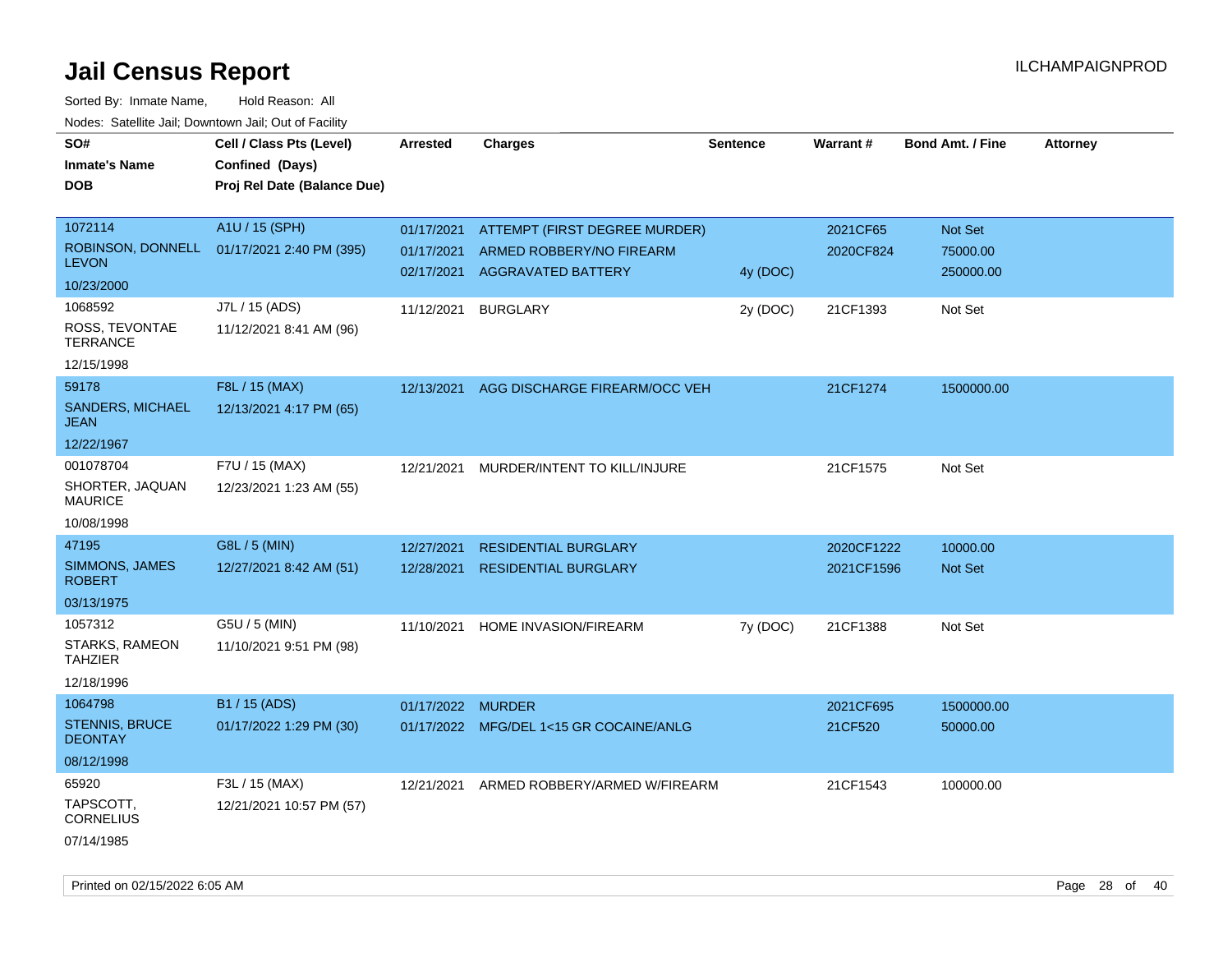| roaco. Catolino cali, Domntonn cali, Out of Facility |                             |                     |                                |                 |            |                         |                 |
|------------------------------------------------------|-----------------------------|---------------------|--------------------------------|-----------------|------------|-------------------------|-----------------|
| SO#                                                  | Cell / Class Pts (Level)    | <b>Arrested</b>     | <b>Charges</b>                 | <b>Sentence</b> | Warrant#   | <b>Bond Amt. / Fine</b> | <b>Attorney</b> |
| <b>Inmate's Name</b>                                 | Confined (Days)             |                     |                                |                 |            |                         |                 |
| <b>DOB</b>                                           | Proj Rel Date (Balance Due) |                     |                                |                 |            |                         |                 |
|                                                      |                             |                     |                                |                 |            |                         |                 |
| 1068839                                              | F4L / 15 (MAX)              | 08/07/2020 HOMICIDE |                                |                 | 2020-CF851 | 1000000.00              |                 |
| TAYLOR, LONDON<br><b>JAVON</b>                       | 08/07/2020 10:30 AM (558)   |                     |                                |                 |            |                         |                 |
| 08/16/1999                                           |                             |                     |                                |                 |            |                         |                 |
| 1004142                                              | F2U / 15 (MAX)              | 10/27/2021          | POSSESSION OF METH/15<100GRAMS |                 | 2021CF1298 | 1500000.00              |                 |
| TOY, KAYON LARENZ                                    | 10/22/2021 1:01 PM (117)    |                     |                                |                 |            |                         |                 |
|                                                      |                             |                     |                                |                 |            |                         |                 |
| 09/12/1991                                           |                             |                     |                                |                 |            |                         |                 |
| 1056971                                              | D4 / 10 (ADS)               | 08/07/2021          | FELON POSS/USE WEAPON/FIREARM  |                 | 21CF948    | No Bond                 |                 |
| <b>TRAVIS, DENZEL</b><br><b>DANTRELL</b>             | 08/07/2021 7:36 AM (193)    | 08/08/2021          | AGG BATTERY/PUBLIC PLACE       |                 | 2020CF647  | 25000.00                |                 |
| 03/21/1993                                           |                             |                     |                                |                 |            |                         |                 |
| 001078250                                            | F2L / 10 (MED)              | 08/07/2021          | FELON POSS WEAPON/BODY ARMOR   |                 | 21CF950    | Not Set                 |                 |
| TRAVIS, JORDAN<br><b>TESHAUN</b>                     | 08/07/2021 10:27 AM (193)   |                     |                                |                 |            |                         |                 |
| 03/03/1996                                           |                             |                     |                                |                 |            |                         |                 |
| 56994                                                | A1L / 15 (SPH)              | 12/09/2021          | STALKING/CAUSE FEAR FOR SAFETY |                 | 21CF1514   | <b>Not Set</b>          |                 |
| TURNER, ROBERT<br>EARL, Senior                       | 12/09/2021 9:23 PM (69)     | 12/13/2021          | <b>PAROLE REVOCATION</b>       |                 | CH2107735  | Not Set                 |                 |
| 09/07/1982                                           |                             |                     |                                |                 |            |                         |                 |
| 30108                                                | J4L / 15 (ADS)              | 07/30/2021          | <b>MURDER</b>                  |                 | 21CF902    | 2000000.00              |                 |
| VANDYKE, DARYL<br><b>ANTHONY</b>                     | 07/30/2021 8:29 PM (201)    |                     |                                |                 |            |                         |                 |
| 10/04/1965                                           |                             |                     |                                |                 |            |                         |                 |
| 968681                                               | D5 / 15 (ADS)               | 08/27/2021          | AGG CRIM SX AB/VIC 13<18/TRUST |                 | 2020CF499  | 250000.00               |                 |
| <b>WADE, DEMETRIUS</b><br><b>DARYL</b>               | 08/27/2021 2:25 AM (173)    | 08/27/2021          | INDIRECT CRIMINAL CONTEMPT     | 3y (DOC)        | 2021CC16   | No Bond                 |                 |
| 01/07/1987                                           |                             |                     |                                |                 |            |                         |                 |
| 1070904                                              | G7U / 5 (MIN)               | 10/28/2021          | <b>BURGLARY</b>                | 3y (DOC)        | 2021CF321  | 15000.00                |                 |
| WANKEL, JONAH<br>JAMES                               | 10/28/2021 3:42 AM (111)    |                     |                                |                 |            |                         |                 |
| 12/15/1993                                           |                             |                     |                                |                 |            |                         |                 |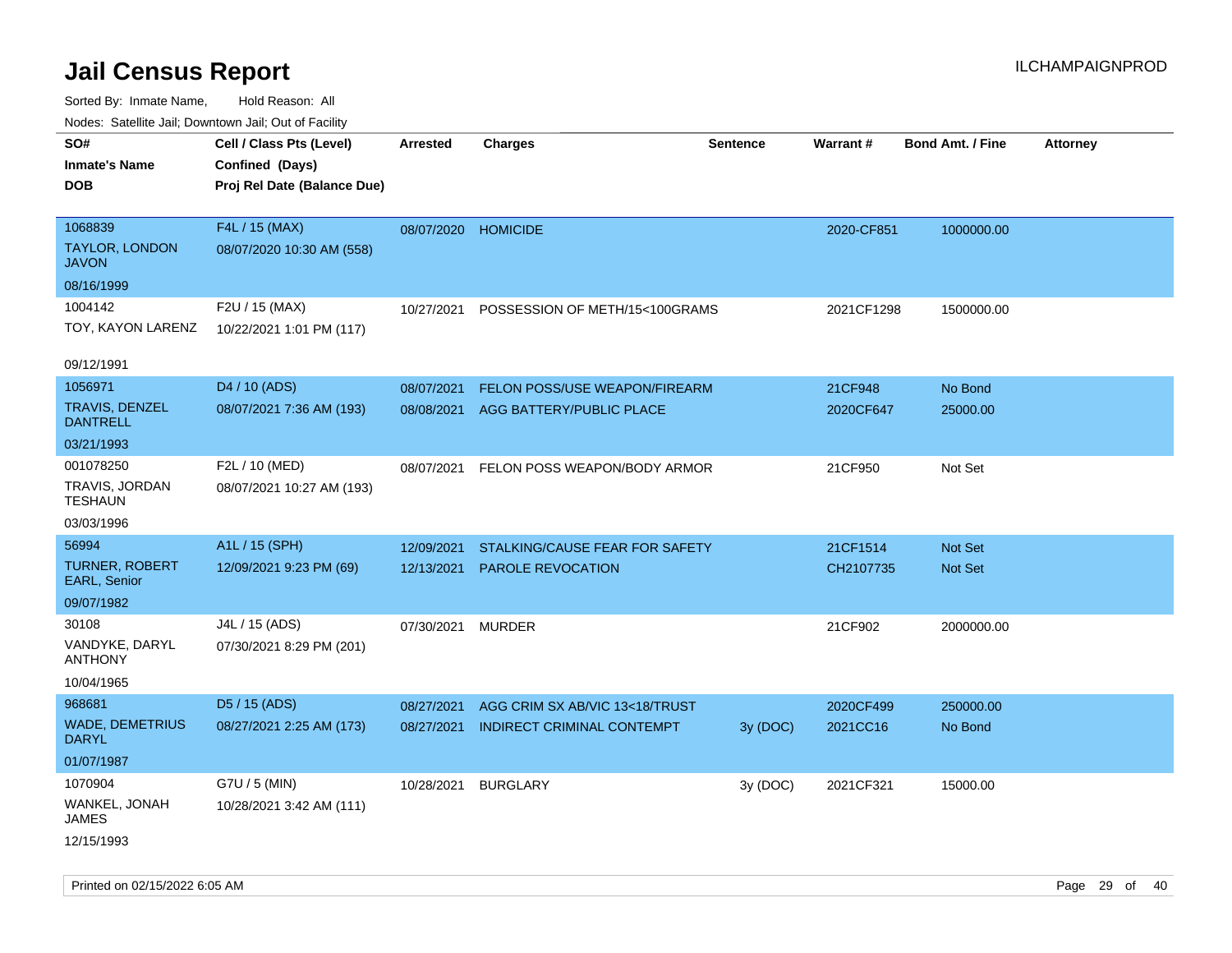| SO#<br><b>Inmate's Name</b><br><b>DOB</b>    | Cell / Class Pts (Level)<br>Confined (Days)<br>Proj Rel Date (Balance Due) | <b>Arrested</b> | <b>Charges</b>                  | <b>Sentence</b> | Warrant#    | <b>Bond Amt. / Fine</b> | <b>Attorney</b> |
|----------------------------------------------|----------------------------------------------------------------------------|-----------------|---------------------------------|-----------------|-------------|-------------------------|-----------------|
| 1070971                                      | H3L / 5 (ADS)                                                              | 12/07/2021      | <b>IDENTITY THEFT/&lt;\$300</b> |                 | 20CF922     | <b>Not Set</b>          |                 |
| <b>WEIR, CLINTON</b><br><b>HOWARD</b>        | 12/08/2021 3:45 AM (70)                                                    | 12/07/2021      | <b>RECKLESS DRIVING</b>         |                 | 19TR2348    | Not Set                 |                 |
| 03/15/1983                                   |                                                                            |                 |                                 |                 |             |                         |                 |
| 54212                                        | E3U / 10 (ADS)                                                             | 12/21/2021      | ARMED VIOLENCE/CATEGORY I       |                 | 21CF1576    | Not Set                 |                 |
| <b>WHITLOCK, GEORGE</b>                      | 12/21/2021 1:20 PM (57)                                                    | 12/21/2021      | RECEIVE/POSS/SELL STOLEN VEH    |                 | 2021CF669   | 10000.00                |                 |
| ABRAM<br>11/10/1978                          |                                                                            | 12/21/2021      | <b>VIOLATE ORDER PROTECTION</b> |                 | 2021CM391   | 1000.00                 |                 |
| 001078709                                    | F1U / 15 (MAX)                                                             | 12/22/2021      | ARMED VIOLENCE/CATEGORY I       |                 | 21CF1586    | Not Set                 |                 |
| <b>WILLIAMS, DAVID LEE</b>                   | 12/22/2021 11:00 AM (56)                                                   |                 |                                 |                 |             |                         |                 |
| 12/18/1989                                   |                                                                            |                 |                                 |                 |             |                         |                 |
| 1058072                                      | A2U / 15 (SPH)                                                             | 02/25/2021      | ARMED HABITUAL CRIMINAL         |                 |             | Not Set                 |                 |
| <b>WILLIAMS, KENNETH</b><br><b>BERNARD</b>   | 02/25/2021 3:24 PM (356)                                                   |                 |                                 |                 |             |                         |                 |
| 10/04/1985                                   |                                                                            |                 |                                 |                 |             |                         |                 |
| 996311                                       | F7L / 10 (MED)                                                             | 01/12/2022      | RECEIVE/POSS/SELL STOLEN VEH    | 3y (DOC)        | 2021CF524   | No Bond                 |                 |
| <b>WILLIAMS,</b><br><b>TRAYSHAUN DEVONTA</b> | 01/12/2022 5:31 PM (35)                                                    |                 |                                 |                 |             |                         |                 |
| 02/18/1992                                   |                                                                            |                 |                                 |                 |             |                         |                 |
| 001078711                                    | F9L / 10 (MED)                                                             | 12/22/2021      | AGG DISCHARGE FIREARM/OCC BLDG  |                 | 21CF1585    | Not Set                 |                 |
| WILLIS, RANDY<br>RAMEEL                      | 12/22/2021 4:15 PM (56)                                                    |                 |                                 |                 |             |                         |                 |
| 09/10/2003                                   |                                                                            |                 |                                 |                 |             |                         |                 |
| 9326                                         | $12/5$ (ADS)                                                               | 06/14/2021      | <b>BURGLARY</b>                 |                 | 2020-CF-625 | <b>Not Set</b>          |                 |
| YOUNG, ANTHONY<br><b>PAUL</b>                | 06/14/2021 12:07 PM (247)                                                  |                 |                                 |                 |             |                         |                 |
| 03/13/1954                                   |                                                                            |                 |                                 |                 |             |                         |                 |
| <b>Total Downtown Jail: 78</b>               |                                                                            | Males: 78       | Females: 0<br>Unknown: 0        |                 |             |                         |                 |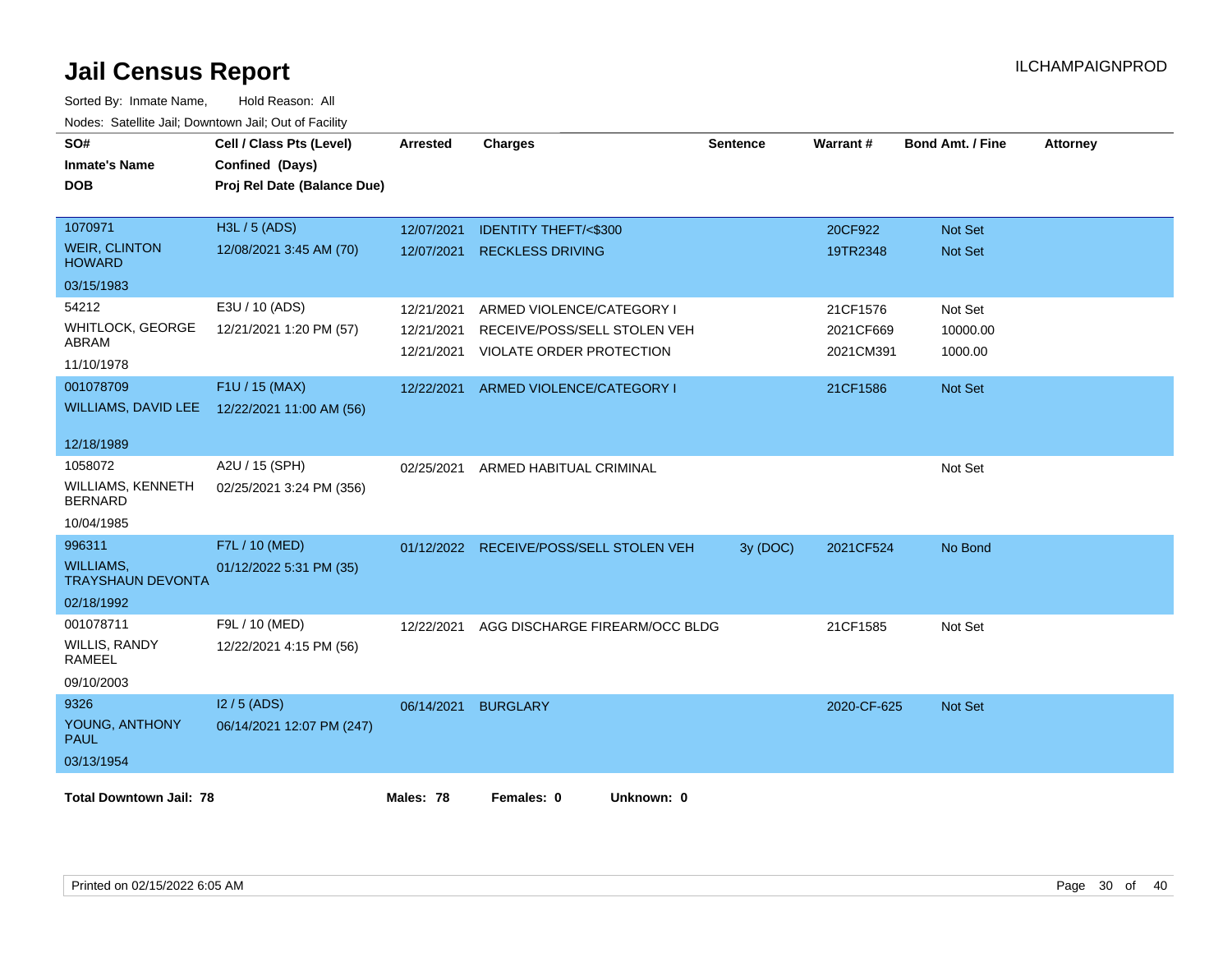|  | <b>Out of Facility</b> |  |
|--|------------------------|--|
|  |                        |  |

| SO#                                      | Cell / Class Pts (Level)                       | <b>Arrested</b> | <b>Charges</b>                   | <b>Sentence</b> | Warrant#  | <b>Bond Amt. / Fine</b> | <b>Attorney</b> |
|------------------------------------------|------------------------------------------------|-----------------|----------------------------------|-----------------|-----------|-------------------------|-----------------|
| <b>Inmate's Name</b><br><b>DOB</b>       | Confined (Days)<br>Proj Rel Date (Balance Due) |                 |                                  |                 |           |                         |                 |
|                                          |                                                |                 |                                  |                 |           |                         |                 |
| 61095                                    | <b>KAN / 10 (ADS)</b>                          | 05/02/2021      | HOME INVASION/CAUSE INJURY       |                 | 2021CF323 | 100000.00               |                 |
| AMOS, DERRICK<br><b>JAMES</b>            | 05/02/2021 9:02 PM (290)                       |                 |                                  |                 |           |                         |                 |
| 06/12/1985                               |                                                |                 |                                  |                 |           |                         |                 |
| 001078178                                | <b>EHD</b>                                     |                 | 02/08/2022 AGG DUI/NO VALID DL   |                 | 2021CF962 | Not Set                 |                 |
| BALTAZAR-MATEO,<br><b>MATEO</b>          | 02/08/2022 10:59 AM (8)                        |                 |                                  |                 |           |                         |                 |
| 06/10/1998                               | 2/17/2022 (0.00)                               |                 |                                  |                 |           |                         |                 |
| 19971                                    | <b>EHD</b>                                     | 11/09/2021      | DRIVING RVK/SUSP DUI/SSS 4-9     |                 | 2021CF968 | Not Set                 |                 |
| <b>LYNN</b>                              | BARNESKE, RAYMOND 11/09/2021 9:32 AM (99)      |                 |                                  |                 |           |                         |                 |
| 08/17/1961                               | 5/6/2022 (0.00)                                |                 |                                  |                 |           |                         |                 |
| 516062                                   | KAN / 15 (MAX)                                 | 02/22/2021      | PHONE HARASSMENT/2+              |                 | 20CF194   | 5000.00                 |                 |
| BENNETT, JOHN<br><b>MICHAEL</b>          | 02/22/2021 10:47 AM (359)                      | 02/22/2021      | AGG DISCH FIR/VEH/PC OFF/FRMAN   |                 | 21CF210   | No Bond                 |                 |
| 04/30/1986                               |                                                |                 |                                  |                 |           |                         |                 |
| 33993                                    | <b>KAN / 10 (MED)</b>                          | 06/14/2021      | AGGRAVATED DOMESTIC BATTERY      |                 | 21CF688   | Not Set                 |                 |
| <b>BOOKER, STEPHON</b><br><b>MONTELL</b> | 06/14/2021 7:42 PM (247)                       | 06/14/2021      | POSSESSING A CONTROLLED SUBSTAND |                 | 21CF657   | <b>Not Set</b>          |                 |
| 06/11/1971                               |                                                | 06/14/2021      | <b>PAROLE REVOCATION</b>         |                 | CH2103612 | No Bond                 |                 |
| 1074315                                  | KAN / 15 (MAX)                                 | 07/27/2021      | AGG DISCHARGE FIREARM/VEH/SCH    |                 | 21CF927   | Not Set                 |                 |
| <b>BRIGGS, PATRICK</b>                   | 08/03/2021 4:56 PM (197)                       |                 |                                  |                 |           |                         |                 |
| <b>MONTAY</b>                            |                                                |                 |                                  |                 |           |                         |                 |
| 08/05/2001                               |                                                |                 |                                  |                 |           |                         |                 |
| 001078065                                | <b>KAN / 10 (ADS)</b>                          | 06/17/2021      | AGG BATTERY/DISCHARGE FIREARM    |                 | 21CF704   | 1000000.00              |                 |
| <b>BROWN, CHARMAN</b><br><b>LAKEEF</b>   | 06/17/2021 12:32 PM (244)                      |                 |                                  |                 |           |                         |                 |
| 11/30/2002                               |                                                |                 |                                  |                 |           |                         |                 |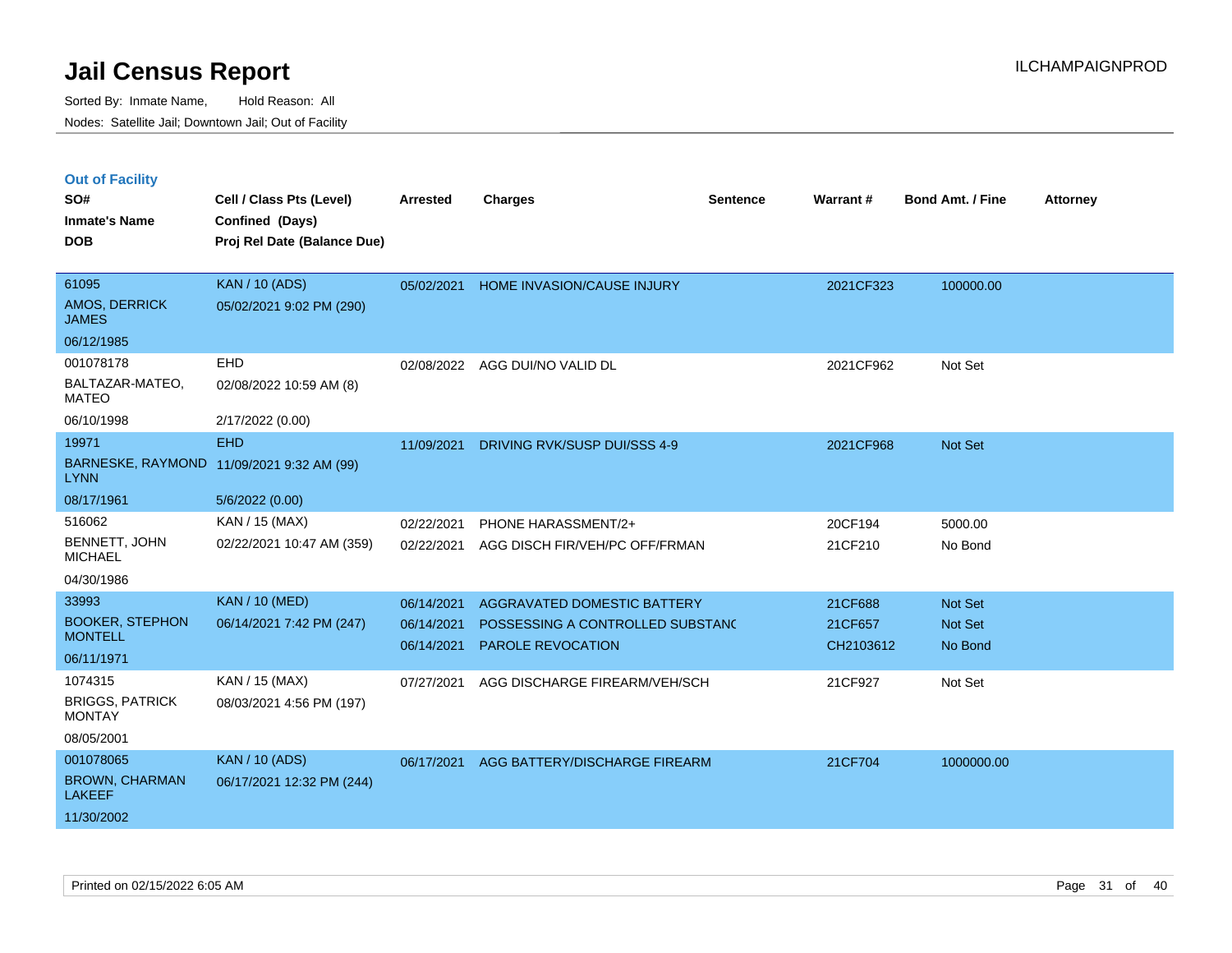| roaco. Catolino dall, Downtown dall, Out of Fability |                                             |                 |                                          |                 |                 |                         |                 |
|------------------------------------------------------|---------------------------------------------|-----------------|------------------------------------------|-----------------|-----------------|-------------------------|-----------------|
| SO#                                                  | Cell / Class Pts (Level)                    | <b>Arrested</b> | <b>Charges</b>                           | <b>Sentence</b> | <b>Warrant#</b> | <b>Bond Amt. / Fine</b> | <b>Attorney</b> |
| <b>Inmate's Name</b>                                 | Confined (Days)                             |                 |                                          |                 |                 |                         |                 |
| <b>DOB</b>                                           | Proj Rel Date (Balance Due)                 |                 |                                          |                 |                 |                         |                 |
|                                                      |                                             |                 |                                          |                 |                 |                         |                 |
| 1038554                                              | <b>KAN / 15 (MAX)</b>                       | 08/18/2021      | ARMED HABITUAL CRIMINAL                  |                 | 21CF1162        | Not Set                 |                 |
| <b>BROWN, CORRION</b><br><b>DEVONTAE</b>             | 08/18/2021 5:40 PM (182)                    | 08/18/2021      | DELIVERY OF OR POSSESSION OF W/ INT      |                 | 21CF1009        | No Bond                 |                 |
| 04/19/1995                                           |                                             |                 |                                          |                 |                 |                         |                 |
| 1038579                                              | KAN / 15 (MAX)                              | 08/18/2021      | FELON POSS/USE WEAPON/FIREARM            |                 | 21CF1010        | Not Set                 |                 |
| <b>BROWN, MARKEL</b><br><b>RIKKI</b>                 | 08/18/2021 2:05 PM (182)                    |                 |                                          |                 |                 |                         |                 |
| 01/06/1995                                           |                                             |                 |                                          |                 |                 |                         |                 |
| 1003006                                              | <b>KAN / 15 (MAX)</b>                       | 08/19/2021      | FELON POSS/USE MACHINE GUN               |                 | 21CF1011        | No Bond                 |                 |
| <b>BROWN, ROCKEITH</b><br><b>JAVONTE</b>             | 08/19/2021 12:55 AM (181)                   |                 |                                          |                 |                 |                         |                 |
| 07/23/1991                                           |                                             |                 |                                          |                 |                 |                         |                 |
| 995894                                               | KAN / 10 (ADS)                              | 12/28/2021      | FELON POSSESS WEAPON/2ND+                | 5y (DOC)        | 2020CF709       | No Bond                 |                 |
|                                                      | BUTLER, JAMES LYNN 12/28/2021 11:05 AM (50) |                 |                                          |                 |                 |                         |                 |
|                                                      |                                             |                 |                                          |                 |                 |                         |                 |
| 12/04/1991                                           |                                             |                 |                                          |                 |                 |                         |                 |
| 987334                                               | <b>KAN / 15 (MAX)</b>                       |                 | 03/10/2021 ATTEMPT (FIRST DEGREE MURDER) |                 | 19CF689         | Not Set                 |                 |
| CAIN, ISAIAH<br><b>DEPRIEST</b>                      | 03/10/2021 2:22 PM (343)                    |                 |                                          |                 |                 |                         |                 |
| 12/23/1990                                           |                                             |                 |                                          |                 |                 |                         |                 |
| 992962                                               | KAN / 15 (ADS)                              | 05/25/2021      | MURDER/INTENT TO KILL/INJURE             |                 | 2018CF1045      | 1000000.00              |                 |
| CAMPBELL, KEITH<br>KNAQEEB                           | 05/25/2021 1:19 PM (267)                    |                 |                                          |                 |                 |                         |                 |
| 07/22/1991                                           |                                             |                 |                                          |                 |                 |                         |                 |
| 001078576                                            | <b>KAN / 15 (MAX)</b>                       | 11/09/2021      | UNLAWFUL USE OF A WEAPON                 |                 | 21CF1383        | <b>Not Set</b>          |                 |
| CARTER, DEMONDRE<br><b>DAVON</b>                     | 11/09/2021 6:01 PM (99)                     |                 |                                          |                 |                 |                         |                 |
| 05/27/2001                                           |                                             |                 |                                          |                 |                 |                         |                 |
| 1064992                                              | KAN / 15 (MAX)                              | 09/20/2021      | ARMED VIOLENCE/CATEGORY I                |                 | 21CF1137        | Not Set                 |                 |
| <b>CARTER, KEJUAN</b><br><b>JAVONTE</b>              | 09/20/2021 11:42 PM (149)                   |                 |                                          |                 |                 |                         |                 |
| 06/27/1998                                           |                                             |                 |                                          |                 |                 |                         |                 |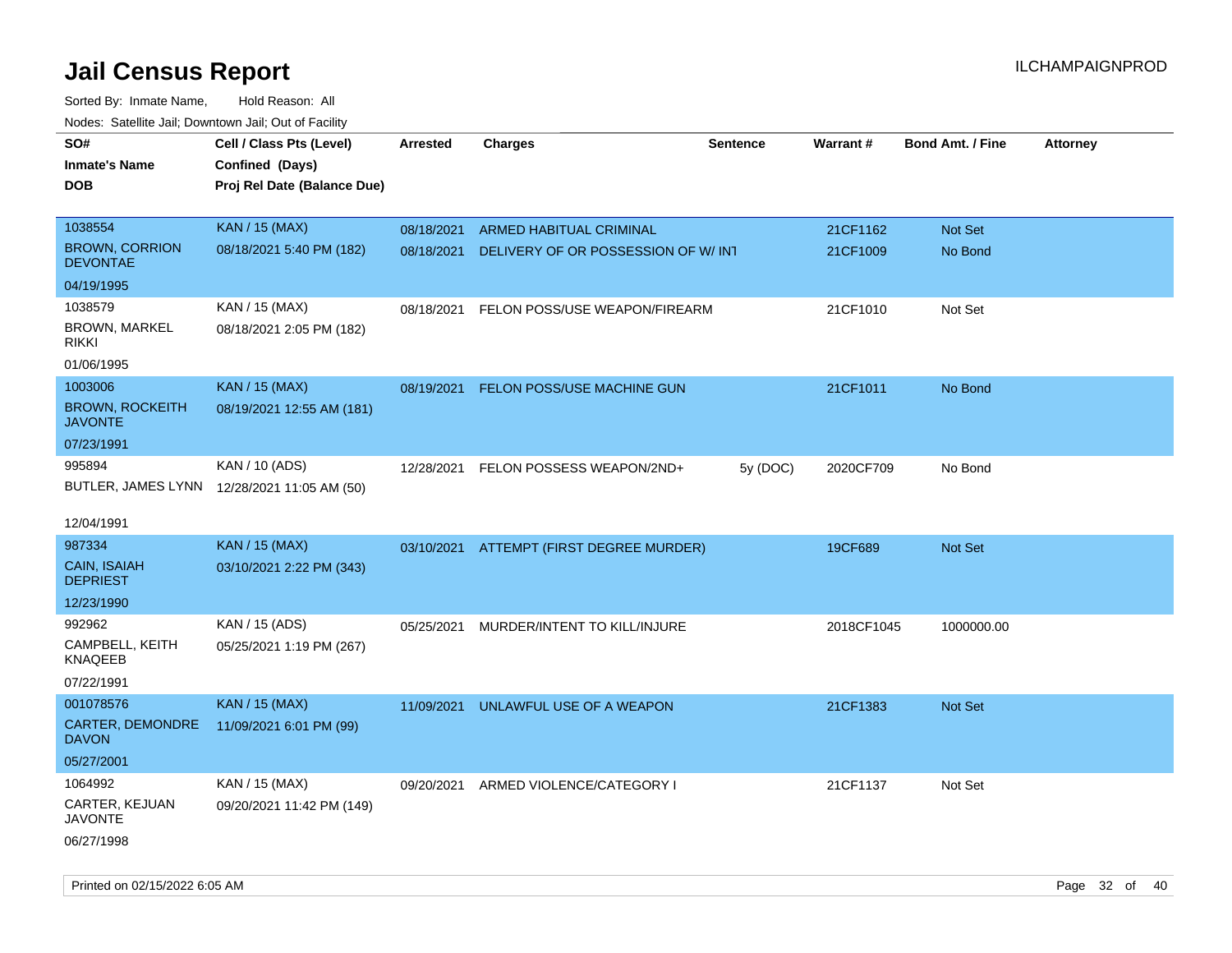| SO#<br><b>Inmate's Name</b><br><b>DOB</b> | Cell / Class Pts (Level)<br>Confined (Days)<br>Proj Rel Date (Balance Due) | <b>Arrested</b>          | <b>Charges</b>                                          | <b>Sentence</b> | <b>Warrant#</b>      | <b>Bond Amt. / Fine</b> | <b>Attorney</b> |
|-------------------------------------------|----------------------------------------------------------------------------|--------------------------|---------------------------------------------------------|-----------------|----------------------|-------------------------|-----------------|
| 001078729<br><b>CARTER, TROY</b>          | <b>KAN / 15 (ADS)</b><br>01/02/2022 10:29 AM (45)                          |                          | 01/02/2022 MURDER/INTENT TO KILL/INJURE                 |                 | 20CF396              | 1000000.00              |                 |
| <b>DEMON</b>                              |                                                                            |                          |                                                         |                 |                      |                         |                 |
| 01/02/2004                                |                                                                            |                          |                                                         |                 |                      |                         |                 |
| 001078461                                 | KAN / 10 (MED)                                                             | 10/07/2021               | AGG UNLAWFUL USE WEAPON/PERSON                          |                 | 2021CF1209           | No Bond                 |                 |
| COLE, ERIC JOSE                           | 10/08/2021 12:25 AM (131)                                                  | 10/07/2021               | AGG DOMESTIC BATTERY/STRANGLE                           |                 | 2021CF1208           | Not Set                 |                 |
| 01/24/2002                                |                                                                            | 10/08/2021               | HARASS WITNESS/FAMILY MBR/REP                           |                 | 21CF1218             | Not Set                 |                 |
| 1048488                                   | <b>KAN / 10 (ADS)</b>                                                      | 12/30/2021               | ARMED VIOLENCE/CATEGORY I                               |                 | 2022CF4              | Not Set                 |                 |
| COLSON, WAYNE<br><b>ARTHUR, Third</b>     | 12/30/2021 8:27 AM (48)                                                    |                          |                                                         |                 |                      |                         |                 |
| 10/14/1995                                |                                                                            |                          |                                                         |                 |                      |                         |                 |
| 57733                                     | KAN / 15 (SPH)                                                             | 02/25/2020               | <b>HOMICIDE</b>                                         |                 | 2020-CF250           | 2000000.00              |                 |
| <b>CRAIG, ANTOINE</b><br><b>DARRELL</b>   | 02/25/2020 4:08 PM (722)                                                   |                          | 02/25/2020 FELON POSS/USE WEAPON/FIREARM                |                 | 19CF-1827            | 80000.00                |                 |
| 10/09/1982                                |                                                                            |                          |                                                         |                 |                      |                         |                 |
| 001077939                                 | <b>KAN / 10 (MED)</b>                                                      | 05/10/2021               | FIREARM/FOID INVALID/NOT ELIG                           |                 | 21CF526              | No Bond                 |                 |
| <b>CROSS, PATRICK</b><br><b>DONTRELLE</b> | 05/10/2021 7:31 PM (282)                                                   | 06/02/2021               | POSS STOLEN VEHICLE > \$25,000                          |                 | 21CF612              | <b>Not Set</b>          |                 |
| 11/07/2001                                |                                                                            |                          |                                                         |                 |                      |                         |                 |
| 49972                                     | KAN / 10 (ADS)                                                             |                          | 01/03/2022 FELON POSS/USE WEAPON/FIREARM                | 2y (DOC)        | 20CF1476             | No Bond                 |                 |
| DICKERSON,<br>RAYMOND COLLIER             | 01/03/2022 11:10 AM (44)                                                   |                          |                                                         |                 |                      |                         |                 |
| 08/16/1978                                |                                                                            |                          |                                                         |                 |                      |                         |                 |
| 1061304                                   | <b>KAN / 15 (MAX)</b>                                                      | 10/11/2021               | <b>ARMED HABITUAL CRIMINAL</b>                          |                 | 21CF1226             | No Bond                 |                 |
| <b>DORRIS, KEMION</b><br><b>DAETOCE</b>   | 10/11/2021 7:30 PM (128)                                                   | 10/11/2021<br>10/11/2021 | ARMED HABITUAL CRIMINAL<br><b>HOME INVASION/FIREARM</b> |                 | 21CF1227<br>21CF1228 | No Bond<br>No Bond      |                 |
| 11/19/1997                                |                                                                            |                          |                                                         |                 |                      |                         |                 |
| 1059194                                   | <b>EHD</b>                                                                 | 02/08/2022               | DRIVING ON SUSPENDED LICENSE                            |                 | 2019TR10596          | Not Set                 |                 |
| <b>ELAM, NICKOLAS</b><br><b>VONTRELL</b>  | 02/08/2022 10:13 AM (8)                                                    |                          |                                                         |                 |                      |                         |                 |
| 10/23/1990                                | 3/9/2022 (0.00)                                                            |                          |                                                         |                 |                      |                         |                 |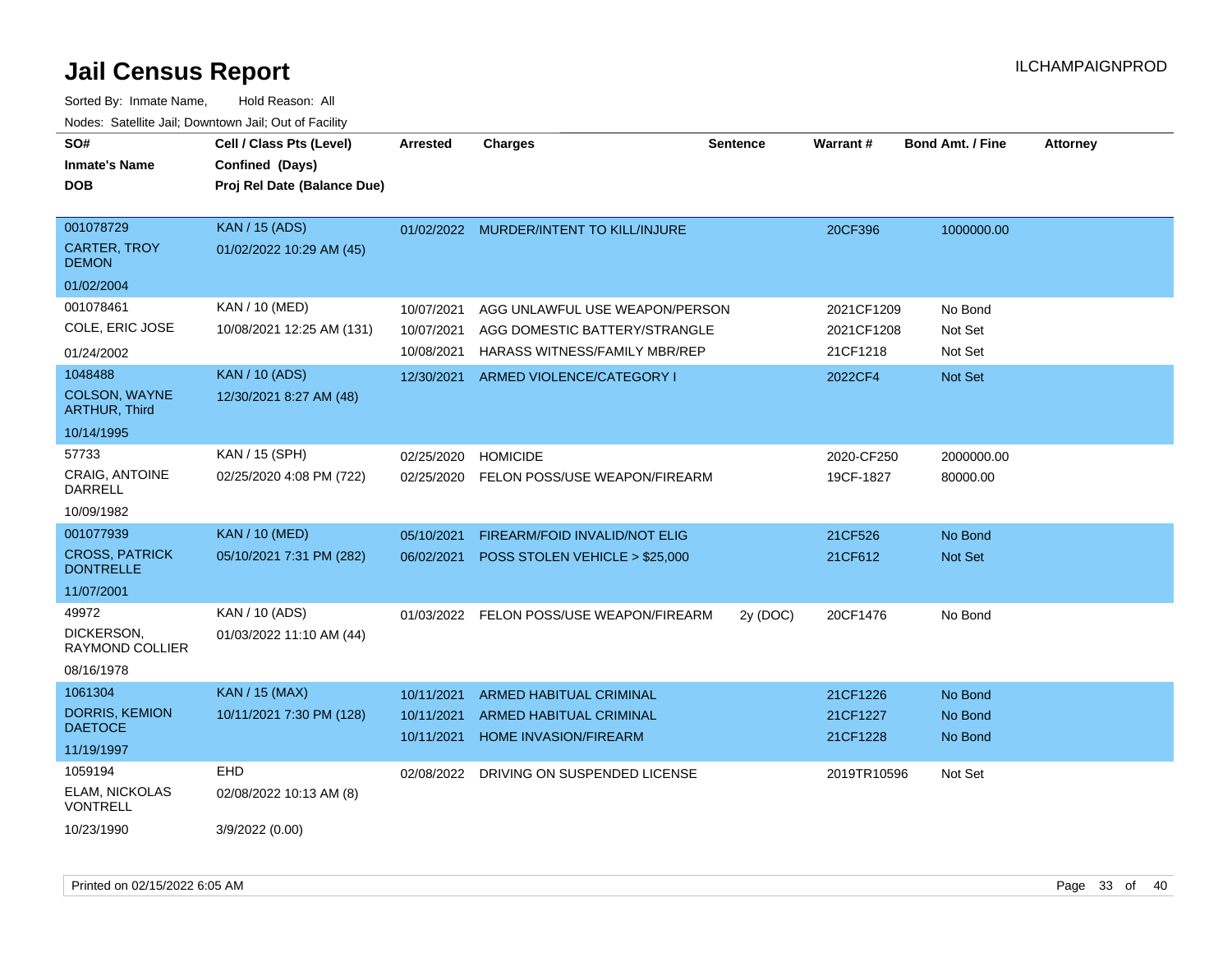| SO#<br><b>Inmate's Name</b><br><b>DOB</b>  | Cell / Class Pts (Level)<br>Confined (Days)<br>Proj Rel Date (Balance Due) | <b>Arrested</b> | <b>Charges</b>                            | <b>Sentence</b> | <b>Warrant#</b> | <b>Bond Amt. / Fine</b> | <b>Attorney</b> |
|--------------------------------------------|----------------------------------------------------------------------------|-----------------|-------------------------------------------|-----------------|-----------------|-------------------------|-----------------|
| 001078826                                  | <b>EHD</b>                                                                 |                 | 02/08/2022 DRIVING ON REVOKED LICENSE     |                 | 2021TR3294      | Not Set                 |                 |
| GALARZA-ROJAS,<br><b>DANIEL GARARDO</b>    | 02/08/2022 9:33 AM (8)                                                     |                 |                                           |                 |                 |                         |                 |
| 07/09/1977                                 | 2/17/2022 (0.00)                                                           |                 |                                           |                 |                 |                         |                 |
| 001077363                                  | KAN / 25 (SPH)                                                             | 10/30/2020      | <b>HOME INVASION/FIREARM</b>              | 10y (DOC)       | 20CF1202        | 500000.00               |                 |
| GARY, DAKOTA<br><b>TREVON</b>              | 10/30/2020 10:41 AM (474)                                                  |                 |                                           |                 |                 |                         |                 |
| 12/31/2001                                 |                                                                            |                 |                                           |                 |                 |                         |                 |
| 1013012                                    | <b>KAN / 15 (MAX)</b>                                                      | 07/08/2021      | ATTEMPT (FIRST DEGREE MURDER)             |                 | 2021CF790       | 1000000.00              |                 |
| <b>GARY, XAVIER LAMAR</b>                  | 07/08/2021 9:24 AM (223)                                                   | 07/08/2021      | FELON POSS/USE FIREARM PRIOR              |                 | 2020CF650       | 25000.00                |                 |
| 12/14/1991                                 |                                                                            | 07/08/2021      | <b>FELON POSS/USE FIREARM PRIOR</b>       |                 | 21CF798         | Not Set                 |                 |
| 952666                                     | EHD                                                                        | 01/25/2022      | DRIVING ON REVOKED LICENSE                |                 | 2021TR175       | Not Set                 |                 |
| Junior                                     | GILL, MICHAEL LAMAR, 01/25/2022 10:05 AM (22)                              |                 |                                           |                 |                 |                         |                 |
| 12/07/1986                                 | 3/10/2022 (0.00)                                                           |                 |                                           |                 |                 |                         |                 |
| 1065946                                    | <b>KAN / 10 (MED)</b>                                                      | 09/04/2021      | AGG BATTERY/DISCHARGE FIREARM             |                 | 21CF1057        | 750000.00               |                 |
| <b>GODBOLT, DESMOND</b><br><b>DEVONTAE</b> | 09/04/2021 1:17 AM (165)                                                   | 09/04/2021      | <b>RESIST/OBSTRUCTING A PEACE OFFICEF</b> |                 | 21CM407         | Not Set                 |                 |
| 11/15/1997                                 |                                                                            |                 |                                           |                 |                 |                         |                 |
| 1070118                                    | KAN / 15 (MAX)                                                             | 08/31/2021      | AGGRAVATED DOMESTIC BATTERY               |                 | 21CF1049        | No Bond                 |                 |
| GRAHAM, CORTEZ<br><b>LAMON</b>             | 08/31/2021 9:32 PM (169)                                                   | 09/02/2021      | PROBATION VIOLATION                       |                 | 21CF55          | Not Set                 |                 |
| 03/31/1976                                 |                                                                            |                 |                                           |                 |                 |                         |                 |
| 1076506                                    | <b>KAN / 15 (MAX)</b>                                                      | 09/17/2021      | AGG UUW/PERSON/CM THREAT VIOL             |                 | 21CF1131        | <b>Not Set</b>          |                 |
|                                            | GRAY, JAMARH EMERE 09/17/2021 10:41 AM (152)                               | 09/20/2021      | <b>DOMESTIC BATTERY</b>                   |                 | 21CM430         | <b>Not Set</b>          |                 |
| 06/21/2003                                 |                                                                            |                 |                                           |                 |                 |                         |                 |
| 1045186                                    | KAN / 15 (MAX)                                                             | 08/16/2021      | ARMED VIOLENCE/CATEGORY I                 |                 | 21CF934         | 1000000.00              |                 |
| HOLBROOK, JOHNNIE                          | 08/16/2021 11:07 AM (184)                                                  | 08/16/2021      | FELON POSS/USE WEAPON/FIREARM             |                 | 19CF968         | Not Set                 |                 |
| <b>MATHIS</b>                              |                                                                            | 08/16/2021      | AGG FLEEING POLICE/21 MPH OVER            |                 | 21CF988         | Not Set                 |                 |
| 07/19/1996                                 |                                                                            | 08/16/2021      | FELON POSS/USE WEAPON/FIREARM             |                 | 21CF989         | Not Set                 |                 |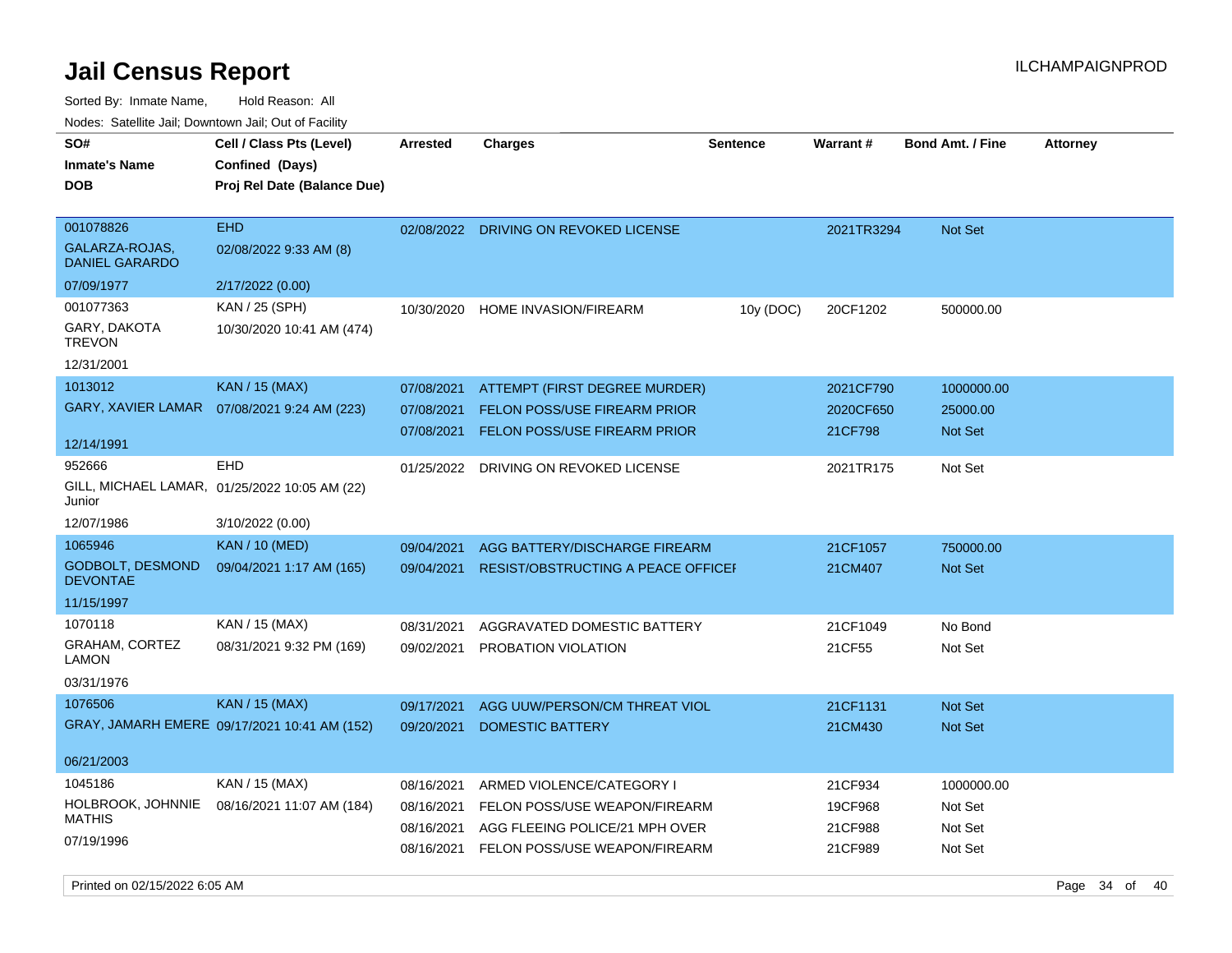Sorted By: Inmate Name, Hold Reason: All Nodes: Satellite Jail; Downtown Jail; Out of Facility

| SO#                                    | Cell / Class Pts (Level)    | <b>Arrested</b> | <b>Charges</b>                       | <b>Sentence</b> | Warrant#                | <b>Bond Amt. / Fine</b> | <b>Attorney</b> |
|----------------------------------------|-----------------------------|-----------------|--------------------------------------|-----------------|-------------------------|-------------------------|-----------------|
| <b>Inmate's Name</b>                   | Confined (Days)             |                 |                                      |                 |                         |                         |                 |
| <b>DOB</b>                             | Proj Rel Date (Balance Due) |                 |                                      |                 |                         |                         |                 |
|                                        |                             |                 |                                      |                 |                         |                         |                 |
| 001078146                              | KAN / 15 (MAX)              | 07/09/2021      | AGG BATTERY/DISCHARGE FIREARM        |                 | 21CF795                 | 1000000.00              |                 |
| HUNT, TEIGAN<br><b>JAZAIREO</b>        | 07/09/2021 12:41 PM (222)   | 07/09/2021      | ARMED ROBBERY/ARMED W/FIREARM        |                 | 21CF806                 | Not Set                 |                 |
| 05/14/2003                             |                             |                 |                                      |                 |                         |                         |                 |
| 989743                                 | KAN / 15 (ADS)              | 04/13/2021      | AGG DISCHARGE FIREARM/VEH/SCH        |                 | 21CF400                 | Not Set                 |                 |
| JACKSON, STEVE<br><b>ALLEN</b>         | 04/13/2021 2:45 AM (309)    | 04/13/2021      | AGGRAVATED DOMESTIC BATTERY          |                 | 21CF399                 | Not Set                 |                 |
| 06/04/1991                             |                             |                 |                                      |                 |                         |                         |                 |
| 1076450                                | <b>KAN / 15 (MAX)</b>       | 06/25/2020      | AGG DISCHARGE OF A FIREARM           |                 | 6y/0m/0d (DOI 2020CF703 | Not Set                 |                 |
| <b>JONES, CARLOS</b><br><b>ANTONIO</b> | 06/25/2020 2:13 PM (601)    | 11/02/2020      | <b>HOME INVASION/FIREARM</b>         | 11y(DOC)        | 20CF1204                | No Bond                 |                 |
| 11/18/2001                             |                             |                 |                                      |                 |                         |                         |                 |
| 001078401                              | KAN / 10 (ADS)              | 09/19/2021      | HRSMT/THREATEN PERSON/KILL           |                 | 2021CF561               | 50000.00                |                 |
| <b>KNIGHT, ERIC</b>                    | 09/19/2021 7:32 PM (150)    | 09/19/2021      | UNLAWFUL VEHICULAR INVASION          |                 | 21CF1134                | Not Set                 |                 |
| 07/11/1991                             |                             | 09/21/2021      | <b>BURGLARY</b>                      |                 | 21CF1139                | Not Set                 |                 |
| 1002591                                | <b>EHD</b>                  | 01/11/2022      | AGG DUI/LIC SUSP OR REVOKED          |                 | 2020CF1399              | Not Set                 |                 |
| <b>KRAUS, MARY</b><br><b>KATHERINE</b> | 01/11/2022 11:54 AM (36)    |                 |                                      |                 |                         |                         |                 |
| 04/13/1959                             | 2/22/2022 (0.00)            |                 |                                      |                 |                         |                         |                 |
| 1064445                                | KAN / 15 (MAX)              | 04/23/2021      | <b>FELON POSS/USE FIREARM/PAROLE</b> |                 | 21CF899                 | Not Set                 |                 |
| LARUE, TERENCE                         | 04/23/2021 11:18 AM (299)   | 04/23/2021      | AGG DISCHARGE FIREARM/OCC VEH        |                 | 2021CF295               | 500000.00               |                 |
| <b>TRAMEL</b>                          |                             | 04/23/2021      | POSSESS 15<100 GRAMS COCAINE         |                 | 19CF1052                | 10000.00                |                 |
| 12/23/1998                             |                             |                 |                                      |                 |                         |                         |                 |
| 001078237                              | <b>KAN / 15 (ADS)</b>       | 08/03/2021      | AGG DISCHARGE FIREARM/OCC VEH        |                 | 21CF928                 | No Bond                 |                 |
| <b>LAWS, TERON</b><br><b>RAMONTE</b>   | 08/03/2021 6:29 PM (197)    |                 |                                      |                 |                         |                         |                 |
| 04/03/2001                             |                             |                 |                                      |                 |                         |                         |                 |
| 001078470                              | KAN / 15 (MAX)              | 10/10/2021      | MURDER/INTENT TO KILL/INJURE         |                 | 21CF1221                | Not Set                 |                 |
| LEE, AMAHRION<br><b>JA'MERE</b>        | 10/10/2021 1:23 PM (129)    |                 |                                      |                 |                         |                         |                 |
| 11/05/2002                             |                             |                 |                                      |                 |                         |                         |                 |

Printed on 02/15/2022 6:05 AM Page 35 of 40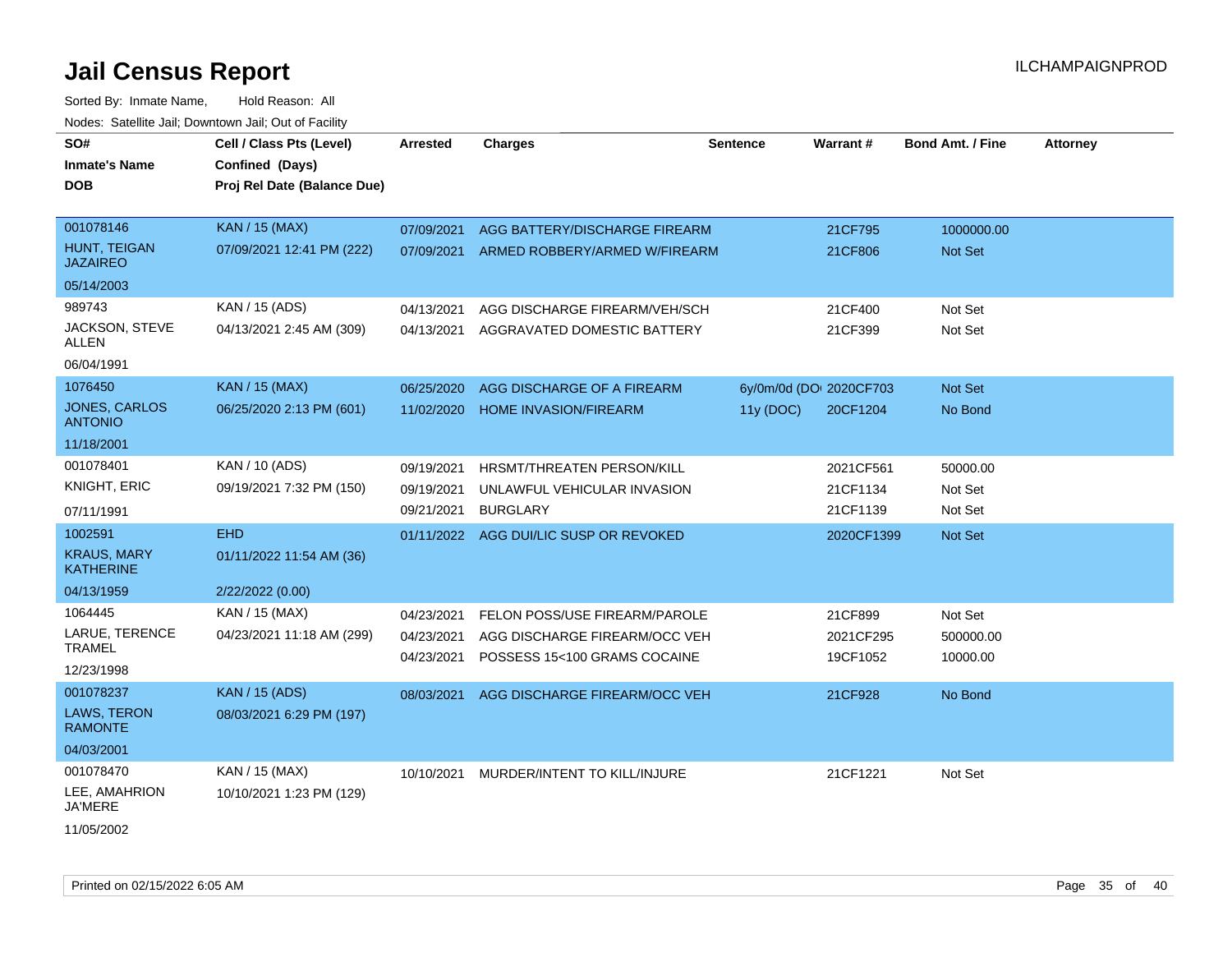Sorted By: Inmate Name, Hold Reason: All Nodes: Satellite Jail; Downtown Jail; Out of Facility

| SO#<br><b>Inmate's Name</b><br>DOB       | Cell / Class Pts (Level)<br>Confined (Days)<br>Proj Rel Date (Balance Due) | <b>Arrested</b>      | <b>Charges</b>                           | <b>Sentence</b> | Warrant#    | <b>Bond Amt. / Fine</b> | <b>Attorney</b> |
|------------------------------------------|----------------------------------------------------------------------------|----------------------|------------------------------------------|-----------------|-------------|-------------------------|-----------------|
| 56792                                    | <b>KAN / 10 (MED)</b>                                                      | 02/02/2021           | <b>ARMED HABITUAL CRIMINAL</b>           |                 | 2021CF141   | 500000.00               |                 |
| LILLARD, LAWRENCE<br><b>TYRONE</b>       | 02/02/2021 2:11 PM (379)                                                   | 02/22/2021           | DRIVING ON REVOKED LICENSE               |                 | 21TR426     | 5000.00                 |                 |
| 10/20/1982                               |                                                                            |                      |                                          |                 |             |                         |                 |
| 40877                                    | EHD                                                                        | 02/01/2022 AGG DUI/3 |                                          |                 | 2020CF986   | Not Set                 |                 |
| MABRY-HALL,<br><b>REBECCA SUE</b>        | 02/01/2022 9:32 AM (15)                                                    |                      |                                          |                 |             |                         |                 |
| 03/21/1971                               | 5/1/2022 (0.00)                                                            |                      |                                          |                 |             |                         |                 |
| 001078575                                | <b>KAN / 10 (MED)</b>                                                      | 11/09/2021           | <b>GUNRUNNING</b>                        |                 | 21CF1330    | 750000.00               |                 |
| <b>MCLAURIN, KEYON A</b>                 | 11/09/2021 12:41 PM (99)                                                   |                      |                                          |                 |             |                         |                 |
| 11/19/2002                               |                                                                            |                      |                                          |                 |             |                         |                 |
| 1011046                                  | KAN / 15 (ADS)                                                             | 04/10/2021           | ATTEMPT (FIRST DEGREE MURDER)            |                 | 21CF392     | Not Set                 |                 |
| MILES, DARRION<br><b>ANTONIO KEVONTA</b> | 04/11/2021 12:46 AM (311)                                                  |                      |                                          |                 |             |                         |                 |
| 03/18/1990                               |                                                                            |                      |                                          |                 |             |                         |                 |
| 001077278                                | <b>KAN / 15 (MAX)</b>                                                      | 10/06/2020           | MURDER/INTENT TO KILL/INJURE             |                 | 2020CF146   | 2000000.00              |                 |
| MILLER, D'ANDRE                          | 10/06/2020 12:49 PM (498)                                                  | 10/06/2020           | AGG FLEEING POLICE/21 MPH OVER           |                 | 2019CF1171  | 50000.00                |                 |
| 09/08/1986                               |                                                                            |                      |                                          |                 |             |                         |                 |
| 001078712                                | KAN / 10 (MED)                                                             | 12/23/2021           | AGG DISCH FIREARM/1ST AID PERS           |                 | 21CF1581    | Not Set                 |                 |
| MONTGOMERY,<br><b>RASHARD MYKI</b>       | 12/23/2021 4:27 PM (55)                                                    |                      |                                          |                 |             |                         |                 |
| 11/05/2001                               |                                                                            |                      |                                          |                 |             |                         |                 |
| 1026477                                  | <b>KAN / 15 (ADS)</b>                                                      | 09/21/2021           | AGG DISCHARGE FIREARM/OCC VEH            |                 | 21CF1138    | <b>Not Set</b>          |                 |
| NEWBILL, DEVONTRE<br><b>LAMONT</b>       | 09/21/2021 2:27 AM (148)                                                   | 09/22/2021           | PROBATION VIOLATION                      |                 | 20CF577     | Not Set                 |                 |
| 11/22/1993                               |                                                                            |                      |                                          |                 |             |                         |                 |
| 1072907                                  | <b>KAN</b>                                                                 | 07/14/2021           | CRIMINAL DAMAGE <\$500/SCHOOL            |                 | 2021CF840   | 5000.00                 |                 |
| NIKOLAEV, YEVGENIY                       | 07/14/2021 10:10 PM (217)                                                  |                      | 07/14/2021 ATTEMPT (FIRST DEGREE MURDER) |                 | 2021-CF-832 | 2000000.00              |                 |

10/06/1983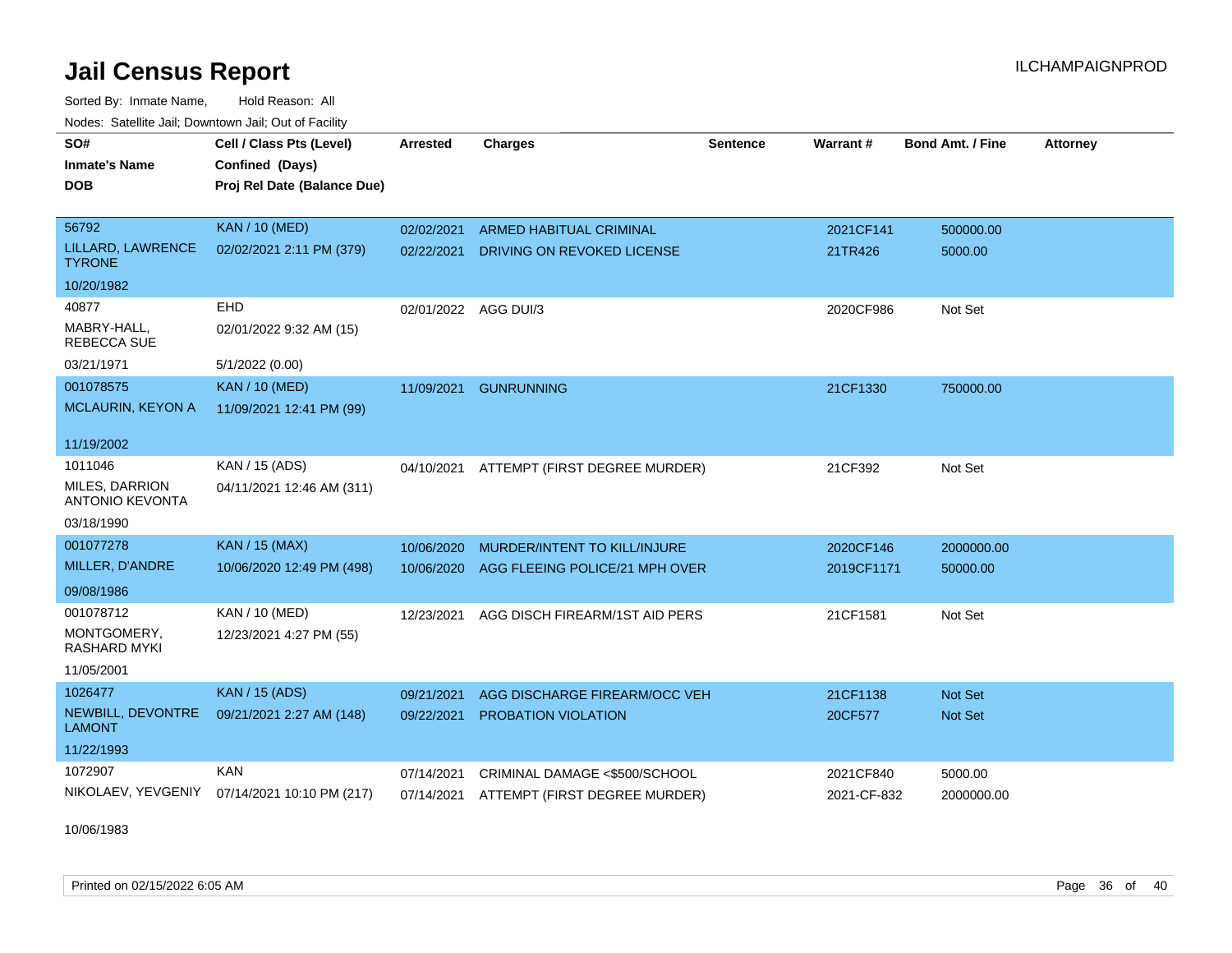| voucs. Oatchite sail, Downtown sail, Out of Facility |                                               |                 |                                       |                 |             |                         |                 |
|------------------------------------------------------|-----------------------------------------------|-----------------|---------------------------------------|-----------------|-------------|-------------------------|-----------------|
| SO#                                                  | Cell / Class Pts (Level)                      | <b>Arrested</b> | <b>Charges</b>                        | <b>Sentence</b> | Warrant#    | <b>Bond Amt. / Fine</b> | <b>Attorney</b> |
| <b>Inmate's Name</b>                                 | Confined (Days)                               |                 |                                       |                 |             |                         |                 |
| <b>DOB</b>                                           | Proj Rel Date (Balance Due)                   |                 |                                       |                 |             |                         |                 |
|                                                      |                                               |                 |                                       |                 |             |                         |                 |
| 001078558                                            | <b>KAN / 10 (MED)</b>                         | 11/03/2021      | UNLAWFUL USE OF A WEAPON              |                 | 21CF1352    | Not Set                 |                 |
| PARRISH, DOMINIC<br><b>WALTER</b>                    | 11/03/2021 1:25 PM (105)                      |                 |                                       |                 |             |                         |                 |
| 08/23/2001                                           |                                               |                 |                                       |                 |             |                         |                 |
| 001078063                                            | KAN / 15 (MAX)                                | 06/15/2021      | AGG CRIM SEX ASSAULT/WEAPON           |                 | 2021CF678   | 1000000.00              |                 |
|                                                      | PERRY, ROBERT Junior 06/15/2021 4:37 PM (246) | 06/15/2021      | <b>ROBBERY</b>                        |                 | 2021CF159   | 25000.00                |                 |
|                                                      |                                               |                 |                                       |                 |             |                         |                 |
| 12/21/1990                                           |                                               |                 |                                       |                 |             |                         |                 |
| 37559                                                | <b>EHD</b>                                    |                 | 01/12/2022 DRIVING ON REVOKED LICENSE |                 | 2021TR2685  | <b>Not Set</b>          |                 |
| PICKENS, DAVID<br><b>EUGENE</b>                      | 01/12/2022 10:16 AM (35)                      |                 |                                       |                 |             |                         |                 |
| 02/01/1973                                           | 3/12/2022 (0.00)                              |                 |                                       |                 |             |                         |                 |
| 001077591                                            | KAN / 5 (ADS)                                 | 01/06/2022      | FIREARM/FOID INVALID/NOT ELIG         | 42m (DOC)       | 2021CF782   | No Bond                 |                 |
| PYE, TRESHAUN<br><b>CORTEZ</b>                       | 01/06/2022 10:30 AM (41)                      |                 |                                       |                 |             |                         |                 |
| 05/01/2001                                           |                                               |                 |                                       |                 |             |                         |                 |
| 001077614                                            | <b>KAN / 15 (MAX)</b>                         | 01/17/2021      | ATTEMPT (FIRST DEGREE MURDER)         |                 | 21CF66      | <b>Not Set</b>          |                 |
| <b>DEVON</b>                                         | ROBINSON, DONTRELL 01/17/2021 3:08 PM (395)   |                 |                                       |                 |             |                         |                 |
| 09/22/2002                                           |                                               |                 |                                       |                 |             |                         |                 |
| 1061216                                              | KAN / 10 (MED)                                | 06/22/2021      | HOME INVASION/FIREARM                 |                 | 21CF727     | Not Set                 |                 |
| RUNGE, ANDRE<br><b>MARSEAN</b>                       | 06/22/2021 4:42 PM (239)                      |                 |                                       |                 |             |                         |                 |
| 12/05/1997                                           |                                               |                 |                                       |                 |             |                         |                 |
| 650295                                               | <b>PIA / 50 (MAX)</b>                         | 04/22/2020      | <b>OFFICIAL MISCONDUCT</b>            |                 | 2019-CF1811 | 25000.00                |                 |
| SANDAGE, JERALD                                      | 04/22/2020 6:30 AM (665)                      | 04/22/2020      | <b>CRIMINAL SEXUAL ASSAULT</b>        |                 | 2020-CF407  | 750000.00               |                 |
| <b>EUGENE</b>                                        |                                               | 04/22/2020      | <b>CRIMINAL SEXUAL ASSAULT</b>        |                 | 2020-CF408  | 750000.00               |                 |
| 06/07/1971                                           |                                               | 04/22/2020      | <b>CRIMINAL SEXUAL ABUSE</b>          |                 | 2020-CF409  | 750000.00               |                 |
|                                                      |                                               | 04/22/2020      | <b>CRIMINAL SEXUAL ASSAULT</b>        |                 | 2020-CF410  | 750000.00               |                 |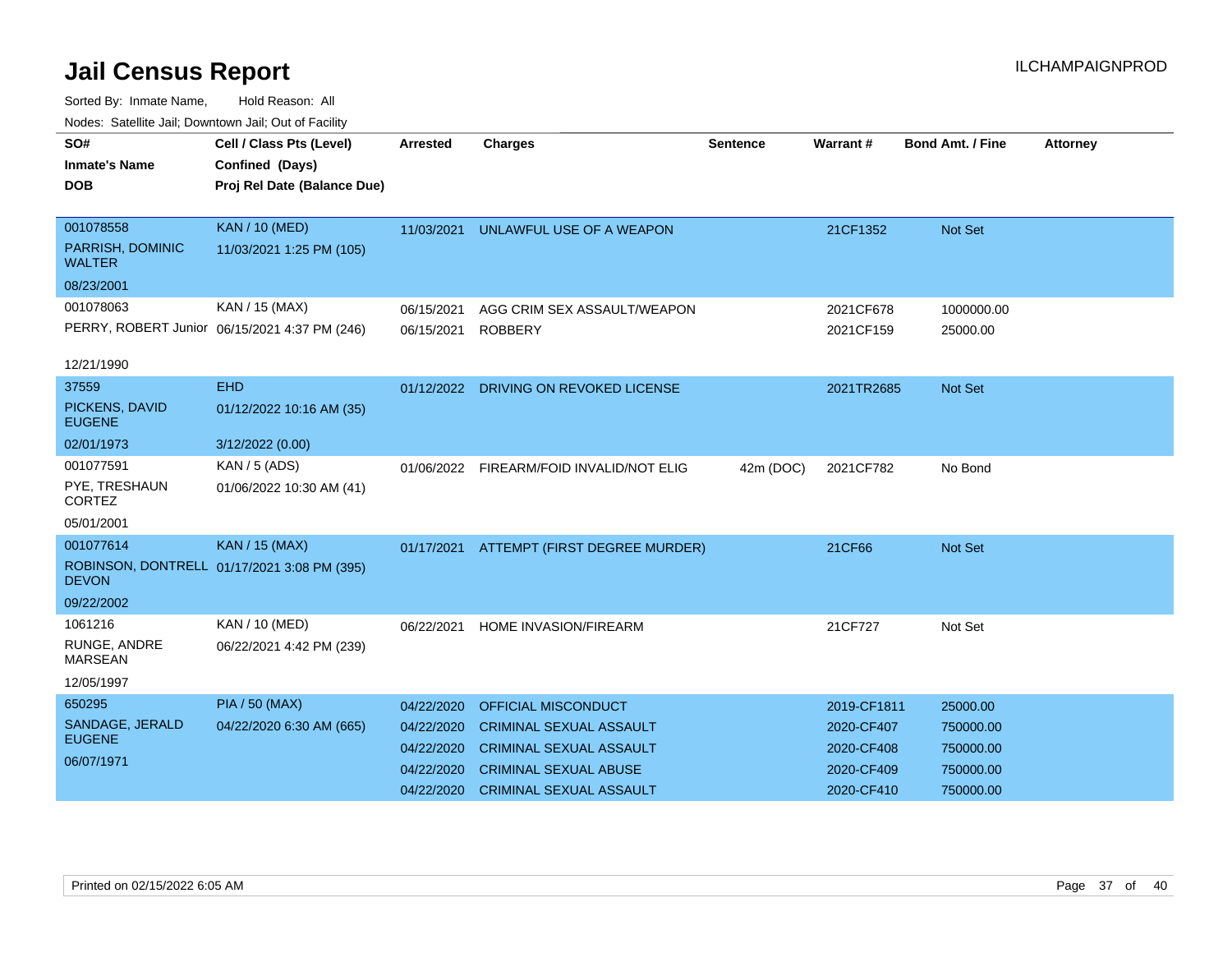| SO#                                    | Cell / Class Pts (Level)                      | <b>Arrested</b> | <b>Charges</b>                            | <b>Sentence</b> | Warrant#   | <b>Bond Amt. / Fine</b> | <b>Attorney</b> |
|----------------------------------------|-----------------------------------------------|-----------------|-------------------------------------------|-----------------|------------|-------------------------|-----------------|
| <b>Inmate's Name</b>                   | Confined (Days)                               |                 |                                           |                 |            |                         |                 |
| <b>DOB</b>                             | Proj Rel Date (Balance Due)                   |                 |                                           |                 |            |                         |                 |
|                                        |                                               |                 |                                           |                 |            |                         |                 |
| 1062194                                | <b>KAN / 15 (MAX)</b>                         | 02/27/2020      | MURDER/OTHER FORCIBLE FELONY              |                 | 20CF-247   | 1000000.00              |                 |
| SIMMONS, MICHAEL<br><b>JAMAL</b>       | 02/27/2020 1:11 PM (720)                      | 09/23/2020      | AGG BATTERY/DISCHARGE FIREARM             |                 | 20CF1061   | Not Set                 |                 |
| 11/03/1997                             |                                               |                 |                                           |                 |            |                         |                 |
| 19495                                  | EHD                                           | 01/26/2022      | DRIVING RVK/SUSP DUI/SSS 3RD              |                 | 2021CF740  | Not Set                 |                 |
| SIMPSON, BRADLEY<br><b>FARRELL</b>     | 01/26/2022 9:07 AM (21)                       |                 |                                           |                 |            |                         |                 |
| 05/16/1960                             | 2/24/2022 (0.00)                              |                 |                                           |                 |            |                         |                 |
| 001078115                              | <b>KAN / 15 (MAX)</b>                         | 07/01/2021      | ARMED VIOLENCE/CATEGORY I                 | 5y (DOC)        | 21CF772    | Not Set                 |                 |
| <b>SMITH, JAMES</b><br>NASHAUN, Junior | 07/01/2021 2:44 PM (230)                      |                 |                                           |                 |            |                         |                 |
| 09/18/2000                             |                                               |                 |                                           |                 |            |                         |                 |
| 001077868                              | KAN / 15 (MAX)                                | 04/21/2021      | ARMED ROBBERY/ARMED W/FIREARM             |                 | 21CF445    | Not Set                 |                 |
| SPEARMENT,<br><b>KENTRELL</b>          | 04/21/2021 9:48 PM (301)                      | 08/19/2021      | FLEEING/ATTEMPT ELUDE OFFICER             |                 | 2021TR1053 | 1000.00                 |                 |
| 01/21/2002                             |                                               |                 |                                           |                 |            |                         |                 |
| 11979                                  | <b>EHD</b>                                    |                 | 01/11/2022 AGG FLEEING POLICE/21 MPH OVER |                 | 2021CF629  | Not Set                 |                 |
| <b>STARK, JACK LYNN</b>                | 01/11/2022 10:13 AM (36)                      |                 |                                           |                 |            |                         |                 |
| 12/31/1955                             | 4/9/2022 (0.00)                               |                 |                                           |                 |            |                         |                 |
| 001077854                              | <b>EHD</b>                                    | 09/15/2021      | DRIVING RVK/SUSP DUI/SSS 4-9              |                 | 2021CF306  | Not Set                 |                 |
| STUKINS, DANNY RAY                     | 09/15/2021 10:17 AM (154)                     |                 |                                           |                 |            |                         |                 |
|                                        |                                               |                 |                                           |                 |            |                         |                 |
| 07/05/1985                             | 3/13/2022 (0.00)                              |                 |                                           |                 |            |                         |                 |
| 1046632                                | <b>KAN / 15 (MAX)</b>                         | 09/14/2021      | ARMED VIOLENCE/CATEGORY II                |                 | 21CF912    | 750000.00               |                 |
|                                        | TATE, JAVON MARQUIS 09/14/2021 12:10 PM (155) |                 |                                           |                 |            |                         |                 |
|                                        |                                               |                 |                                           |                 |            |                         |                 |
| 08/10/1996                             |                                               |                 |                                           |                 |            |                         |                 |
| 1033031                                | KAN / 15 (MAX)                                | 08/19/2020      | *AGG BATTERY W/FIREARM/PERSON             |                 | 2020-CF923 | 500000.00               |                 |
| TOMS, ANDREW<br><b>CHUCKY</b>          | 08/19/2020 5:59 PM (546)                      |                 |                                           |                 |            |                         |                 |
| 09/28/1978                             |                                               |                 |                                           |                 |            |                         |                 |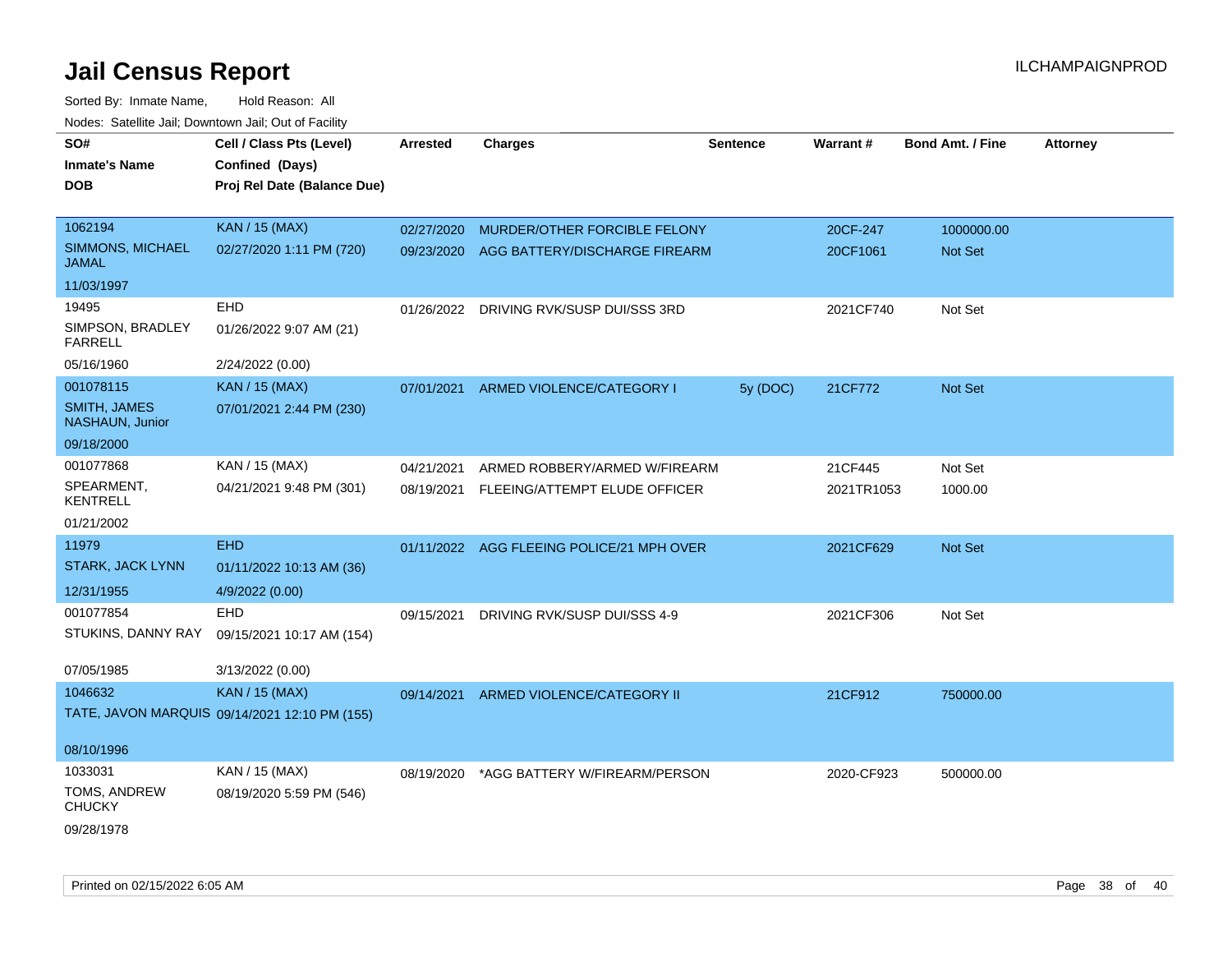| Noucs. Calcillity sail, Downtown sail, Out of Facility |                             |                 |                                |                 |                        |                         |                 |
|--------------------------------------------------------|-----------------------------|-----------------|--------------------------------|-----------------|------------------------|-------------------------|-----------------|
| SO#                                                    | Cell / Class Pts (Level)    | <b>Arrested</b> | <b>Charges</b>                 | <b>Sentence</b> | Warrant#               | <b>Bond Amt. / Fine</b> | <b>Attorney</b> |
| <b>Inmate's Name</b>                                   | Confined (Days)             |                 |                                |                 |                        |                         |                 |
| <b>DOB</b>                                             | Proj Rel Date (Balance Due) |                 |                                |                 |                        |                         |                 |
|                                                        |                             |                 |                                |                 |                        |                         |                 |
| 27007                                                  | <b>KAN / 15 (MAX)</b>       | 09/19/2021      | DOMESTIC BATTERY/OTHER PRIOR   |                 | 2y/0m/0d (DOI 21CF1133 | No Bond                 |                 |
| <b>TUELL, ROBERT</b><br><b>STEPHEN</b>                 | 09/19/2021 9:51 AM (150)    |                 |                                |                 |                        |                         |                 |
| 09/25/1967                                             |                             |                 |                                |                 |                        |                         |                 |
| 001078263                                              | KAN / 10 (ADS)              | 08/11/2021      | AGG FLEEING POLICE/21 MPH OVER | 15m (DOC)       |                        | 200000.00               |                 |
| TURK, BRANDON<br>LARSHAWN                              | 08/11/2021 6:23 PM (189)    |                 |                                |                 |                        |                         |                 |
| 10/18/1995                                             |                             |                 |                                |                 |                        |                         |                 |
| 001078386                                              | <b>KAN / 10 (MED)</b>       | 09/14/2021      | POSSESSION OF STOLEN FIREARM   |                 | 2021CF1099             | 250000.00               |                 |
| <b>TURNER, AMARIO</b>                                  | 09/14/2021 11:42 PM (155)   |                 |                                |                 |                        |                         |                 |
| 09/23/2002                                             |                             |                 |                                |                 |                        |                         |                 |
| 1011886                                                | <b>EHD</b>                  | 01/12/2022      | AGG FLEEING/2+ CON DEVICES     |                 | 2021CF378              | Not Set                 |                 |
| TURNER, SHAWNTAY<br><b>EUGENE</b>                      | 01/12/2022 9:25 AM (35)     |                 |                                |                 |                        |                         |                 |
| 01/09/1992                                             | 3/11/2022 (0.00)            |                 |                                |                 |                        |                         |                 |
| 1062558                                                | <b>KAN / 10 (MED)</b>       | 10/02/2021      | FELON POSS/USE WEAPON/FIREARM  |                 | 21CF1185               | <b>Not Set</b>          |                 |
| <b>WELLS, JIAMANTE</b><br><b>AMORE</b>                 | 10/02/2021 8:29 PM (137)    |                 |                                |                 |                        |                         |                 |
| 09/02/1995                                             |                             |                 |                                |                 |                        |                         |                 |
| 1002033                                                | KAN / 15 (MAX)              | 09/08/2021      | DRIVING ON SUSPENDED LICENSE   |                 | 2019-TR-11944          | 5000.00                 |                 |
| <b>WEST, ANTONIO</b>                                   | 09/08/2021 11:01 PM (161)   | 09/08/2021      | ARMED ROBBERY/ARMED W/FIREARM  |                 | 2020-CF-1406           | 500000.00               |                 |
| <b>DEONTA</b>                                          |                             | 09/08/2021      | AGG UNLAWFUL USE OF WEAPON/VEH |                 | 2021-CF-AWOW           | Not Set                 |                 |
| 04/15/1992                                             |                             | 09/08/2021      | OBSTRCT JUSTICE/LEAVE STATE    |                 | 2021-CF-AWOW           | Not Set                 |                 |
|                                                        |                             | 09/08/2021      | ARMED VIOLENCE/CATEGORY I      |                 | 2021-CF-AWOW           | Not Set                 |                 |
| 1022068                                                | <b>KAN / 15 (ADS)</b>       | 10/10/2021      | FELON POSS/USE WEAPON/FIREARM  |                 | 21CF1212               | Not Set                 |                 |
| <b>WILKINS, MICHAEL</b><br><b>CARL</b>                 | 10/10/2021 5:07 AM (129)    |                 |                                |                 |                        |                         |                 |
| 07/10/1992                                             |                             |                 |                                |                 |                        |                         |                 |